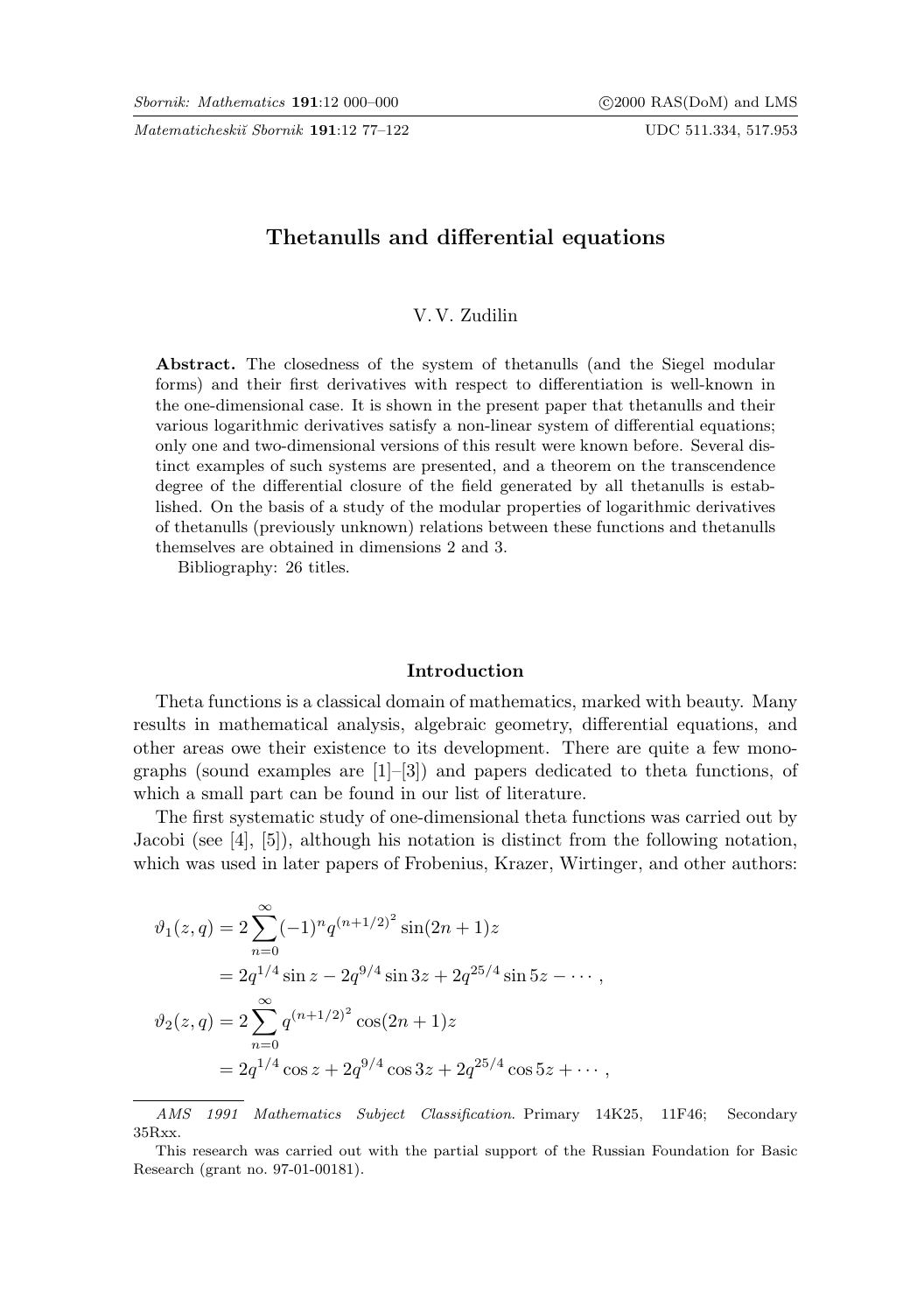2 V. V. Zudilin

$$
\vartheta_3(z,q) = 1 + 2 \sum_{n=1}^{\infty} q^{n^2} \cos 2nz = 1 + 2q \cos 2z + 2q^4 \cos 4z + 2q^9 \cos 6z + \cdots,
$$
  

$$
\vartheta_4(z,q) = 1 + 2 \sum_{n=1}^{\infty} (-1)^n q^{n^2} \cos 2nz
$$
  

$$
= 1 - 2q \cos 2z + 2q^4 \cos 4z - 2q^9 \cos 6z + \cdots
$$
 (0.1)

The functions (0.1) are entire functions of the z-variable for each  $|q| < 1$ . The parameter q is related to the modular parameter  $\tau$  by the formula  $q = e^{\pi i \tau}$ , Im  $\tau > 0$ (see [6];  $\S 21.1$  and  $\S 21.7$ ). Each function (0.1) satisfies the differential heat equation

$$
q\frac{\partial\vartheta(z,q)}{\partial q} = -\frac{1}{4}\frac{\partial^2\vartheta(z,q)}{\partial z^2}
$$
\n(0.2)

(see [6];  $\S 21.4$ ). In addition, the ratios of theta functions  $(0.1)$  make up a closed system with respect to z-differentiation (see [6];  $\S 21.6$ ).

In formulae containing theta functions with the same parameter  $q$  this parameter is usually dropped, as if it were a constant rather than a variable. Consistent with this ideology is the definition of the thetanulls (or theta constants)

$$
\vartheta_2 = \vartheta_2(0), \qquad \vartheta_3 = \vartheta_3(0), \qquad \vartheta_4 = \vartheta_4(0) \tag{0.3}
$$

as the values of even theta functions  $(0.1)$  at  $z = 0$ . Of course, the functions  $(0.3)$ are not constant: they depend on the q-variable.

Back in 1848, Jacobi [7] showed that each thetanull in (0.3) satisfies the same third-order differential equation. Jacobi's equation has the following form in terms of δ-differentiation:

$$
(\vartheta^2 \cdot \delta^3 \vartheta - 15 \vartheta \cdot \delta \vartheta \cdot \delta^2 \vartheta + 30 (\delta \vartheta)^3)^2 + 32 (\vartheta \cdot \delta^2 \vartheta - 3 (\delta \vartheta)^2)^3
$$
  
=  $4 \vartheta^{10} (\vartheta \cdot \delta^2 \vartheta - 3 (\delta \vartheta)^2)^3$ ,  $\delta = q \frac{d}{dq} = \frac{1}{\pi i} \frac{d}{d\tau}$  (0.4)

(see, for instance, [8]). A hundred years later, Mahler [9] proved a result on the algebraic independence of functions  $\vartheta, \delta\vartheta, \delta^2\vartheta$ , which showed, in particular, that none of the thetanulls satisfies a second-order algebraic differential equation with coefficients in  $\mathbb{C}[\tau]$  or  $\mathbb{C}[q]$ . We can formulate Mahler's result in [9] as follows.

**Mahler's theorem.** The variable  $\tau$  and the functions  $q = e^{\pi i \tau}$ ,  $\vartheta_j$ ,  $\delta \vartheta_j$ , and  $\delta^2 \vartheta_j$ are algebraically independent over the field  $\mathbb C$  for each  $j = 2, 3, 4$ .

Let X be the differential closure of the field generated over  $\mathbb{C}(q)$  by the functions  $(0.3)$  with respect to  $\delta$ -differentiation. By Mahler's theorem the transcendence degree of X over  $\mathbb{C}(q)$  is 3 (see also [10] and [11] on this issue). The bulkiness of  $(0.4)$  makes it expedient to discuss the choice of the *generators of the field*  $\mathcal{K}$ , a system of three elements of X algebraically independent over  $\mathbb{C}(q)$ , such that the differential equations for them are possibly simple.

The first example of such a system, the logarithmic  $\delta$ -derivatives of thetanulls

$$
\psi_2 = \frac{\delta \vartheta_2}{\vartheta_2}, \qquad \psi_3 = \frac{\delta \vartheta_3}{\vartheta_3}, \qquad \psi_4 = \frac{\delta \vartheta_4}{\vartheta_4}, \tag{0.5}
$$

was presented by Halphen [12] in 1881, who proved the following result.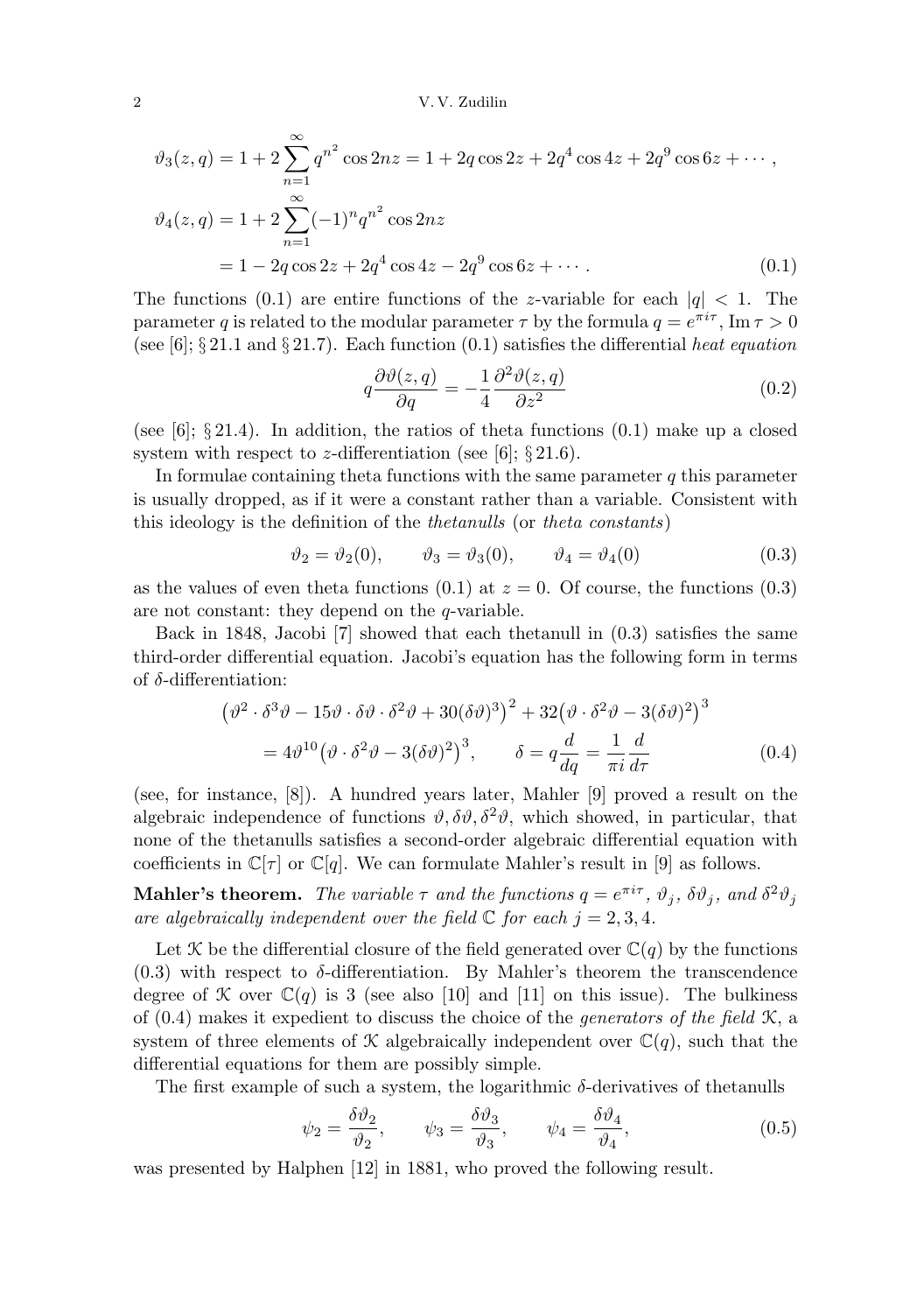**Halphen's theorem.** The functions  $(0.5)$  satisfy the system of differential equations

$$
\delta(\psi_2 + \psi_3) = 4\psi_2\psi_3, \qquad \delta(\psi_3 + \psi_4) = 4\psi_3\psi_4, \qquad \delta(\psi_4 + \psi_2) = 4\psi_4\psi_2. \tag{0.6}
$$

Writing (0.6) in a less compact form

$$
\delta\psi_2 = 2(\psi_2\psi_3 + \psi_2\psi_4 - \psi_3\psi_4), \n\delta\psi_3 = 2(\psi_2\psi_3 + \psi_3\psi_4 - \psi_2\psi_4), \n\delta\psi_4 = 2(\psi_2\psi_4 + \psi_3\psi_4 - \psi_2\psi_3)
$$
\n(0.7)

one can see the closedness of the system  $(0.5)$  with respect to  $\delta$ -differentiation. The thetanulls  $(0.3)$  are connected with the functions  $(0.5)$  by the well-known relations

$$
\psi_3 - \psi_4 = \frac{1}{4}\vartheta_2^4, \qquad \psi_2 - \psi_4 = \frac{1}{4}\vartheta_3^4, \qquad \psi_2 - \psi_3 = \frac{1}{4}\vartheta_4^4,
$$
\n(0.8)

which (in slightly distinct notation) can be found, for instance, in [13]; Chapter 11, formula (93.6).

Another example of a 'simple' system of generators of  $K$  was obtained by Ramanujan [14] (1916).

### Ramanujan's theorem. The functions

$$
P(q) = 1 - 24 \sum_{n=1}^{\infty} \sigma_1(n) q^n,
$$
  
\n
$$
Q(q) = 1 + 240 \sum_{n=1}^{\infty} \sigma_3(n) q^n, \qquad R(q) = 1 - 504 \sum_{n=1}^{\infty} \sigma_5(n) q^n,
$$
\n(0.9)

where  $\sigma_k(n) = \sum_{d|n} d^k$ , satisfy the system of differential equations

$$
\delta P = \frac{1}{12}(P^2 - Q), \qquad \delta Q = \frac{1}{3}(PQ - R), \qquad \delta R = \frac{1}{2}(PR - Q^2). \tag{0.10}
$$

The algebraic independence of the functions (0.9) follows from above-mentioned Mahler's result, and their algebraicity over  $\mathcal K$  is obvious from the formulae

$$
P(q^2) = 1 - 24 \sum_{n=1}^{\infty} \frac{q^{2n}}{(1 - q^{2n})^2} = 4 \left( \frac{\delta \vartheta_2}{\vartheta_2} + \frac{\delta \vartheta_3}{\vartheta_3} + \frac{\delta \vartheta_4}{\vartheta_4} \right)
$$
(0.11)

(see, for instance,  $[6]$ ;  $\S 21.41$ ),

$$
Q(q^2) = \frac{1}{2}(\vartheta_2^8 + \vartheta_3^8 + \vartheta_4^8), \qquad R(q^2) = \frac{1}{2}(\vartheta_4^4 - \vartheta_2^4)(\vartheta_2^4 + \vartheta_3^4)(\vartheta_3^4 + \vartheta_4^4) \qquad (0.12)
$$

(see, for instance, [15]; Kapitel III, Hilfssatz  $1.1<sub>6</sub>$ , where there is a minor misprint, or [16]; Chapter 6, Exercise 4, without misprints); we drop the parameter  $q$  of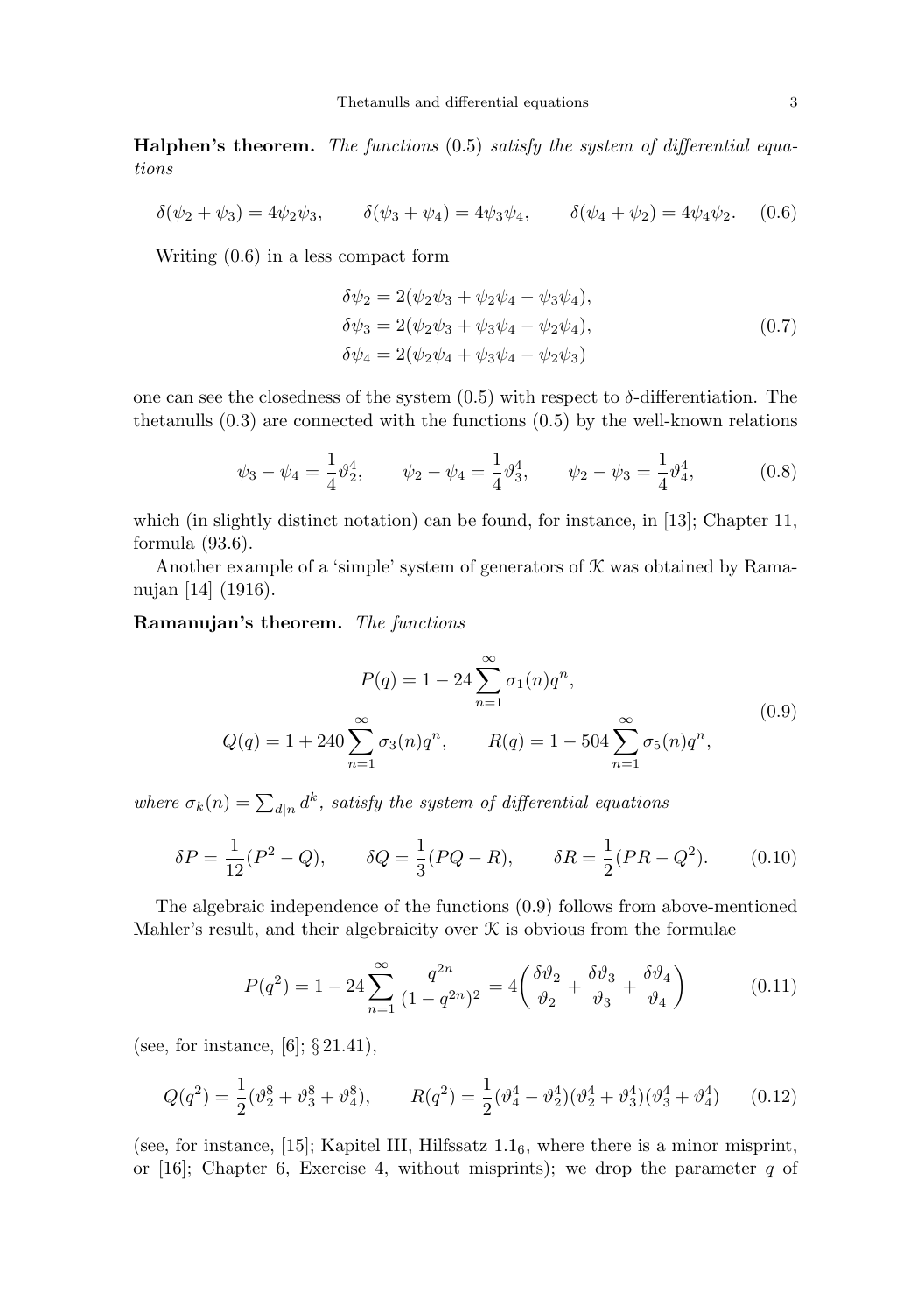#### 4 V. V. Zudilin

thetanulls on the right-hand sides of (0.11) and (0.12). The fact that the Ramanujan functions in (0.11) and (0.12) depend on  $q^2$  is not a serious problem: in view of the formulae

$$
\vartheta_2^2(q^2) = \frac{1}{2} (\vartheta_3^2(q) - \vartheta_4^2(q)), \qquad \vartheta_3^2(q^2) = \frac{1}{2} (\vartheta_3^2(q) + \vartheta_4^2(q)), \qquad \vartheta_4^2(q^2) = \vartheta_3(q)\vartheta_4(q)
$$

(see [16]; Chapter 1, § 1.8) the differential closure of the field generated over  $\mathbb{C}(q)$ by the functions  $\vartheta_2(q^2)$ ,  $\vartheta_3(q^2)$ , and  $\vartheta_4(q^2)$  with respect to  $\delta$ -differentiation is the same (up to an algebraic extension) as K.

Our interest in thetanulls and their differential properties originated from the following result of Nesterenko [17], [18] in transcendental number theory.

**Nesterenko's theorem.** For each  $q_0 \in \mathbb{C}$ ,  $|q_0| < 1$ , the collection

$$
q_0, P(q_0), Q(q_0), R(q_0) \tag{0.13}
$$

contains at least three algebraically independent numbers over the field Q.

Of course, one can replace the collection  $(0.13)$  by  $q_0, f_1(q_0), f_2(q_0), f_3(q_0)$  for each choice of a system of generators  $f_1, f_2, f_3$  in the field  $\mathcal K$  (although the above result was established specifically for the Ramanujan functions!). One consequence of Nesterenko's theorem is the algebraic independence over  $\mathbb Q$  of the quantities  $\pi, e^{\pi}$ , and  $\Gamma(1/4)$ .

The proof of this result is technically not simple; it is based upon 'nice' algebraic properties of the non-linear system of differential equations (0.10) and 'nice' arithmetic properties of the expansions (0.9). We shall not elaborate on this, but point out instead that the system (0.7) and the expansions of the functions (0.5) in powers of q have similar 'nice' properties (see [19]).

Whether there are other examples of such 'nice' systems of functions and nonlinear differential equations connecting them, is an open question. In [20] the author shows a way to the derivation of such systems of differential equations (similar to Halphen's system) using second-order Fuchsian linear differential equations, but their solutions, by contrast to the functions (0.5), do not seem to have 'nice' arithmetic properties.

In the present paper we obtain closed systems of partial differential equations for multidimensional thetanulls and their logarithmic derivatives and study the algebraic and modular properties of these systems.

We now fix a dimension (genus)  $g$  and define a  $g$ -dimensional theta function by means of a series:

$$
\vartheta(\mathbf{z}, \mathbf{T}) = \sum_{\mathbf{n} \in \mathbb{Z}^g} \exp(\pi i \mathbf{h} \mathbf{T} \mathbf{n} + 2i \mathbf{h} \mathbf{z}), \qquad (0.14)
$$

$$
\mathbf{z} = \begin{pmatrix} z_1 \\ \vdots \\ z_g \end{pmatrix} \in \mathbb{C}^g, \qquad \mathbf{T} = \begin{pmatrix} \tau_{11} & \cdots & \tau_{1g} \\ \vdots & \ddots & \vdots \\ \tau_{g1} & \cdots & \tau_{gg} \end{pmatrix},
$$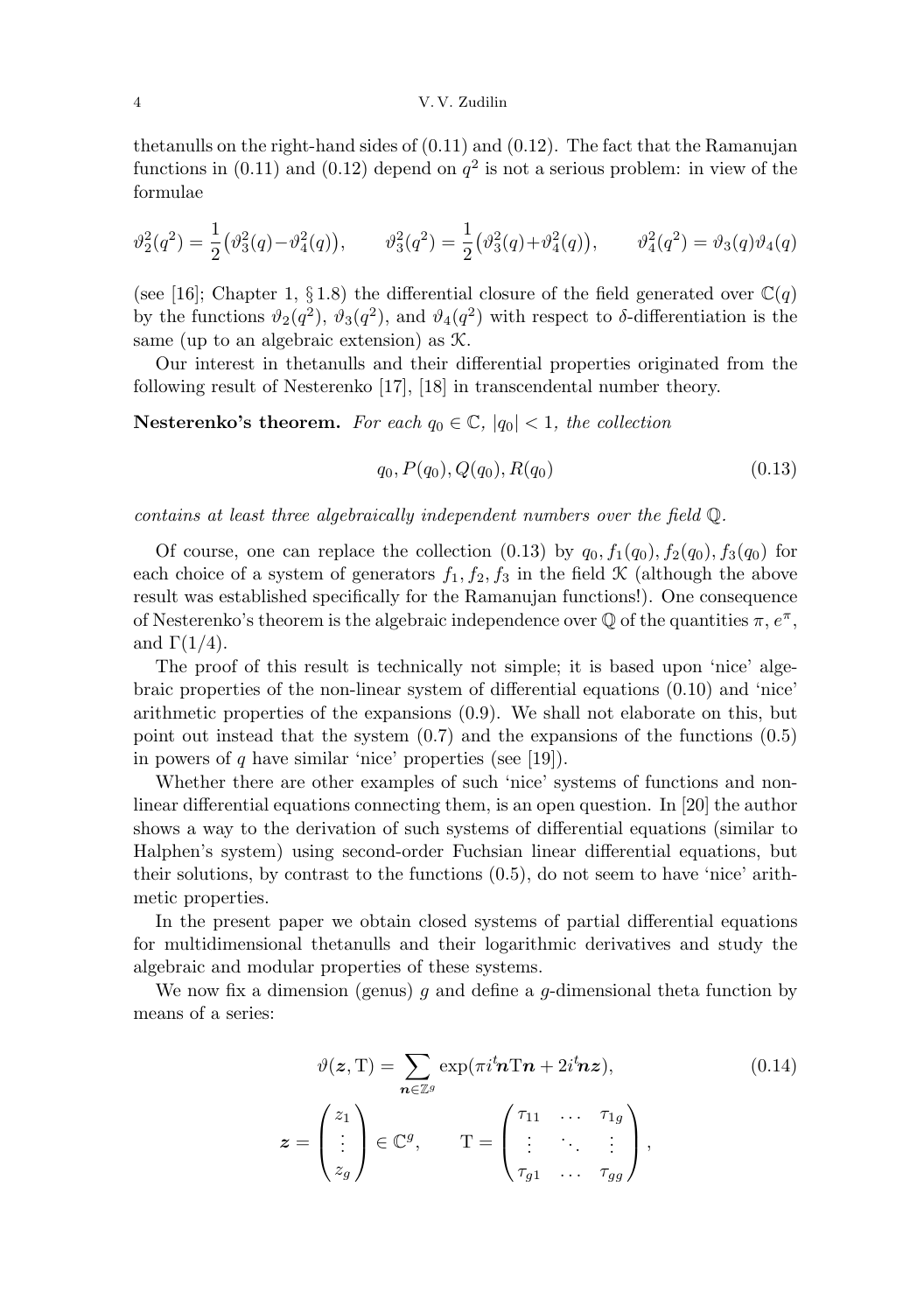where T is a symmetric complex matrix with positive definite imaginary part (the space  $\mathfrak{H}_g$  of such matrices of order  $g(g+1)/2$  is an open subset of  $Sym_g(\mathbb{C})$  and is called the Siegel upper half-space). We write vectors as columns and use the superscript t to denote transposition: thus,  ${}^{t}nz$  is the scalar product of the vectors n and z.

Note that the series  $(0.14)$  converges absolutely and uniformly in z and T on each compact subset of  $\mathbb{C}^g \times \mathfrak{H}_g$ , that is, it defines a holomorphic function on this set (see [3]; Chapter II, Proposition 1.1).

With each matrix  $T \in \mathfrak{H}_g$  one can associate the lattice  $\mathcal{L}_T = \pi T \mathbb{Z}^g + \pi \mathbb{Z}^g \subset \mathbb{C}^g$ . The theta function has the property of quasi-periodicity with respect to  $\mathcal{L}_T$ , namely  $([3];$  Chapter II,  $\S 1),$ 

$$
\vartheta(\boldsymbol{z}+\pi\mathrm{T}\boldsymbol{m}+\pi\boldsymbol{n})=\exp(-\pi i{}^t\!\boldsymbol{m}\mathrm{T}\boldsymbol{m}-2i{}^t\!\boldsymbol{m}\boldsymbol{z})\vartheta(\boldsymbol{z}),\qquad \boldsymbol{n},\boldsymbol{m}\in\mathbb{Z}^g.
$$

Along with the function (0.14) we consider its shifts by half-periods of the lattice  $\mathcal{L}_T$ , theta functions with characteristics

$$
\vartheta_{\mathbf{a}}(z,\mathbf{T}) = \sum_{\mathbf{n}\in\mathbb{Z}^{g}} \exp\left(\pi i^{\mathbf{t}}(\mathbf{n} + \frac{1}{2}\mathbf{a}')\mathbf{T}(\mathbf{n} + \frac{1}{2}\mathbf{a}') + 2i^{\mathbf{t}}(\mathbf{n} + \frac{1}{2}\mathbf{a}')\left(z + \frac{\pi}{2}\mathbf{a}''\right)\right)
$$
  
\n
$$
= \exp\left(\frac{\pi i}{4}\mathbf{a}'\mathbf{T}\mathbf{a}' + i^{\mathbf{t}}\mathbf{a}'(z + \frac{\pi}{2}\mathbf{a}'')\right)\vartheta(z + \frac{\pi}{2}\mathbf{T}\mathbf{a}' + \frac{\pi}{2}\mathbf{a}'', \mathbf{T}),
$$
  
\n
$$
\mathbf{a} = (\mathbf{a}', \mathbf{a}'') \in \mathbb{Z}^{2g},
$$
\n(0.15)

which we shall also call theta functions. The property of the quasi-periodicity of the functions (0.15) with respect to the lattice  $\mathcal{L}_T$  (see [3]; Chapter II, § 1) allows one to consider only functions with characteristics  $\boldsymbol{a} \in \mathbb{Z}^{2g} / 2\mathbb{Z}^{2g}$ . In particular, for  $g = 1$  we obtain the collection of functions (0.1) (where  $\vartheta_1(z, q)$  has a constant coefficient). We point out at the very beginning that we shall often think of the set  $\mathfrak{K} = \mathbb{Z}^{2g}/2\mathbb{Z}^{2g}$ , its quotients and subsets as of systems of  $\mathbb{Z}^{2g}$ -vectors with components zeros and ones.

Similarly to the one-dimensional case we shall drop the parameter T in our notation for theta functions and define the thetanulls as the values of even theta functions (0.15) at the point  $z = 0$ . Since

$$
\vartheta_{\mathbf{a}}(-\boldsymbol{z}) = (-1)^{|\mathbf{a}|} \vartheta_{\mathbf{a}}(\boldsymbol{z}), \quad \text{where} \quad |\mathbf{a}| = {}^{t}\!\mathbf{a}'\mathbf{a}'' \; (\text{mod}\, 2), \quad \mathbf{a} = (\mathbf{a}', \mathbf{a}'') \in \mathbb{Z}^{2g}
$$

(see [1]; Teil 2, Kapitel 7, § 1), the function  $\vartheta_{a}(z)$  is even if and only if the integer |a| is even and it is odd otherwise (see [2]; Chapter V,  $\S 1$ , Theorem 1). We say that the characteristics of even theta functions are even and denote the set of even characteristics by  $\mathfrak{K}^*$ , and we say that the characteristics of odd theta functions are odd (and leave the corresponding set without notation of its own). A simple calculation shows (see [1], Teil 2, Kapitel 7,  $\S 3$ , Satz IV) that the number of even characteristics is  $2^{g-1}(2^g+1)$ .

We shall consider the differential operators

$$
\delta_{jj} = \frac{1}{\pi i} \frac{\partial}{\partial \tau_{jj}}, \quad j = 1, \dots, g, \qquad \delta_{jk} = \frac{1}{2\pi i} \frac{\partial}{\partial \tau_{jk}} = \delta_{kj}, \quad j, k = 1, \dots, g, \ j \neq k,
$$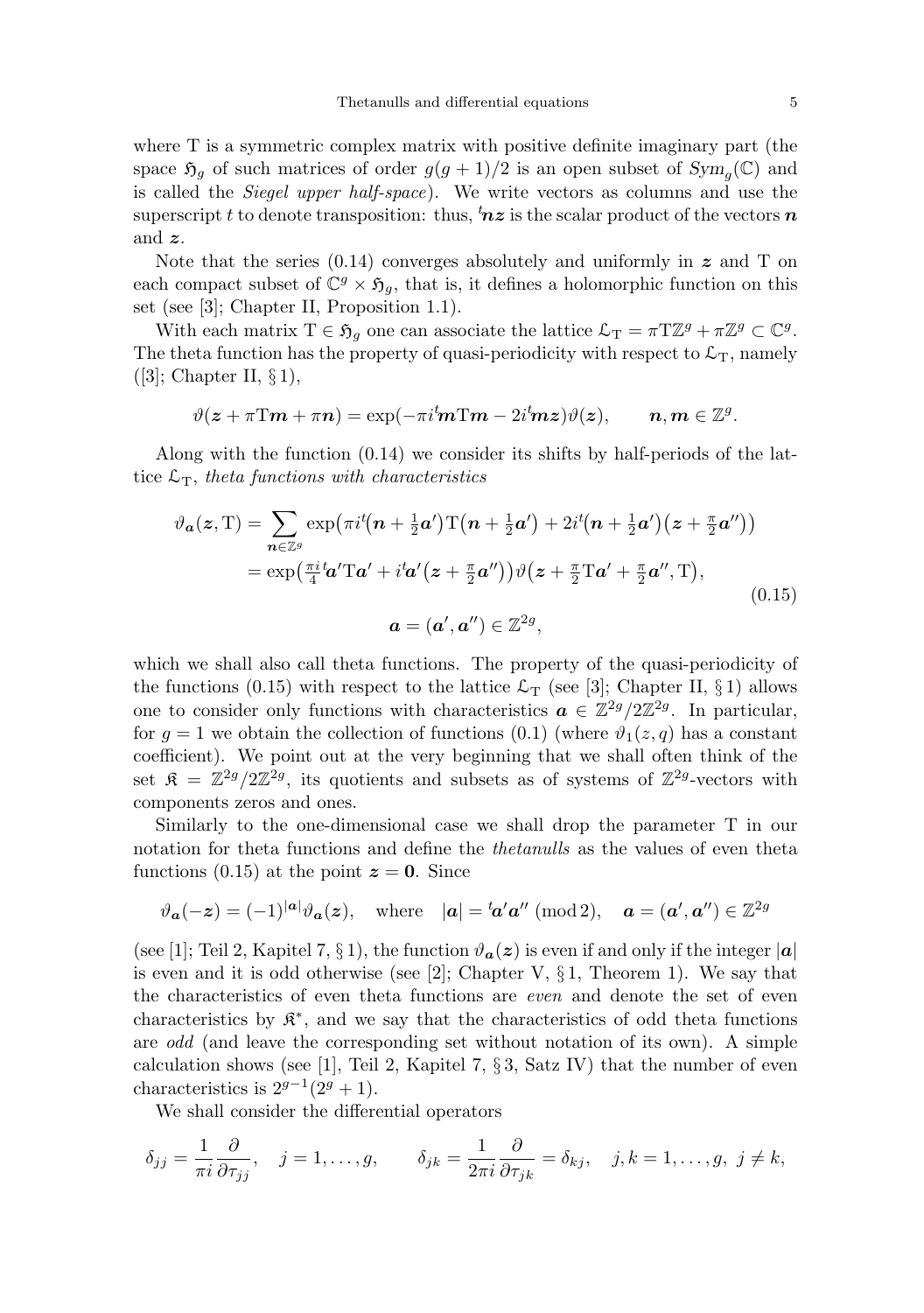and various partial 'logarithmic' derivatives of the thetanulls:

$$
\psi_{\mathbf{a},jk} = \psi_{\mathbf{a},jk}(\mathbf{T}) = \frac{\delta_{jk}\vartheta_{\mathbf{a}}}{\vartheta_{\mathbf{a}}} = \psi_{\mathbf{a},kj}, \qquad \mathbf{a} \in \mathfrak{K}^*, \quad j, k = 1, \dots, g. \tag{0.16}
$$

**Theorem 1.** The functions  $(0.16)$  satisfy the system of differential equations

$$
\vartheta_{\mathbf{a}}^{4} \cdot \delta_{ls}\psi_{\mathbf{a},jk} = -\vartheta_{\mathbf{a}}^{4} \cdot \psi_{\mathbf{a},ls}\psi_{\mathbf{a},jk} - \frac{1}{N_{jkls}} \vartheta_{\mathbf{a}}^{4} \cdot \sum_{j_1,k_1,l_1,s_1}^{*} \psi_{\mathbf{a},j_1k_1}\psi_{\mathbf{a},l_1s_1} \n+ \frac{1}{N_{jkls} \cdot 2^{g-2}} \sum_{\mathbf{b} \in \mathfrak{K}^*} (-1)^{|\mathbf{a},\mathbf{b}|} \vartheta_{\mathbf{b}}^{4} \cdot \sum_{j_1,k_1,l_1,s_1}^{*} \psi_{\mathbf{b},j_1k_1}\psi_{\mathbf{b},l_1s_1}, \n\mathbf{a} \in \mathfrak{K}^*, \qquad j,k,l,s = 1,\ldots,g, \qquad (0.17)
$$
\n
$$
|\mathbf{a},\mathbf{b}| = {}^t\mathbf{a}'\mathbf{b}'' - {}^t\mathbf{b}'\mathbf{a}'' \ (\text{mod } 2), \qquad \mathbf{a} = (\mathbf{a}',\mathbf{a}'') \in \mathbb{Z}^{2g}, \quad \mathbf{b} = (\mathbf{b}',\mathbf{b}'') \in \mathbb{Z}^{2g},
$$

where  $\sum^*$  is summation over all possible permutations of the set  $\{j, k, l, s\}$  and  $N_{ikls}$  is the number of these permutations.

The differential closure (with respect to  $\delta_{jk}$ -differentiations,  $j, k = 1, \ldots, g$ ) of the field generated over  $\mathbb{C}(\mathcal{T}) = \mathbb{C}(\tau_{jk})_{j,k=1,\dots,g}$  by the thetanulls has, in view of Theorem 1, a finite transcendence degree over  $\mathbb{C}(T)$ . A precise calculation of the transcendence degree of this differential field has been carried out in a joint paper of Bertrand and the present author.

**Theorem** [21]. The transcendence degree over  $\mathbb{C}(T)$  of the differential closure (with respect to  $\delta_{jk}$ -differentiations,  $j, k = 1, ..., g$  of the field generated over  $\mathbb{C}(T)$  by the thetanulls is  $2g^2 + g$ .

The system (0.17) can be written in a more compact form if one takes into consideration the quadratic (in  $z \in \mathbb{C}^g$ ) forms

$$
\psi_{\mathbf{a}} = \psi_{\mathbf{a}}(z) = {}^{t}z\Psi_{\mathbf{a}}z, \quad \Psi_{\mathbf{a}} = (\psi_{\mathbf{a},jk})_{j,k=1,\dots,g}, \qquad \mathbf{a} \in \mathfrak{K}^*, \tag{0.18}
$$

$$
\delta = \delta(z) = {}^{t}z\Delta z, \qquad \Delta = (\delta_{jk})_{j,k=1,\dots,g}.
$$
\n(0.19)

Of course,  $\delta$  in (0.19) has sense only when applied to an appropriate object: a function meromorphic in  $T \in \mathfrak{H}_q$  or a quadratic form in z with coefficients that are T-meromorphic functions (only these cases are of interest for us). We can define in a natural way the operations of multiplication of quadratic forms by a T-meromorphic function and of (tensor) multiplication of two quadratic forms which produces a homogeneous polynomial of degree 4 in  $\boldsymbol{z}$  (a quartic). In this notation the system  $(0.17)$  can be written as an equality of quartics:

$$
\vartheta_{\mathbf{a}}^4 \cdot \delta \psi_{\mathbf{a}} = \frac{1}{2g^{-2}} \sum_{\mathbf{b} \in \mathfrak{K}^*} (-1)^{|\mathbf{a}, \mathbf{b}|} \vartheta_{\mathbf{b}}^4 \cdot \psi_{\mathbf{b}}^2 - 2\vartheta_{\mathbf{a}}^4 \cdot \psi_{\mathbf{a}}^2, \qquad \mathbf{a} \in \mathfrak{K}^*.
$$
 (0.20)

Despite the symmetry of (0.20), it is only remotely similar to Halphen's system: first, the functions involved in (0.20) have plenty of algebraic relations between them, and second, the singular locus of this system contains the zero loci of all thetanulls (for information about the latter the reader is advised to address [2]; Chapter 5).

However, it has been shown in [22] and [23] that for  $q = 2$  one can write down a system similar to (0.7).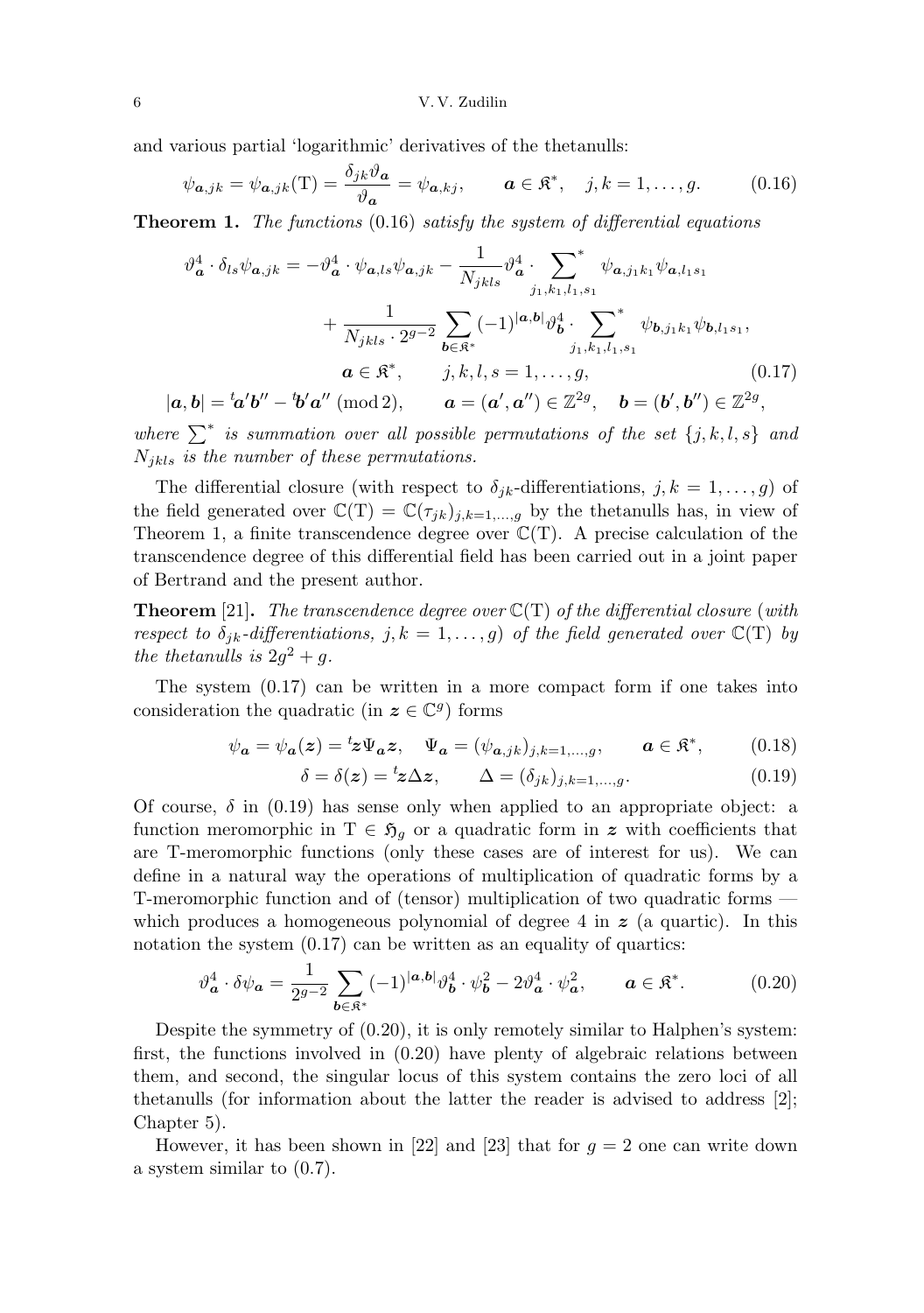Ohyama's theorem. Let  $a_1, a_2, a_3, a_4 \in \mathbb{Z}^4/2\mathbb{Z}^4$  be even characteristics located 'at the vertices of a non-degenerate parallelogram' (that is,  $a_1 - a_2 \equiv a_3 - a_4$ (mod  $2\mathbb{Z}^4$ )). Then the corresponding functions  $\psi_{a_1}, \psi_{a_2}, \psi_{a_3}, \psi_{a_4}$  satisfy the differential equation

$$
\delta(\psi_{a_1} + \psi_{a_2} + \psi_{a_3} + \psi_{a_4}) = (\psi_{a_1} + \psi_{a_2} + \psi_{a_3} + \psi_{a_4})^2 - 2(\psi_{a_1}^2 + \psi_{a_2}^2 + \psi_{a_3}^2 + \psi_{a_4}^2). \tag{0.21}
$$

Unfortunately, no system of differential equations for the functions (0.18) similar to Halphen's is known so far for  $g > 2$ . If  $g = 3$ , then our results (see §6) give one a system of differential equations in which the  $\delta$ -derivatives of the functions (0.18) are expressed as rational functions of these functions, with denominators of degrees at most 9.

Our exposition is organized as follows. In  $\S 1$  we present two proofs of Halphen's theorem. Our attention to this result is not accidental: in subsequent sections we draw an analogy between these proofs and the derivation of systems of differential equations in the cases  $g = 2$  and  $g = 3$ . In §2 and §3 we list properties of multidimensional theta functions necessary for what follows, and in § 4 we prove Theorem 1. The case  $g = 2$  (but not only it) is discussed in § 5 and § 6, where among other things we prove Ohyama's theorem. In § 6 we also discuss the case  $g = 3$  and the problems of the derivation of systems of differential equations 'without denominators' for the functions  $(0.18)$ , and in §7 we present another example of a system of differential equations, of a distinct 'structure' from (0.20). We devote § 8 to modular properties of the functions (0.16) and multidimensional generalizations of relations (0.8).

The author is grateful to Prof. Yu. V. Nesterenko, who initiated my multidimensional activities in theta functions, for his permanent attention and to Prof. D. Bertrand, fruitful discussions with whom were not only useful for the present work, but have also brought us to the joint paper [21]. This work was carried out as the author was at a post-doctoral position at Institut de Mathématiques, Université Paris VI and Centre E. Borel, Institut H. Poincaré, Paris. The author is obliged to the staff of these institutions for their hospitality and friendly working ambience. Separate thanks are due to the Ostrowski Fellowship for the sponsorship of the work.

# § 1. Two proofs of Halphen's theorem

Heat equation (0.2), which holds for each theta function contains information about the expansions of the functions  $(0.1)$  in power series in z.

**Lemma 1.** The following expansions hold in the neighbourhood of  $z = 0$ :

$$
\vartheta_j(z) = \vartheta_j \cdot \left(1 - 2\psi_j z^2 + \frac{2}{3}(\psi_j^2 + \delta \psi_j) z^4\right) + O(z^6), \qquad j = 2, 3, 4.
$$

Proof. We write down even theta functions (0.1) as the sums of the first terms of their Taylor expansions at  $z = 0$ :

$$
\vartheta_j(z) = \vartheta_j \cdot (1 + a_j z^2 + b_j z^4) + O(z^6), \qquad j = 2, 3, 4,
$$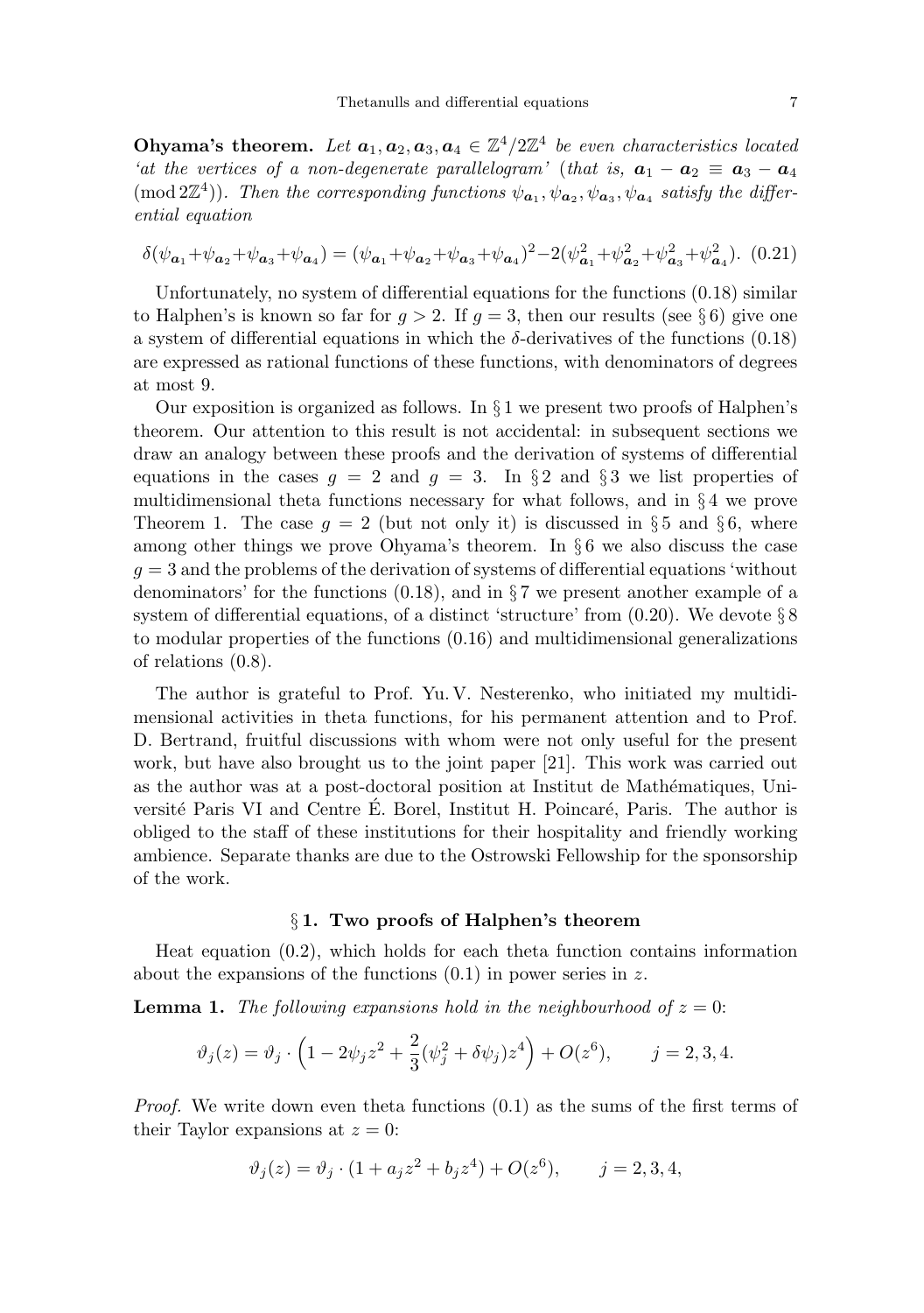### 8 V. V. Zudilin

where  $a_j = a_j(q)$  and  $b_j = b_j(q)$  are functions of the q-variable; after that we use heat equation (0.2):

$$
-\frac{1}{4}\vartheta''_j(z) = -\frac{1}{2}\vartheta_j \cdot (a_j + 6b_j z^2) + O(z^4),
$$
  
\n
$$
\delta\vartheta_j(z) = \delta\vartheta_j + (\delta\vartheta_j \cdot a_j + \vartheta_j \cdot \delta a_j) z^2 + O(z^4),
$$
  
\n
$$
j = 2, 3, 4;
$$

hence

$$
-\frac{1}{2}\vartheta_j \cdot (a_j + 6b_j z^2) + o(z^2) = \delta \vartheta_j + (\delta \vartheta_j \cdot a_j + \vartheta_j \cdot \delta a_j) z^2 + O(z^4), \qquad j = 2, 3, 4.
$$

Dividing both parts by  $\vartheta_j$ ,  $j = 2, 3, 4$ , we obtain

$$
-\frac{1}{2}a_j - 3b_j z^2 + O(z^4) = \psi_j + (\psi_j a_j + \delta a_j) z^2 + O(z^4), \qquad j = 2, 3, 4.
$$

Comparing the coefficients of similar degrees of  $z$  we see that

$$
a_j = -2\psi_j, \quad b_j = -\frac{1}{3}(\psi_j a_j + \delta a_j) = \frac{2}{3}(\psi_j^2 + \delta \psi_j), \qquad j = 2, 3, 4,
$$
 (1.1)

as required.

Proof of Halphen's theorem. We shall use only the addition formulae

$$
\vartheta_2(z+y)\vartheta_2(z-y)\vartheta_2^2 = \vartheta_3^2(z)\vartheta_3^2(y) - \vartheta_4^2(z)\vartheta_4^2(y), \n\vartheta_3(z+y)\vartheta_3(z-y)\vartheta_3^2 = \vartheta_2^2(z)\vartheta_2^2(y) + \vartheta_4^2(z)\vartheta_4^2(y), \n\vartheta_4(z+y)\vartheta_4(z-y)\vartheta_4^2 = \vartheta_3^2(z)\vartheta_3^2(y) - \vartheta_2^2(z)\vartheta_2^2(y)
$$
\n(1.2)

(see [3]; Chapter I, § 5, Table 3), or more precisely, the duplication formulae

$$
\vartheta_2(2z)\vartheta_2^3 = \vartheta_3^4(z) - \vartheta_4^4(z), \qquad \vartheta_3(2z)\vartheta_3^3 = \vartheta_2^4(z) + \vartheta_4^4(z), \n\vartheta_4(2z)\vartheta_4^3 = \vartheta_3^4(z) - \vartheta_2^4(z),
$$
\n(1.3)

which can be deduced from  $(1.2)$  by setting  $y = z$ .

Taking account of the expansions

$$
\vartheta_j(2z) = \vartheta_j \cdot (1 + 4a_j z^2 + 16b_j z^4) + o(z^4),
$$
  

$$
\vartheta_j^4(z) = \vartheta_j^4 \cdot (1 + 4a_j z^2 + (6a_j^2 + 4b_j)z^4) + o(z^4),
$$
  $j = 2, 3, 4$ 

(the coefficients  $a_j$  and  $b_j$  are as defined in  $(1.1)$ ), we set equal the coefficients of  $z^0, z^2, z^4$  in duplication formulae (1.3):

$$
\vartheta_2^4 - \vartheta_3^4 + \vartheta_4^4 = 0, \qquad \vartheta_2^4 a_2 - \vartheta_3^4 a_3 + \vartheta_4^4 a_4 = 0,\tag{1.4}
$$

$$
16\vartheta_2^4 b_2 = \vartheta_3^4 (6a_3^2 + 4b_3) - \vartheta_4^4 (6a_4^2 + 4b_4),
$$
  
\n
$$
16\vartheta_3^4 b_3 = \vartheta_2^4 (6a_2^2 + 4b_2) + \vartheta_4^4 (6a_4^2 + 4b_4),
$$
  
\n
$$
16\vartheta_4^4 b_4 = \vartheta_3^4 (6a_3^2 + 4b_3) - \vartheta_2^4 (6a_2^2 + 4b_2).
$$
\n(1.5)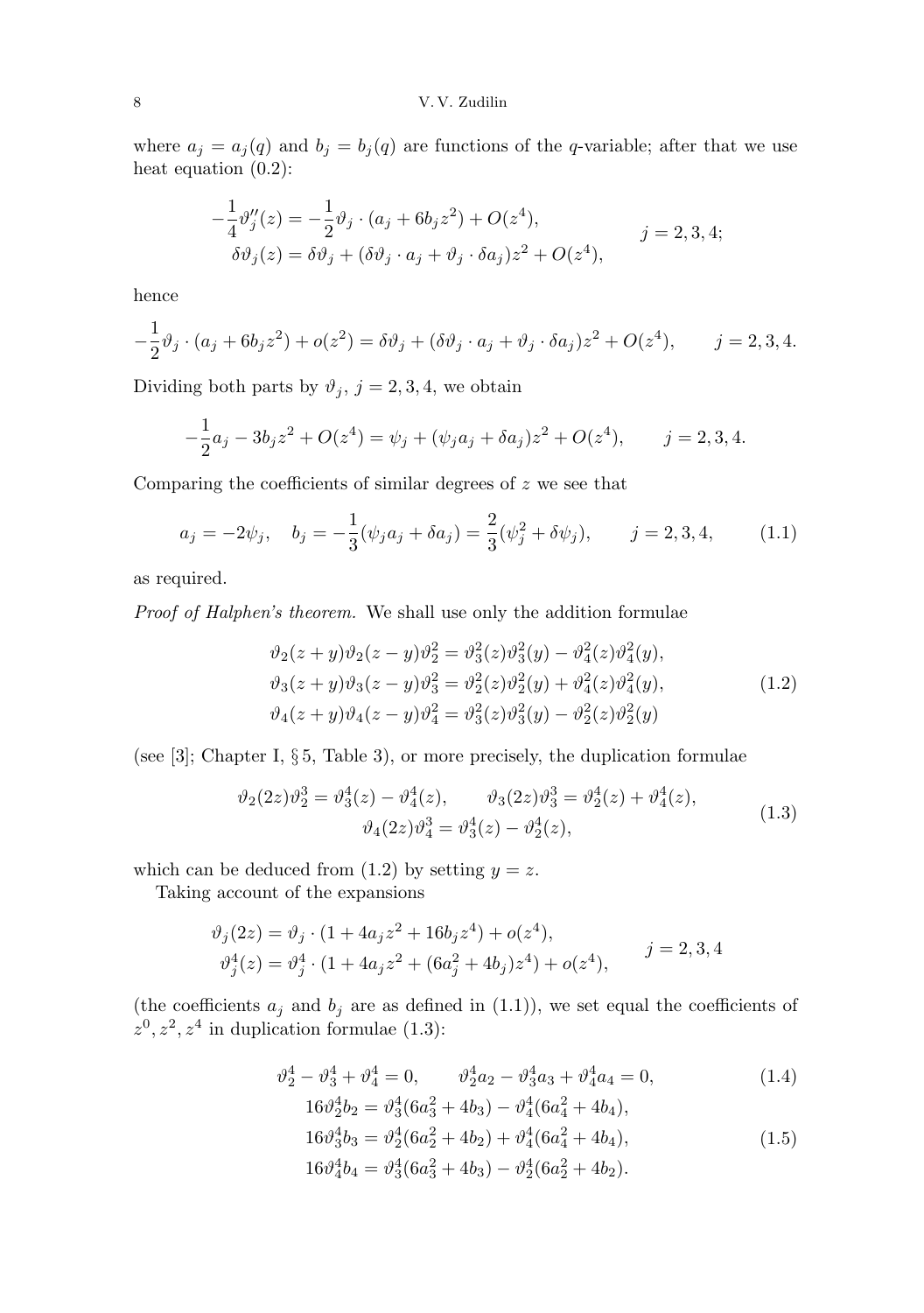Solving the *linear* system for equations (1.5) with respect to  $\vartheta_j^4 b_j$ ,  $j = 2, 3, 4$ , we obtain

$$
\vartheta_2^4 b_2 = \frac{1}{6} (\vartheta_2^4 a_2^2 + 2 \vartheta_3^4 a_3^2 - 2 \vartheta_4^4 a_4^2),
$$
  
\n
$$
\vartheta_3^4 b_3 = \frac{1}{6} (2 \vartheta_2^4 a_2^2 + \vartheta_3^4 a_3^2 + 2 \vartheta_4^4 a_4^2),
$$
  
\n
$$
\vartheta_4^4 b_4 = \frac{1}{6} (-2 \vartheta_2^4 a_2^2 + 2 \vartheta_3^4 a_3^2 + \vartheta_4^4 a_4^2).
$$
\n(1.6)

Substituting in (1.6) equalities (1.1) established in Lemma 1 we obtain a system of differential equations connecting the functions (0.5):

$$
\frac{2}{3}\vartheta_2^4(\psi_2^2 + \delta\psi_2) = \frac{2}{3}(\vartheta_2^4\psi_2^2 + 2\vartheta_3^4\psi_3^2 - 2\vartheta_4^4\psi_4^2),
$$
  
\n
$$
\frac{2}{3}\vartheta_3^4(\psi_3^2 + \delta\psi_3) = \frac{2}{3}(2\vartheta_2^4\psi_2^2 + \vartheta_3^4\psi_3^2 + 2\vartheta_4^4\psi_4^2),
$$
  
\n
$$
\frac{2}{3}\vartheta_4^4(\psi_4^2 + \delta\psi_4) = \frac{2}{3}(-2\vartheta_2^4\psi_2^2 + 2\vartheta_3^4\psi_3^2 + \vartheta_4^4\psi_4^2);
$$

hence

$$
\delta\psi_2 = 2\left(\frac{\vartheta_3^4}{\vartheta_2^4}\psi_3^2 - \frac{\vartheta_4^4}{\vartheta_2^4}\psi_4^2\right), \quad \delta\psi_3 = 2\left(\frac{\vartheta_2^4}{\vartheta_3^4}\psi_2^2 + \frac{\vartheta_4^4}{\vartheta_3^4}\psi_4^2\right), \quad \delta\psi_4 = 2\left(\frac{\vartheta_3^4}{\vartheta_4^4}\psi_3^2 - \frac{\vartheta_2^4}{\vartheta_4^4}\psi_2^2\right).
$$
\n(1.7)

We can now write  $(1.4)$  as follows:

$$
\vartheta_2^4 - \vartheta_3^4 + \vartheta_4^4 = 0, \qquad \vartheta_2^4 \psi_2 - \vartheta_3^4 \psi_3 + \vartheta_4^4 \psi_4 = 0.
$$

This gives us, in particular, expressions for the ratios of the fourth powers of the theta functions:

$$
\frac{\vartheta_3^4}{\vartheta_2^4} = \frac{\psi_2 - \psi_4}{\psi_3 - \psi_4}, \qquad \frac{\vartheta_4^4}{\vartheta_2^4} = \frac{\psi_2 - \psi_3}{\psi_3 - \psi_4},\tag{1.8}
$$

which easily allows us to deduce the system  $(0.7)$  from  $(1.7)$ . For example, for the first equation in  $(1.7)$  we have

$$
\delta\psi_2 = 2\left(\frac{\psi_2 - \psi_4}{\psi_3 - \psi_4}\psi_3^2 - \frac{\psi_2 - \psi_3}{\psi_3 - \psi_4}\psi_4^2\right) = 2\frac{\psi_2(\psi_3^2 - \psi_4^2) - \psi_3\psi_4(\psi_3 - \psi_4)}{\psi_3 - \psi_4}
$$
  
= 2(\psi\_2\psi\_3 + \psi\_2\psi\_4 - \psi\_3\psi\_4);

in a similar way we process the second and the third equations in (1.7). To complete the proof of the theorem we point out again at the equivalence of the systems (0.7) and (0.6).

We shall now prove identities  $(0.8)$ . To this end we write  $(1.8)$  as follows:

$$
\frac{\psi_3 - \psi_4}{\vartheta_2^4} = \frac{\psi_2 - \psi_4}{\vartheta_3^4} = \frac{\psi_2 - \psi_3}{\vartheta_4^4} = \varkappa(q); \tag{1.9}
$$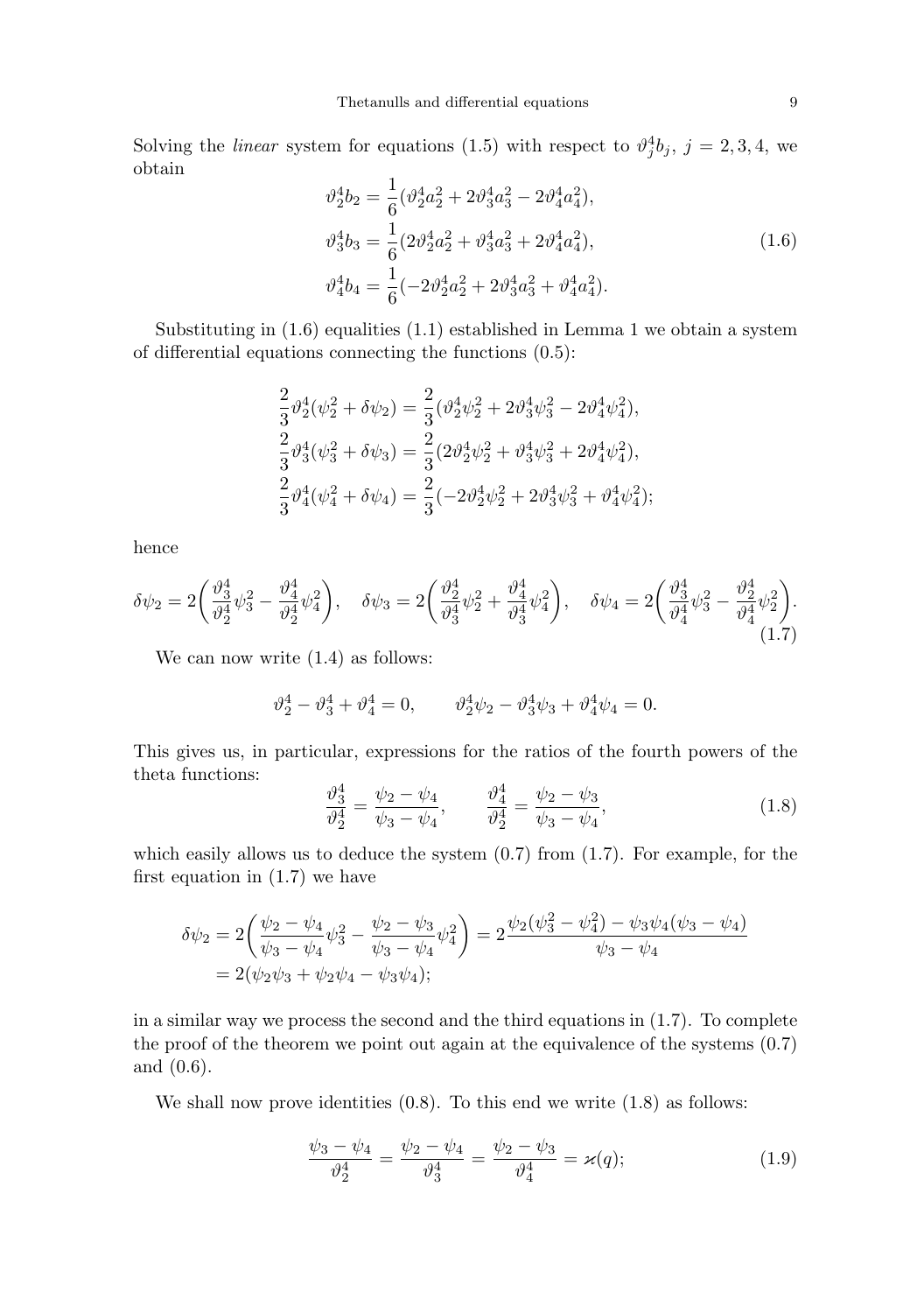we shall use the system of differential equations  $(0.7)$  just established and the relations

$$
\delta(\vartheta_j^{-4}) = -4\vartheta_j^{-5} \cdot \delta \vartheta_j = -4\vartheta_j^{-4} \psi_j, \qquad j = 2, 3, 4,
$$

to prove that  $\varkappa(q) = \text{const.}$  This is a consequence of the following chain of equalities:

$$
\delta \varkappa = \delta \big( \vartheta_2^{-4} (\psi_3 - \psi_4) \big) = -\vartheta_2^{-4} (4\psi_2 (\psi_3 - \psi_4) + \delta \psi_3 - \delta \psi_4)
$$
  
=  $-2\vartheta_2^{-4} (2\psi_2 (\psi_3 - \psi_4) + (\psi_2 \psi_3 + \psi_3 \psi_4 - \psi_2 \psi_4) - (\psi_2 \psi_4 + \psi_3 \psi_4 - \psi_2 \psi_3)) = 0.$ 

Note now that  $\vartheta_3 = 1 + 2q + O(q^2)$ ,  $\vartheta_4 = 1 - 2q + O(q^2)$ , and therefore  $\psi_3 = 2q + O(q^2)$ ,  $\psi_4 = -2q + O(q^2)$ , and  $\vartheta_2^4 = 16q + O(q^2)$ ; hence

$$
\varkappa = \frac{\psi_3 - \psi_4}{\vartheta_2^4} = \frac{1}{4} + O(q),
$$

that is,  $\varkappa = 1/4$ . This proves identities (0.8).

A very simple proof of Halphen's theorem. The general addition formula for theta functions yields the relations

$$
\vartheta_j^2(z)\vartheta_k^2(z) = \frac{1}{2} \big(\vartheta_j(2z)\vartheta_j(0)\vartheta_k^2(0) + \vartheta_j^2(0)\vartheta_k(2z)\vartheta_k(0)\big), \qquad j, k = 2, 3, 4, \quad j \neq k
$$
\n(1.10)

(see [6]; Exercises 1 and 2 to Chapter 21).

By Lemma 1,

$$
\vartheta_j^2(z)\vartheta_k^2(z) = \vartheta_j^2\vartheta_k^2 \cdot \left(1 - 4(\psi_j + \psi_k)z^2 + 16\psi_j\psi_k z^4 + \frac{16}{3}(\psi_j^2 + \psi_k^2)z^4 + \frac{4}{3}\delta(\psi_j + \psi_k)z^4\right) + O(z^6),
$$
  

$$
\frac{\vartheta_j(2z)\vartheta_j\vartheta_k^2 + \vartheta_j^2\vartheta_k(2z)\vartheta_k}{2} = \vartheta_j^2\vartheta_k^2 \cdot \left(1 - 4(\psi_j + \psi_k)z^2 + \frac{16}{3}(\psi_j^2 + \psi_k^2)z^4 + \frac{16}{3}\delta(\psi_j + \psi_k)z^4\right) + O(z^6),
$$
 (1.11)

Substituting the expansions (1.11) in identities (1.10) and comparing the coefficients of  $z^4$  we obtain the system of differential equations (0.6).

Remark. Of course, Halphen himself gives in [12] a simple proof of his theorem. The main advantage of the 'long' proof are identities  $(0.8)$  obtained on its basis.

# § 2. Expansions of theta functions

Let  $g$  be a fixed dimension, let  $g$ -dimensional theta functions (with characteristics) be as defined in (0.15), and let  $\mathfrak{K}^*$  be the set of even characteristics. In this section we prove the following multidimensional generalization of Lemma 1.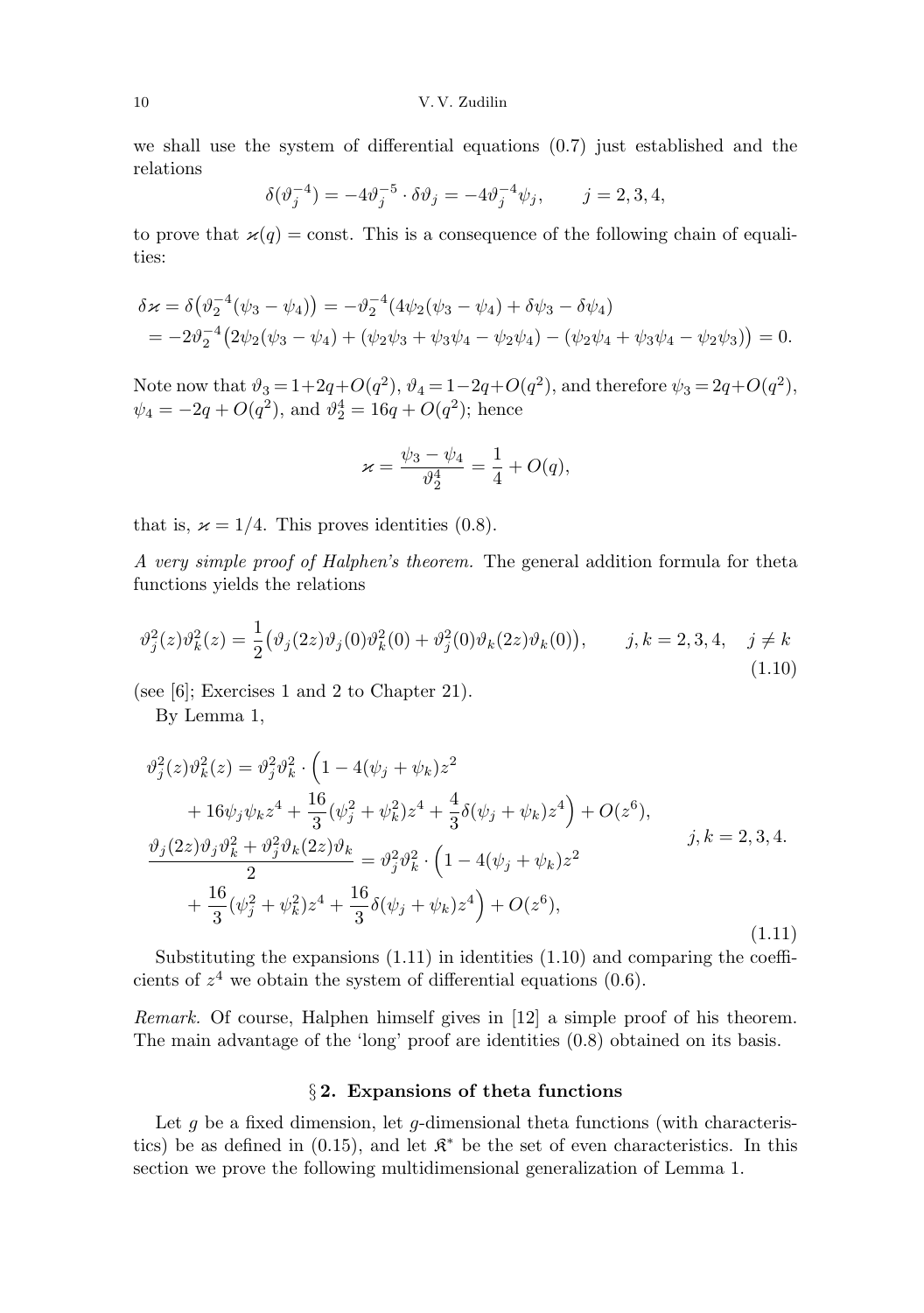**Lemma 2.** The following expansions hold in the neighbourhood of  $z = 0$ :

$$
\vartheta_{\mathbf{a}}(z) = \vartheta_{\mathbf{a}} \cdot \left(1 - 2\psi_{\mathbf{a}} + \frac{2}{3}\psi_{\mathbf{a}}^2 + \frac{2}{3}\delta\psi_{\mathbf{a}}\right) + O(z^6), \qquad \mathbf{a} \in \mathfrak{K}^*,
$$

where the quadratic forms  $\psi_a$ ,  $a \in \mathfrak{K}^*$ , and  $\delta$  are defined by (0.18) and (0.19). In addition,

$$
\delta_{jk}\psi_{\mathbf{a},lm} + \psi_{\mathbf{a},jk}\psi_{\mathbf{a},lm} = \delta_{jl}\psi_{\mathbf{a},km} + \psi_{\mathbf{a},jl}\psi_{\mathbf{a},km}, \qquad \delta_{jk}\psi_{\mathbf{a},lm} = \delta_{lm}\psi_{\mathbf{a},jk},
$$
  
\n
$$
\mathbf{a} \in \mathfrak{K}^*, \qquad j, k, l, m = 1, ..., g.
$$
\n(2.1)

We use the symbol  $O(\boldsymbol{z}^n)$ ,  $n = 0, 1, 2, \ldots$ , to denote the class of functions  $f(\boldsymbol{z})$ holomorphic at  $z = 0$  with Taylor series starting from power n, that is,

$$
\frac{\partial^{m_1+\dots+m_g}f}{\partial z_1^{m_1}\cdots\partial z_g^{m_g}}(\mathbf{0})=0, \qquad m_1+\dots+m_g
$$

It is easy to verify that  $O(z^n) + O(z^k) = O(z^{\min\{n,k\}})$  and  $O(z^n) \cdot O(z^k) = O(z^{n+k})$ (here we use the standard notation for O-symbols).

As in the one-dimensional case, for the proof of Lemma 2 we require a multidimensional analogue of the heat equation for the functions (0.15).

**Lemma 3** ([1], Teil 1, Kapitel 1, § 5, Satz XIII). Each function  $(0.15)$  satisfies the differential equations

$$
\delta_{jk}\vartheta_a(z,T) = -\frac{1}{4}\frac{\partial^2}{\partial z_j \partial z_k}\vartheta_a(z,T), \qquad j,k = 1,\dots,g, \quad a \in \mathbb{Z}^{2g}.
$$
 (2.2)

This can be verified directly for the series (0.15).

The following technical result has no immediate relation to theta functions.

**Lemma 4.** Let  $V(z)$  be a homogeneous polynomial of degree four in the variables  $z_1, \ldots, z_g$ ; let  $\Phi = (\varphi_{jk})_{j,k=1,\ldots,g}$  and  $\Psi = (\psi_{jk})_{j,k=1,\ldots,g}$  be symmetric square matrices. Assume that

$$
\frac{\partial^2 V}{\partial z_j \partial z_k} = \varphi_{jk} \cdot {}^t z \Psi z, \qquad j, k = 1, \dots, g.
$$
 (2.3)

Then

$$
V(z) = \frac{1}{12} ({}^{t}z \Phi z)({}^{t}z \Psi z)
$$
\n(2.4)

and

$$
\varphi_{jk}\psi_{lm} = \varphi_{jl}\psi_{km} = \varphi_{jm}\psi_{kl} = \varphi_{kl}\psi_{jm} = \varphi_{km}\psi_{jl} = \varphi_{lm}\psi_{jk},
$$
  

$$
j, k, l, m = 1, ..., g.
$$
 (2.5)

*Proof.* We represent the polynomial  $V(z)$  in the 'symmetric' form

$$
V(z) = \sum_{l_1, l_2, l_3, l_4 = 1}^{g} v_{l_1 l_2 l_3 l_4} z_{l_1} z_{l_2} z_{l_3} z_{l_4},
$$
\n(2.6)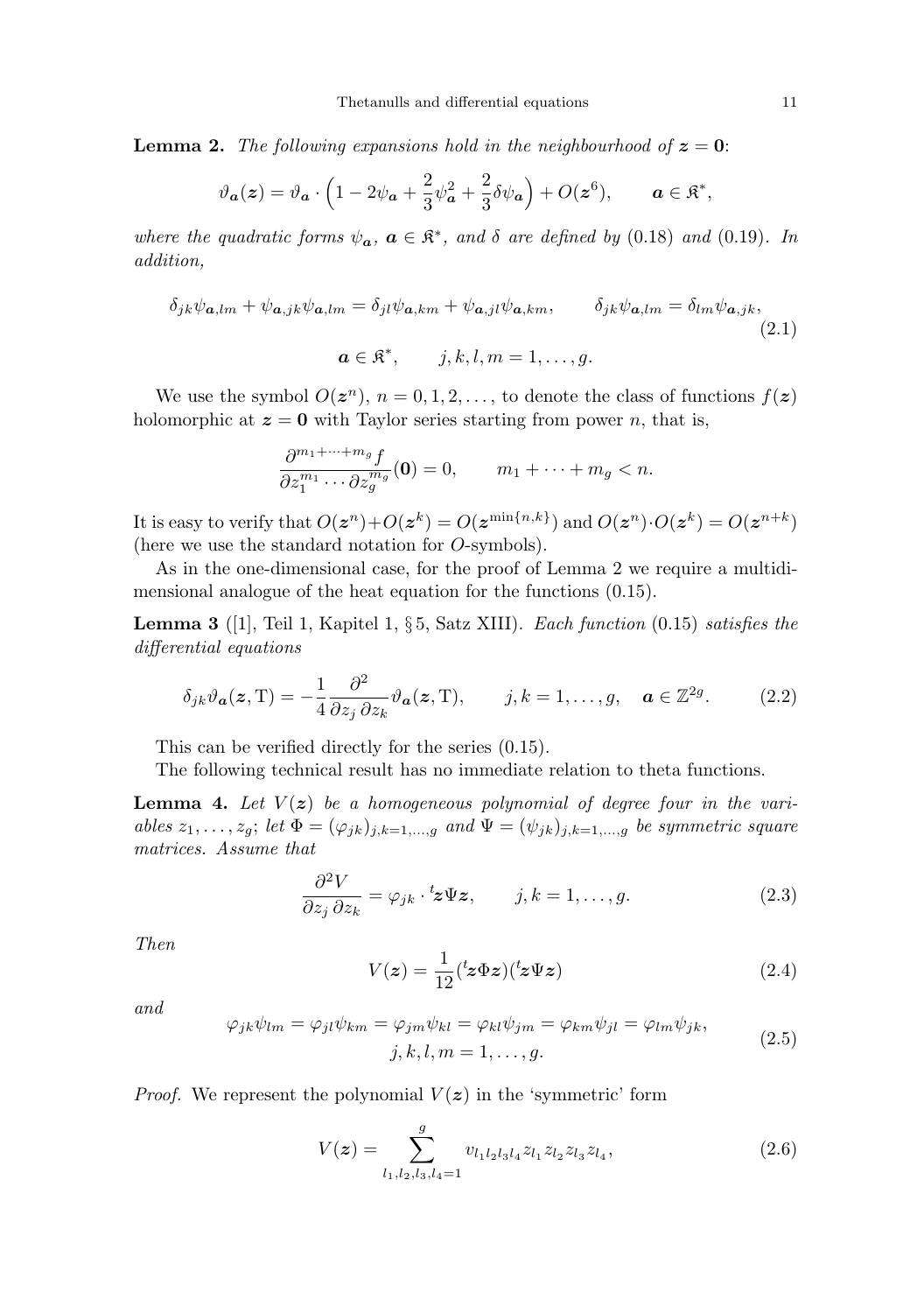where  $v_{l_1l_2l_3l_4} = v_{\sigma(l_1l_2l_3l_4)}$  for each permutation  $\sigma$  of the indices  $l_1, l_2, l_3, l_4$ . Then

$$
\frac{\partial^2 V}{\partial z_j \partial z_k} = \frac{\partial^2}{\partial z_j \partial z_k} \sum_{l_1, l_2, l_3, l_4=1}^g v_{l_1 l_2 l_3 l_4} z_{l_1} z_{l_2} z_{l_3} z_{l_4}
$$
\n
$$
= \sum_{l_3, l_4=1}^g v_{jkl_3l_4} z_{l_3} z_{l_4} + \sum_{l_2, l_4=1}^g v_{j l_2 k l_4} z_{l_2} z_{l_4} + \dots + \sum_{l_1, l_2=1}^g v_{l_1 l_2 j} z_{l_1} z_{l_2}
$$
\n
$$
= \sum_{l_3, l_4=1}^g (v_{jkl_3l_4} + v_{j l_3 k l_4} + \dots + v_{l_3 l_4 j k}) z_{l_3} z_{l_4} = 12 \sum_{l_3, l_4=1}^g v_{jkl_3l_4} z_{l_3} z_{l_4}.
$$

Comparing the coefficients of the resulting quadratic forms and the right-hand sides of (2.3) we obtain

$$
v_{jkl_3l_4} = \frac{1}{12} \varphi_{jk} \psi_{l_3l_4}, \qquad j, k, l_3, l_4 = 1, \dots, g. \tag{2.7}
$$

Hence

$$
V(z) = \frac{1}{12} \sum_{l_1, l_2, l_3, l_4=1}^{g} \varphi_{l_1 l_2} \psi_{l_3 l_4} z_{l_1} z_{l_2} z_{l_3} z_{l_4}
$$
  
= 
$$
\frac{1}{12} \left( \sum_{l_1, l_2=1}^{g} \varphi_{l_1 l_2} z_{l_1} z_{l_2} \right) \left( \sum_{l_3, l_4=1}^{g} \psi_{l_3 l_4} z_{l_3} z_{l_4} \right) = \frac{1}{12} ({}^t z \Phi z) ({}^t z \Psi z),
$$

which proves  $(2.4)$ . Equalities  $(2.5)$  follow by  $(2.7)$  and the symmetry of the coefficients of  $(2.6)$ .

Proof of Lemma 2. This proof does not depend on the particular even characteristic a, therefore we shall not indicate it by the subscript.

The expansion of an even function in a power series has the following form:

$$
\vartheta(z) = \vartheta \cdot (1 + U(z) + V(z)) + O(z^{6}), \qquad \vartheta = \vartheta(0), \tag{2.8}
$$

where  $U(z)$  is a quadratic form (a homogeneous polynomial of degree 2),  $V(z)$  is a quartic (a homogeneous polynomial of degree 4), and the coefficients of these forms are meromorphic functions of  $T \in \mathfrak{H}_g$ .

We apply Lemma 3 to the expansion (2.8). We obtain

$$
\delta_{jk}\vartheta(\mathbf{z}) = \delta_{jk}\vartheta + \delta_{jk}\vartheta \cdot U(\mathbf{z}) + \vartheta \cdot \delta_{jk}U(\mathbf{z}) + O(\mathbf{z}^4),
$$
  

$$
\frac{\partial^2}{\partial z_j \partial z_k}\vartheta(\mathbf{z}) = \vartheta \cdot \left(\frac{\partial^2 U(\mathbf{z})}{\partial z_j \partial z_k} + \frac{\partial^2 V(\mathbf{z})}{\partial z_j \partial z_k}\right) + O(\mathbf{z}^4), \qquad j, k = 1, ..., g,
$$

therefore (we divide both parts of  $(2.2)$  by  $\vartheta$ )

$$
\psi_{jk} + \psi_{jk} U(z) + \delta_{jk} U(z) + O(z^4) = -\frac{1}{4} \left( \frac{\partial^2 U(z)}{\partial z_j \partial z_k} + \frac{\partial^2 V(z)}{\partial z_j \partial z_k} \right) + O(z^4),
$$
  

$$
j, k = 1, ..., g.
$$
 (2.9)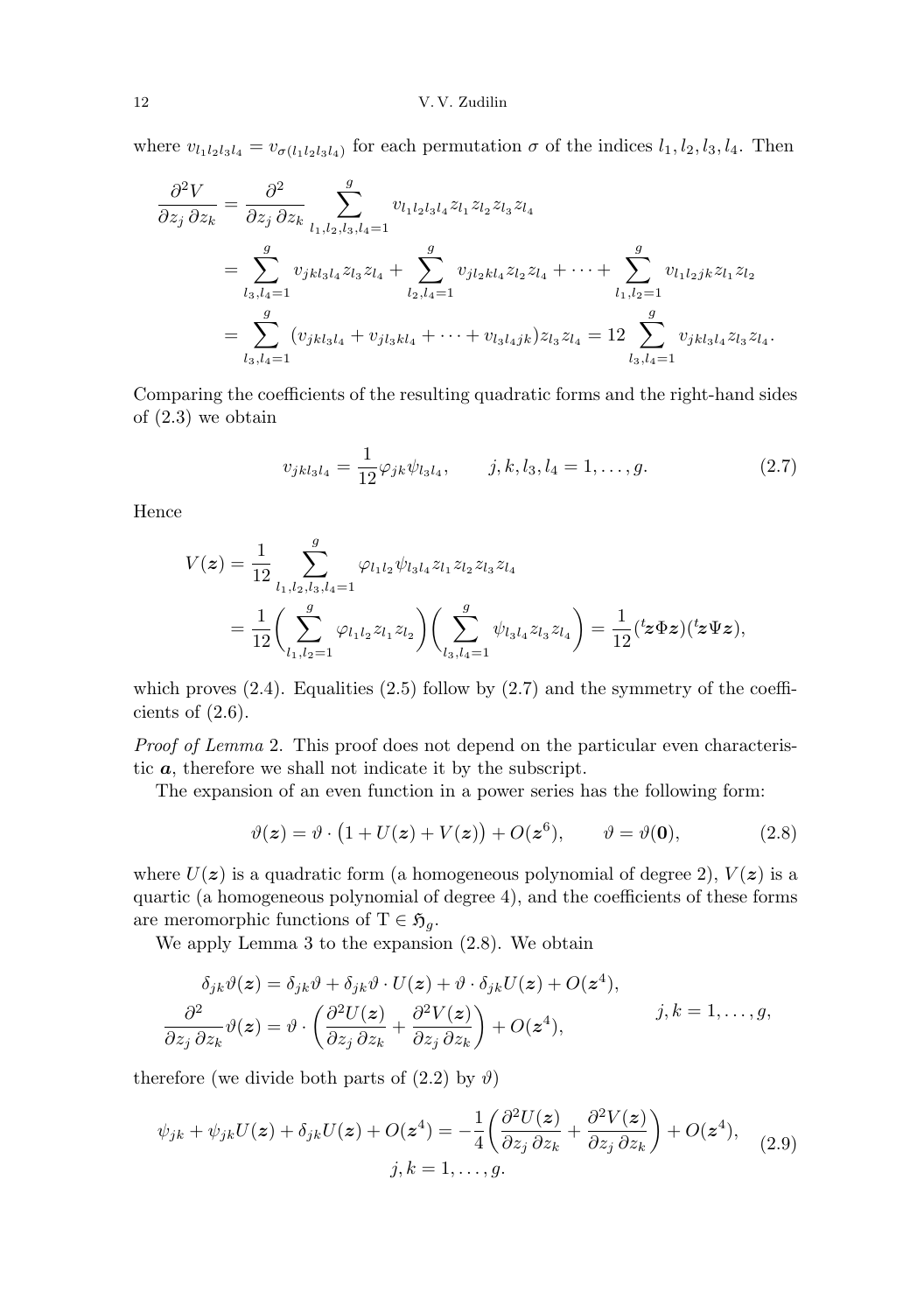Comparing homogeneous components in (2.9) we obtain

$$
\frac{\partial^2 U(z)}{\partial z_j \partial z_k} = -4\psi_{jk}, \qquad j, k = 1, \dots, g,
$$
\n(2.10)

$$
\frac{\partial^2 V(z)}{\partial z_j \partial z_k} = -4(\psi_{jk} U(z) + \delta_{jk} U(z)), \qquad j, k = 1, \dots, g.
$$
 (2.11)

Relations (2.10) mean that

$$
U(z) = -2tz\Psi z = -2\psi.
$$
 (2.12)

The substitution of (2.12) in (2.11) yields

$$
\frac{\partial^2 V(z)}{\partial z_j \partial z_k} = 8(\psi_{jk} + \delta_{jk})^t z \Psi z, \qquad j, k = 1, \dots, g,
$$

therefore by Lemma 4,

$$
V(z) = \frac{2}{3}(z\Psi z)^2 + \frac{2}{3}(z\Delta z)(z\Psi z) = \frac{2}{3}\psi^2 + \frac{2}{3}\delta\psi
$$

and

$$
(\psi_{jk} + \delta_{jk})\psi_{lm} = (\psi_{jl} + \delta_{jl})\psi_{km} = \dots = (\psi_{lm} + \delta_{lm})\psi_{jk}, \qquad j, k, l, m = 1, \dots, g.
$$
  
The proof of Lemma 2 is complete.

# § 3. Riemann relations

This is the formula used in most applications. D. Mumford

The quotation from [3] prefacing this section relates to the *Riemann relations* [3]; Chapter II,  $\S 6$ , which have the following form for the theta functions  $(0.15)$ :

$$
(-1)^{t(c'+d')a''} \vartheta_{a+c+d} \left( \frac{z_1 + z_2 + z_3 + z_4}{2} \right) \vartheta_{a+c} \left( \frac{z_1 + z_2 - z_3 - z_4}{2} \right)
$$
  
 
$$
\times \vartheta_{a+d} \left( \frac{z_1 - z_2 + z_3 - z_4}{2} \right) \vartheta_a \left( \frac{z_1 - z_2 - z_3 + z_4}{2} \right)
$$
  
= 
$$
\frac{1}{2^g} \sum_{b \in \mathfrak{K}} (-1)^{|a,b|} (-1)^{t(c'+d')b''} \vartheta_{b+c+d}(z_1) \vartheta_{b+c}(z_2) \vartheta_{b+d}(z_3) \vartheta_b(z_4),
$$
  

$$
a, c, d \in \mathfrak{K} = \mathbb{Z}^{2g} / 2\mathbb{Z}^{2g}
$$
 (3.1)

(see [1]; Teil 2, Kapitel VII, § 10, Satz XXXVIII). In fact our main attention in what follows will be focused on a special case of the Riemann relations:

$$
(-1)^{t(c'+d')a''} \vartheta_{a+c+d}(z) \vartheta_{a+c}(z) \vartheta_{a+d}(z) \vartheta_a(z)
$$
  
= 
$$
\frac{1}{2^g} \sum_{b \in \mathfrak{K}} (-1)^{|a,b|} (-1)^{t(c'+d')b''} \vartheta_{b+c+d}(2z) \vartheta_{b+c}(0) \vartheta_{b+d}(0) \vartheta_b(0),
$$
  

$$
a, c, d \in \mathfrak{K},
$$
 (3.2)

which can be deduced from (3.1) by setting  $z_1 = 2z$ ,  $z_2 = z_3 = z_4 = 0$ .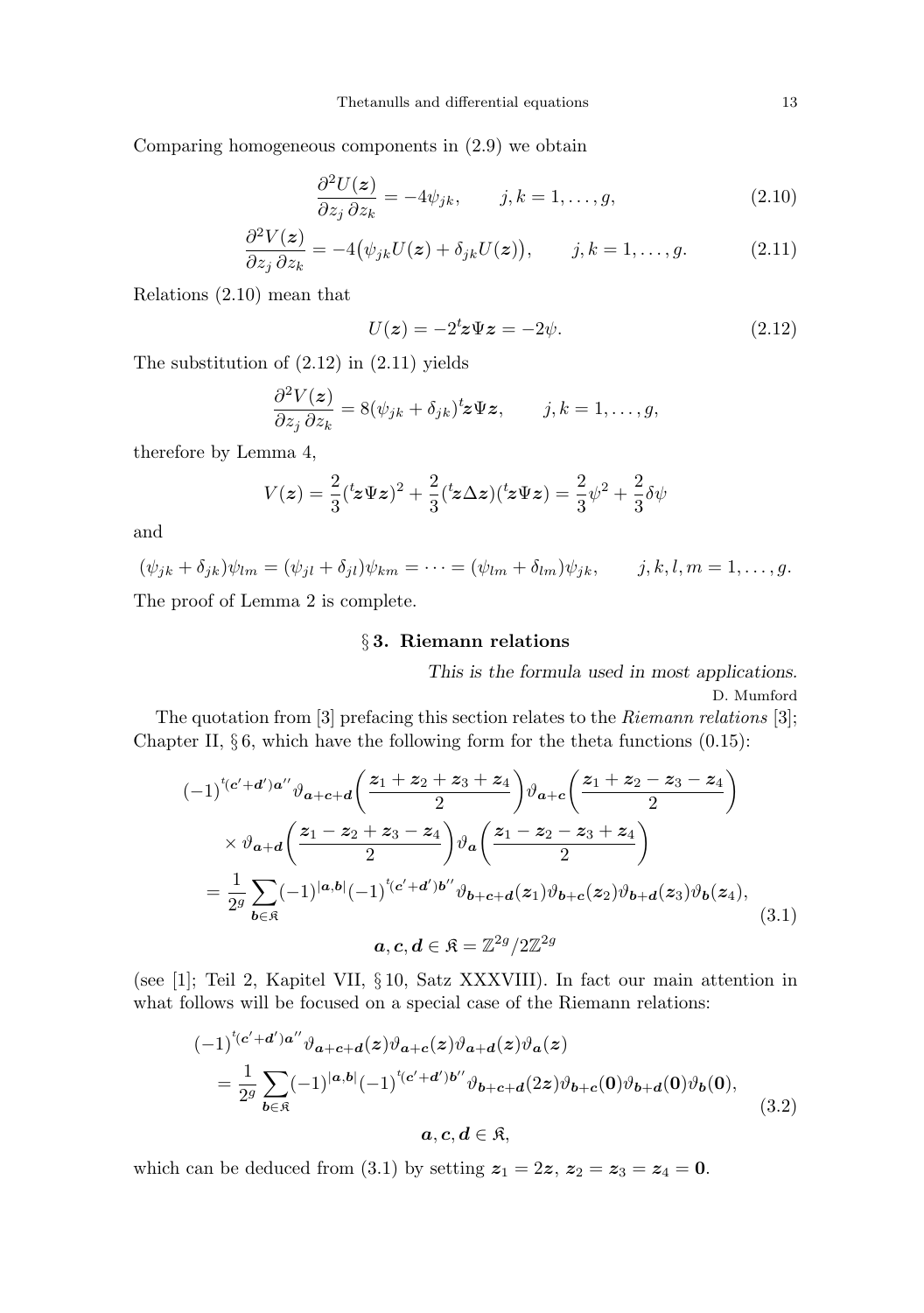**Lemma 5.** For each even characteristic  $\boldsymbol{a}$  there holds the identity

$$
\vartheta_{\mathbf{a}}^4(\mathbf{z}) = \frac{1}{2^g} \sum_{\mathbf{b} \in \mathfrak{K}^*} (-1)^{|\mathbf{a}, \mathbf{b}|} \vartheta_{\mathbf{b}}(2\mathbf{z}) \vartheta_{\mathbf{b}}^3(\mathbf{0}). \tag{3.3}
$$

*Proof.* It suffices to set  $c = d = 0$  in (3.2) and to observe that all the terms on the right-hand side that correspond to odd characteristics are vanishing.

For the symmetric square matrix of order  $2^{g-1}(2^g + 1)$  corresponding to relations (3.3) we introduce the following notation:

$$
\mathbf{M} = \frac{1}{2^g} ((-1)^{|\boldsymbol{a}, \boldsymbol{b}|})_{\boldsymbol{a}, \boldsymbol{b} \in \mathfrak{K}^*}.
$$

To study its properties we require two simple auxiliary results (from the theory of character sums).

Lemma 6. There hold the identities

$$
\sum_{\boldsymbol{b}\in\mathfrak{K}}(-1)^{|\boldsymbol{a},\boldsymbol{b}|}=\begin{cases}2^{2g} & \text{if }\boldsymbol{a}=\boldsymbol{0},\\0 & \text{otherwise},\end{cases}\qquad \boldsymbol{a}\in\mathfrak{K}.\tag{3.4}
$$

*Proof.* The case  $\boldsymbol{a} = \boldsymbol{0}$  is trivial: the sum involves  $2^{2g}$  terms, each equal to 1. If  $a \neq 0$  then we choose a characteristic c such that the quantity  $|a, c|$  is odd (it suffices to consider a characteristic with a single one at the jth place, where  $a_{i\pm q} \neq 0$ ) and multiply the sum on the left-hand side of (3.4) by  $(-1)^{|a,c|} = -1$ :

$$
-\sum_{b \in \mathfrak{K}} (-1)^{|a,b|} = \sum_{b \in \mathfrak{K}} (-1)^{|a,b|+|a,c|} = \sum_{b \in \mathfrak{K}} (-1)^{i_{a}(b''+c'')-i(b'+c')a''}
$$

$$
= \sum_{b \in \mathfrak{K}} (-1)^{|a,b+c|} = \sum_{b \in \mathfrak{K}} (-1)^{|a,b|} \tag{3.5}
$$

(we change the order of summation  $\mathbf{b} + \mathbf{c} \mapsto \mathbf{b}$ ). The right-hand and the left-hand sides of (3.5) have distinct signs, which completes the proof of (3.4).

Lemma 7. There hold the identities

$$
\sum_{\boldsymbol{b}\in\mathfrak{K}^*}(-1)^{|\boldsymbol{a},\boldsymbol{b}|} = \begin{cases} 2^{g-1}(2^g+1) & \text{if } \boldsymbol{a}=\boldsymbol{0}, \\ (-1)^{|\boldsymbol{a}|}\cdot 2^{g-1} & \text{otherwise,} \end{cases} \qquad \boldsymbol{a}\in\mathfrak{K}. \tag{3.6}
$$

*Proof.* If  $a = 0$ , then each term on the left-hand side is equal to 1, so that the sum is equal to the number of terms. Assume that  $a \neq 0$  and consider the sums

$$
S_{+} = \sum_{\mathbf{b}: |\mathbf{b}| \text{ is even}} (-1)^{|\mathbf{a}, \mathbf{b}|}, \qquad S_{-} = -\sum_{\mathbf{b}: |\mathbf{b}| \text{ is odd}} (-1)^{|\mathbf{a}, \mathbf{b}|}. \tag{3.7}
$$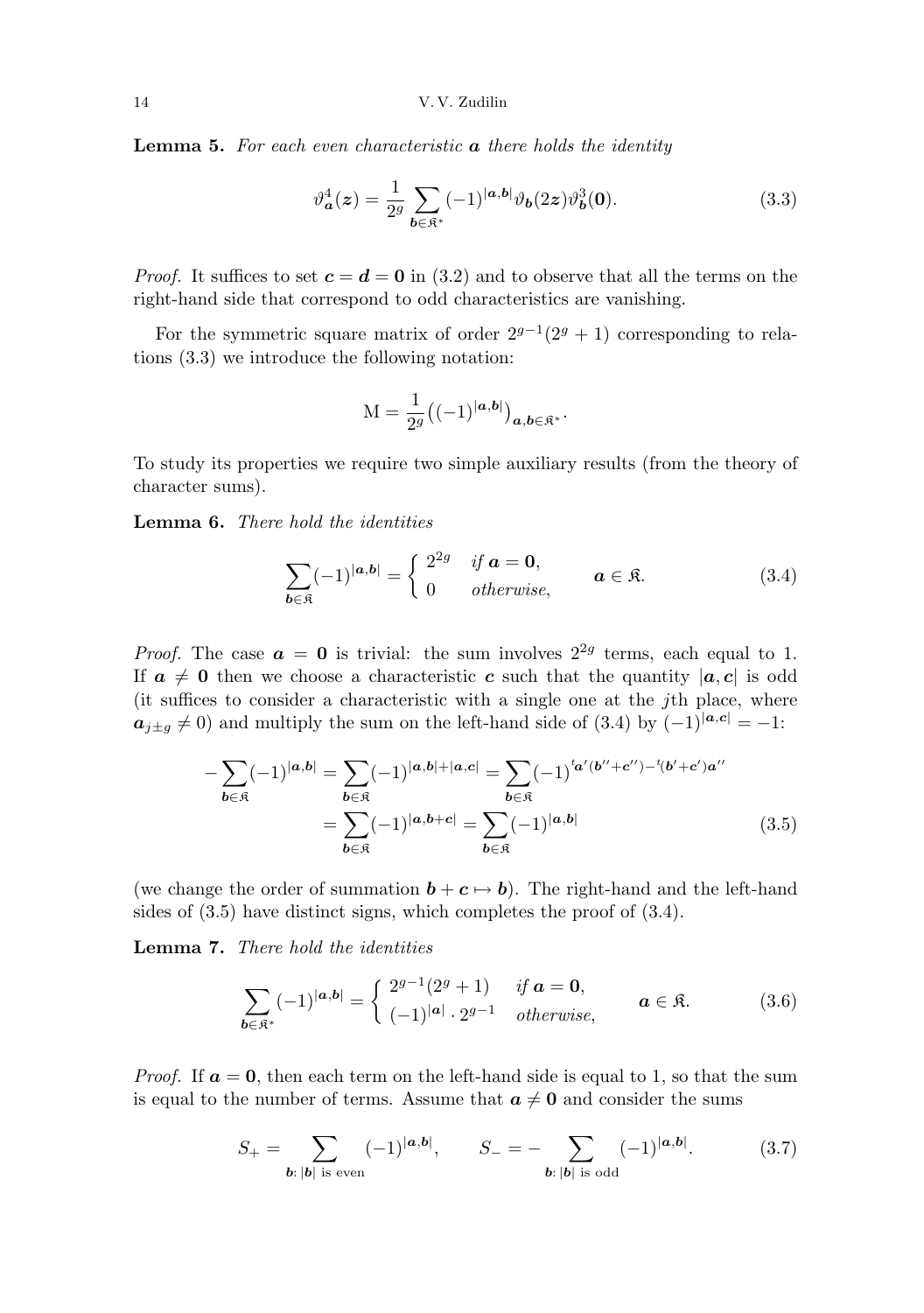By Lemma 6,  $S_+ - S_ - = 0$ , that is,  $S_+ = S_-$ . Note now that

$$
(-1)^{|\mathbf{a},\mathbf{b}|} = (-1)^{i_{\mathbf{a}}'\mathbf{b}'' - i_{\mathbf{b}}'\mathbf{a}''} = (-1)^{i_{(\mathbf{a}}'+\mathbf{b}')( \mathbf{a}'' + \mathbf{b}'' )} (-1)^{i_{\mathbf{a}}'\mathbf{a}''} (-1)^{i_{\mathbf{b}}'\mathbf{b}''}
$$

$$
= (-1)^{|\mathbf{a}+\mathbf{b}|} (-1)^{|\mathbf{a}|} (-1)^{|\mathbf{b}|}.
$$

Hence (3.7) can be written as follows:

$$
S_+ = (-1)^{|a|} \sum_{\mathbf{b}: |\mathbf{b}| \text{ is even}} (-1)^{|\mathbf{a}+\mathbf{b}|}, \qquad S_- = (-1)^{|\mathbf{a}|} \sum_{\mathbf{b}: |\mathbf{b}| \text{ is odd}} (-1)^{|\mathbf{a}+\mathbf{b}|}.
$$

Consequently,

$$
S_+ + S_- = (-1)^{|a|} \sum_{b \in \mathfrak{K}} (-1)^{|a+b|} = (-1)^{|a|} \sum_{b \in \mathfrak{K}} (-1)^{|b|}
$$
  
=  $(-1)^{|a|} \left( \sum_{b: |b| \text{ is even}} 1 - \sum_{b: |b| \text{ is odd}} 1 \right)$   
=  $(-1)^{|a|} (2^{g-1}(2^g + 1) - 2^{2g} + 2^{g-1}(2^g + 1)) = (-1)^{|a|} \cdot 2^g.$ 

Thus,  $S_{+} = S_{-} = (-1)^{|\mathbf{a}|} \cdot 2^{g-1}$ , which completes the proof of (3.6).

Lemma 8. The matrix M satisfies the relation

$$
M^2 = \frac{1}{2}(M + E),
$$
\n(3.8)

where E is the identity matrix of order  $2^{g-1}(2^g + 1)$ .

Proof. Using Lemma 7 we consider the scalar product of the lines of the matrix M with indices  $\boldsymbol{a}$  and  $\boldsymbol{c}$ :

$$
\frac{1}{2^{2g}} \sum_{\mathbf{b} \in \mathfrak{K}^*} (-1)^{|\mathbf{a}, \mathbf{b}|} \cdot (-1)^{|\mathbf{c}, \mathbf{b}|} = \frac{1}{2^{2g}} \sum_{\mathbf{b} \in \mathfrak{K}^*} (-1)^{|\mathbf{a} - \mathbf{c}, \mathbf{b}|}
$$
\n
$$
= \begin{cases}\n2^{-g-1}(2^g + 1) & \text{if } \mathbf{a} = \mathbf{c}, \\
(-1)^{|\mathbf{a} - \mathbf{c}|} \cdot 2^{-g-1} & \text{otherwise},\n\end{cases}
$$
\n
$$
= \begin{cases}\n\frac{1}{2^{g+1}} + \frac{1}{2} & \text{if } \mathbf{a} = \mathbf{c}, \\
\frac{1}{2^{g+1}}(-1)^{|\mathbf{a}, \mathbf{c}|} & \text{otherwise}.\n\end{cases}
$$
\n(3.9)

In view of the symmetry of M (the product of two lines is the same as the product of a line and the corresponding column) relations (3.9) are equivalent to matrix identity (3.8).

Corollary. There holds the identity

$$
\left(\mathbf{M} - \frac{1}{4}E\right)^{-1} = \frac{16}{9}\left(\mathbf{M} - \frac{1}{4}E\right).
$$
 (3.10)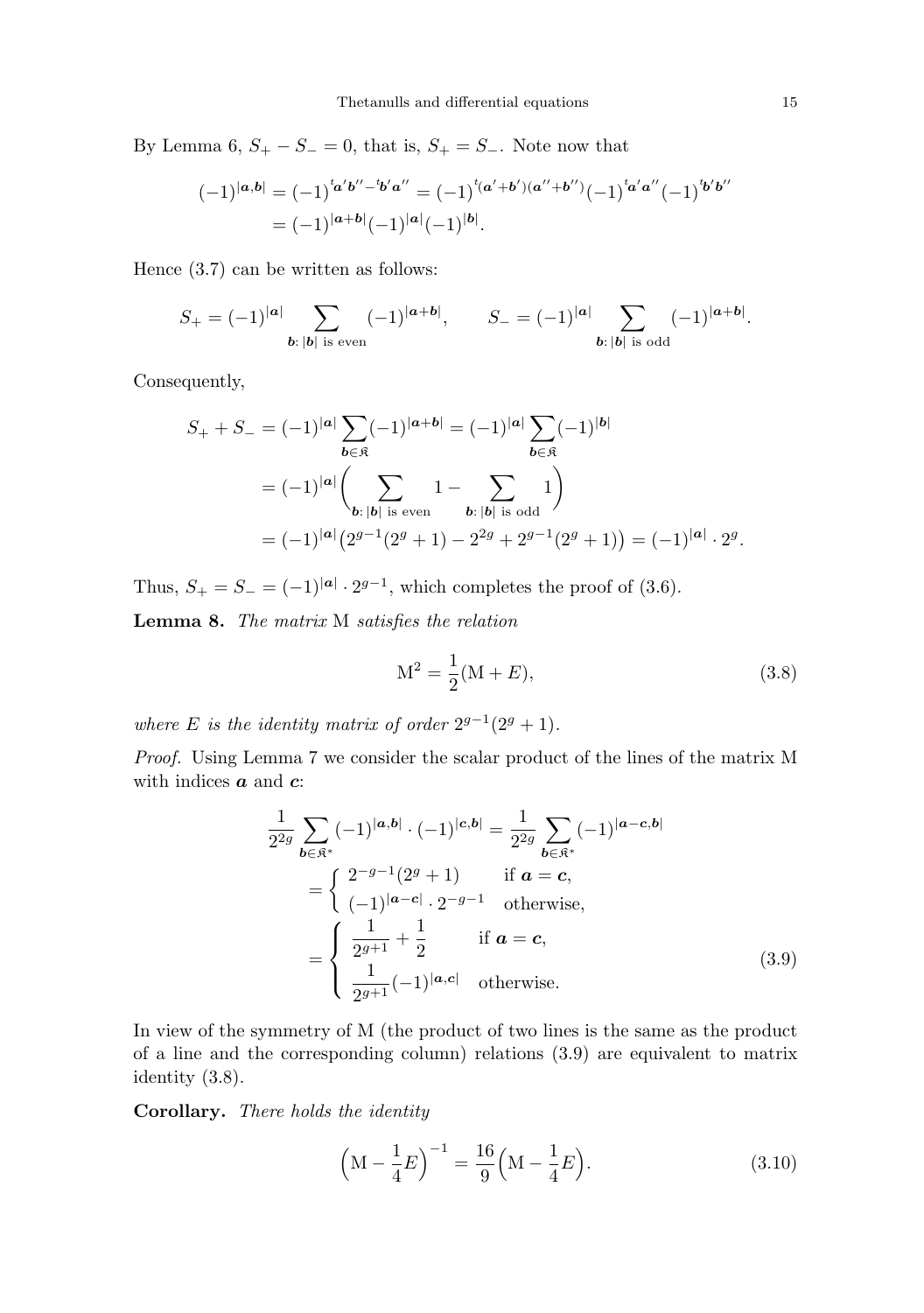Proof. In fact, by Lemma 8 we obtain

$$
\left(\mathbf{M} - \frac{1}{4}E\right)^2 = \mathbf{M}^2 - \frac{1}{2}\mathbf{M} + \frac{1}{16}E = \frac{9}{16}E,
$$

which yields (3.10).

Remark. We shall use the scheme of the proof of Lemma 8 in what follows; this is why we prefer to carry it out in detail, without referring to literature for the ready properties of the matrix M (see, for instance, [24];  $\S 2$ ).

Since M is a symmetric matrix, it has a diagonal Jordan form. Hence all eigenvalues  $\lambda$  of M satisfy the quadratic equation (cf. (3.8))

$$
\lambda^2 = \frac{1}{2}(\lambda + 1),
$$

so that  $\lambda = 1$  or  $\lambda = -\frac{1}{2}$  $\frac{1}{2}$ .

**Lemma 9.** The multiplicities of the eigenvalues  $\lambda_1 = 1$  and  $\lambda_2 = -\frac{1}{2}$  $rac{1}{2}$  in the characteristic polynomial of M are

$$
s_1 = \frac{(2^{g-1} + 1)(2^g + 1)}{3} \quad and \quad s_2 = \frac{(2^g - 1)(2^g + 1)}{3}, \tag{3.11}
$$

respectively.

*Proof.* This is a simple exercise in linear algebra. If  $s_1$  and  $s_2$  are the multiplicities of the zeros  $\lambda_1 = 1$  and  $\lambda_2 = -\frac{1}{2}$  $\frac{1}{2}$ , respectively (the characteristic polynomial of M has no other zeros), then  $s_1 + s_2 = 2^{g-1}(2^g + 1)$ . The trace of a matrix is preserved by the transition to the Jordan form. The Jordan form of a symmetric matrix M is a diagonal matrix, with diagonal containing  $s_1$  entries equal to  $\lambda_1$  and  $s_2$  entries equal to  $\lambda_2$ . Hence tr  $M = s_1 \lambda_1 + s_2 \lambda_2 = s_1 - \frac{1}{2}$  $\frac{1}{2}$ s<sub>2</sub>. On the other hand the diagonal entries of M are equal to  $2^{-g}$ , so that tr M =  $2^{-g} \cdot 2^{g-1}(2^g + 1) = \frac{1}{2}(2^g + 1)$ . Solving the system of differential equations

$$
s_1 + s_2 = 2^{g-1}(2^g + 1),
$$
  $s_1 - \frac{1}{2}s_2 = \frac{1}{2}(2^g + 1),$ 

we obtain the quantities in  $(3.11)$ , which completes the proof.

# § 4. Proof of Theorem 1

Using Lemma 2 we can write expansions for the theta functions on the right-hand and the left-hand sides of the identities from Lemma 5:

$$
\vartheta_{\mathbf{a}}^{4}(z) = \vartheta_{\mathbf{a}}^{4} \cdot \left(1 - 2\psi_{\mathbf{a}} + \frac{2}{3}\psi_{\mathbf{a}}^{2} + \frac{2}{3}\delta\psi_{\mathbf{a}}\right)^{4} + O(z^{6})
$$
  
=  $\vartheta_{\mathbf{a}}^{4} \cdot \left(1 - 8\psi_{\mathbf{a}} + \frac{80}{3}\psi_{\mathbf{a}}^{2} + \frac{8}{3}\delta\psi_{\mathbf{a}}\right) + O(z^{6}), \qquad \mathbf{a} \in \mathfrak{K}^{*},$  (4.1)

$$
\vartheta_{\mathbf{b}}(2\boldsymbol{z}) = \vartheta_{\mathbf{b}} \cdot \left(1 - 8\psi_{\mathbf{b}} + \frac{32}{3}\psi_{\mathbf{b}}^2 + \frac{32}{3}\delta\psi_{\mathbf{b}}\right) + O(\boldsymbol{z}^6), \qquad \mathbf{b} \in \mathfrak{K}^*.
$$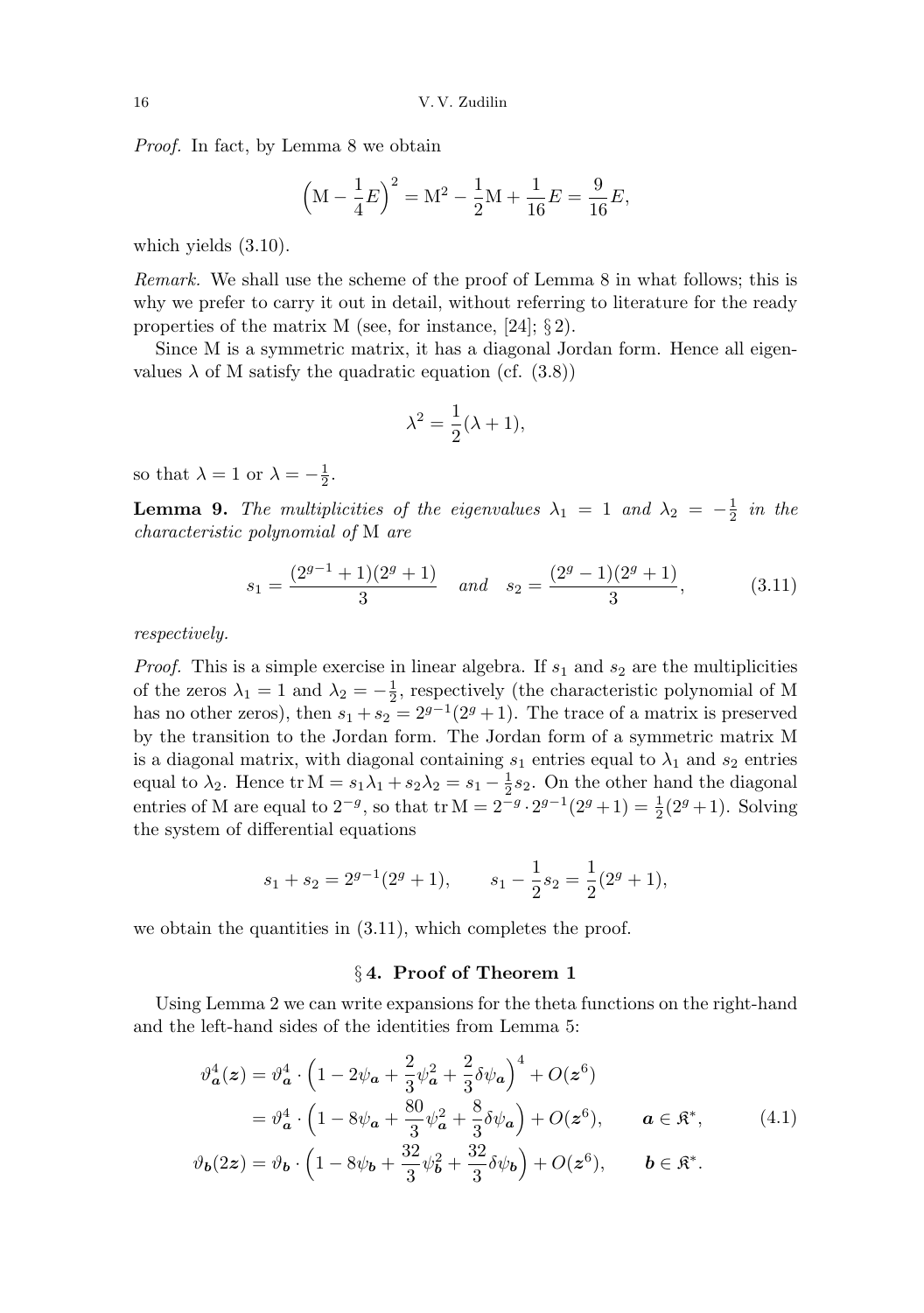Substituting (4.1) in (3.3) and comparing homogeneous components of degree 4 of the resulting expansions we arrive at the formulae

$$
\vartheta_{\mathbf{a}}^4 \cdot \frac{1}{3} (80 \psi_{\mathbf{a}}^2 + 8 \delta \psi_{\mathbf{a}}) = \frac{1}{2^g} \sum_{\mathbf{b} \in \mathfrak{K}^*} (-1)^{|\mathbf{a}, \mathbf{b}|} \vartheta_{\mathbf{b}}^4 \cdot \frac{1}{3} (32 \psi_{\mathbf{b}}^2 + 32 \delta \psi_{\mathbf{b}}), \qquad \mathbf{a} \in \mathfrak{K}^*. \tag{4.2}
$$

We now write relations (4.2) in the matrix form. To this end we consider the (column) vectors

$$
\mathbf{X} = (\vartheta_{\mathbf{a}}^4 \cdot \psi_{\mathbf{a}}^2)_{\mathbf{a} \in \mathfrak{K}^*} \quad \text{and} \quad \mathbf{Y} = (\vartheta_{\mathbf{a}}^4 \cdot \delta \psi_{\mathbf{a}})_{\mathbf{a} \in \mathfrak{K}^*}. \tag{4.3}
$$

In the notation  $(4.3)$  relations  $(4.2)$  take the following form after simplifications:

$$
\frac{5}{2}\mathbf{X} + \frac{1}{4}\mathbf{Y} = M(\mathbf{X} + \mathbf{Y}),
$$

therefore

$$
\mathbf{Y} = -\left(M - \frac{1}{4}E\right)^{-1}\left(M - \frac{5}{2}E\right)\mathbf{X} = -\mathbf{X} + \frac{9}{4}\left(M - \frac{1}{4}E\right)^{-1}\mathbf{X}
$$
  
= -\mathbf{X} + 4\left(M - \frac{1}{4}E\right)\mathbf{X} = (4M - 2E)\mathbf{X}, (4.4)

where we use Lemma 8 and the corollary to it.

Relation (4.4), upon recalling (4.3), give one the system of differential equations (0.20). The system (0.17) follows from it and relations (2.1) in Lemma 2.

The proof of Theorem 1 is complete.

# § 5. Further generalization of Theorem 1

Exposing the (not the most simple) proof of Halphen's theorem we established in fact the one-dimensional version of Theorem 1 (the system (1.7)) and, in addition, used relations between thetanulls and the functions (0.18) resulting from the comparison of the free terms and the coefficients of the second-order terms. The last procedure has a multidimensional analogue: we can very well compare the homogeneous components of degrees 0 and 2 after the substitution of the expansions (4.1) in identities (3.3):

$$
\vartheta_{\mathbf{a}}^4 = \frac{1}{2^g} \sum_{\mathbf{b} \in \mathfrak{K}_0} (-1)^{|\mathbf{a}, \mathbf{b}|} \vartheta_{\mathbf{b}}^4, \quad \vartheta_{\mathbf{a}}^4 \psi_{\mathbf{a}} = \frac{1}{2^g} \sum_{\mathbf{b} \in \mathfrak{K}_0} (-1)^{|\mathbf{a}, \mathbf{b}|} \vartheta_{\mathbf{b}}^4 \psi_{\mathbf{b}}, \qquad \mathbf{a} \in \mathfrak{K}_0. \tag{5.1}
$$

However, the ensuing expressions for various ratios of thetanulls do not have a form as simple as (1.8). And what system of equations for the  $\psi$ -functions can be obtained if one uses the scheme of the simple proof of Halphen's theorem? This is the question we answer in § 5.

We fix the characteristic  $c \in \mathfrak{K}$ ,  $c \neq 0$ , and return to Riemann relations (3.2), setting for this occasion  $\mathbf{d} = \mathbf{0}$ :

$$
(-1)^{^t c' a''} \vartheta_{a+c}^2(z) \vartheta_a^2(z) = \frac{1}{2^g} \sum_{b \in \mathfrak{K}} (-1)^{|a,b|} (-1)^{^t c' b''} \vartheta_{b+c}(2z) \vartheta_{b+c}(0) \vartheta_b^2(0),
$$
\n
$$
a \in \mathfrak{K}.
$$
\n
$$
(5.2)
$$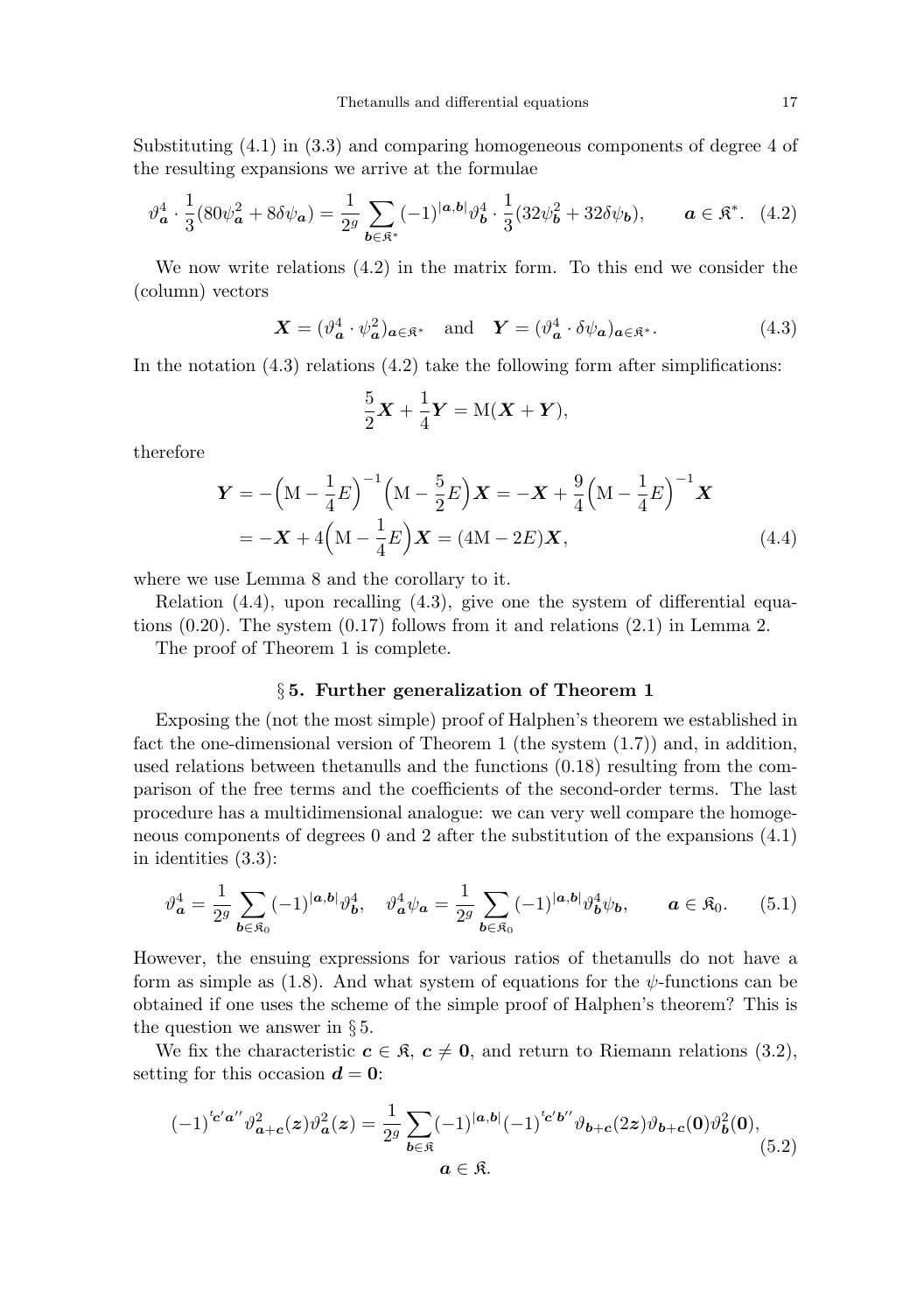#### 18 V. V. Zudilin

Note that summation on the right-hand side of (5.2) proceeds now only over the characteristics **b** such that **b** and  $\mathbf{b} + \mathbf{c}$  are even. Associated with a characteristic  $c \in \mathcal{R} \setminus \{0\}$  is the subgroup  $\{0, c\} \subset \mathcal{R}$  of order 2. Elements of the form  $(a, a+c)$  of the quotient group  $\mathfrak{K}_{c} = \mathfrak{K}/\{c\}$  will also be called characteristics; we shall identify them with an arbitrary member of the corresponding pair. Only characteristics with both  $\boldsymbol{a}$  and  $\boldsymbol{a}+\boldsymbol{c}$  even are themselves even. We denote the set of even characteristics in the group  $\mathfrak{K}_{\mathbf{c}}$  by  $\mathfrak{K}_{\mathbf{c}}^*$ c . In what follows, selecting and fixing one representative in each pair  $(a, a+c) \in \mathcal{R}_c$  we shall identify the group  $\mathcal{R}_c$  and its subset  $\mathcal{R}_c^*$  with some subsets of  $\mathfrak K$ .

Setting

$$
\begin{aligned} \theta_{\mathbf{a}}(z) &= i^{^t\mathbf{c}'\mathbf{a}''}\vartheta_{\mathbf{a}+\mathbf{c}}(z)\vartheta_{\mathbf{a}}(z),\\ \widetilde{\theta}_{\mathbf{a}}(z) &= i^{^t\mathbf{c}'\mathbf{a}''}\frac{1}{2}\big(\vartheta_{\mathbf{a}+\mathbf{c}}(2z)\vartheta_{\mathbf{a}}(\mathbf{0}) + \vartheta_{\mathbf{a}+\mathbf{c}}(\mathbf{0})\vartheta_{\mathbf{a}}(2z)\big),\\ \mathbf{a} &\in \mathfrak{K}_{\mathbf{c}}^*, \end{aligned} \qquad \begin{aligned} \theta_{\mathbf{a}} &= \theta_{\mathbf{a}}(\mathbf{0}) = \widetilde{\theta}_{\mathbf{a}}(\mathbf{0}),\\ (5.3) \end{aligned}
$$

and collecting the terms corresponding to the characteristics **b** and  $\mathbf{b} + \mathbf{c}$ , we can write  $(5.2)$  as follows:

$$
\theta_{\mathbf{a}}^2(z) = \frac{1}{2^{g-1}} \sum_{\mathbf{b} \in \mathfrak{K}_{\mathbf{c}}^*} (-1)^{|\mathbf{a}, \mathbf{b}|} \widetilde{\theta}_{\mathbf{b}}(z) \theta_{\mathbf{b}}, \qquad \mathbf{a} \in \mathfrak{K}_{\mathbf{c}}^*.
$$
 (5.4)

Alongside (5.4) we require another, 'degenerate' special case of the Riemann relations:

$$
\theta_{a}(z)\theta_{a} = \frac{1}{2^{g-1}} \sum_{b \in \mathfrak{K}_{c}^{*}} (-1)^{|a,b|} \theta_{b}(z)\theta_{b}, \qquad a \in \mathfrak{K}_{c}^{*}, \tag{5.5}
$$

which can be obtained by setting  $\mathbf{d} = \mathbf{0}$ ,  $\mathbf{z}_1 = \mathbf{z}_3 = \mathbf{z}$ ,  $\mathbf{z}_2 = \mathbf{z}_4 = \mathbf{0}$  in (3.1) and collecting the terms on the right-hand side corresponding to the characteristics  $\boldsymbol{b}$ and  $\boldsymbol{b} + \boldsymbol{c}$ .

As in the preamble to the proof of Theorem 1, we now study the properties of the symmetric matrix

$$
M = M_c = \frac{1}{2^{g-1}} ((-1)^{|a,b|})_{a,b \in \mathfrak{K}_c^*}
$$

(of yet unknown size) corresponding to identities (5.4) and (5.5).

First of all, we calculate several auxiliary sums.

Lemma 10. There hold the identities

$$
\sum_{\mathbf{b}\in\mathfrak{K}^*\cdot\mathbf{b}+\mathbf{c}\in\mathfrak{K}^*} (-1)^{|\mathbf{a},\mathbf{b}|} = (-1)^{|\mathbf{a}|} \cdot \begin{cases} 2^{g-1}(2^{g-1}+1) & \text{if } \mathbf{a}=\mathbf{0} \text{ or } \mathbf{a}=c, \\ ((-1)^{|\mathbf{a},\mathbf{c}|}+1) \cdot 2^{g-2} & \text{otherwise,} \end{cases}
$$
\n
$$
\mathbf{a}\in\mathfrak{K}.
$$
\n(5.6)

*Proof.* For a fixed characteristic  $a \in \mathcal{R}$  let  $S_+$  be the sum on the right-hand side of (5.6); in addition, we consider the sum

$$
S_{-}=-\sum_{\boldsymbol{b}\in\mathfrak{K}^{*}: \boldsymbol{b}+\boldsymbol{c}\notin\mathfrak{K}^{*}}(-1)^{|\boldsymbol{a},\boldsymbol{b}|}.
$$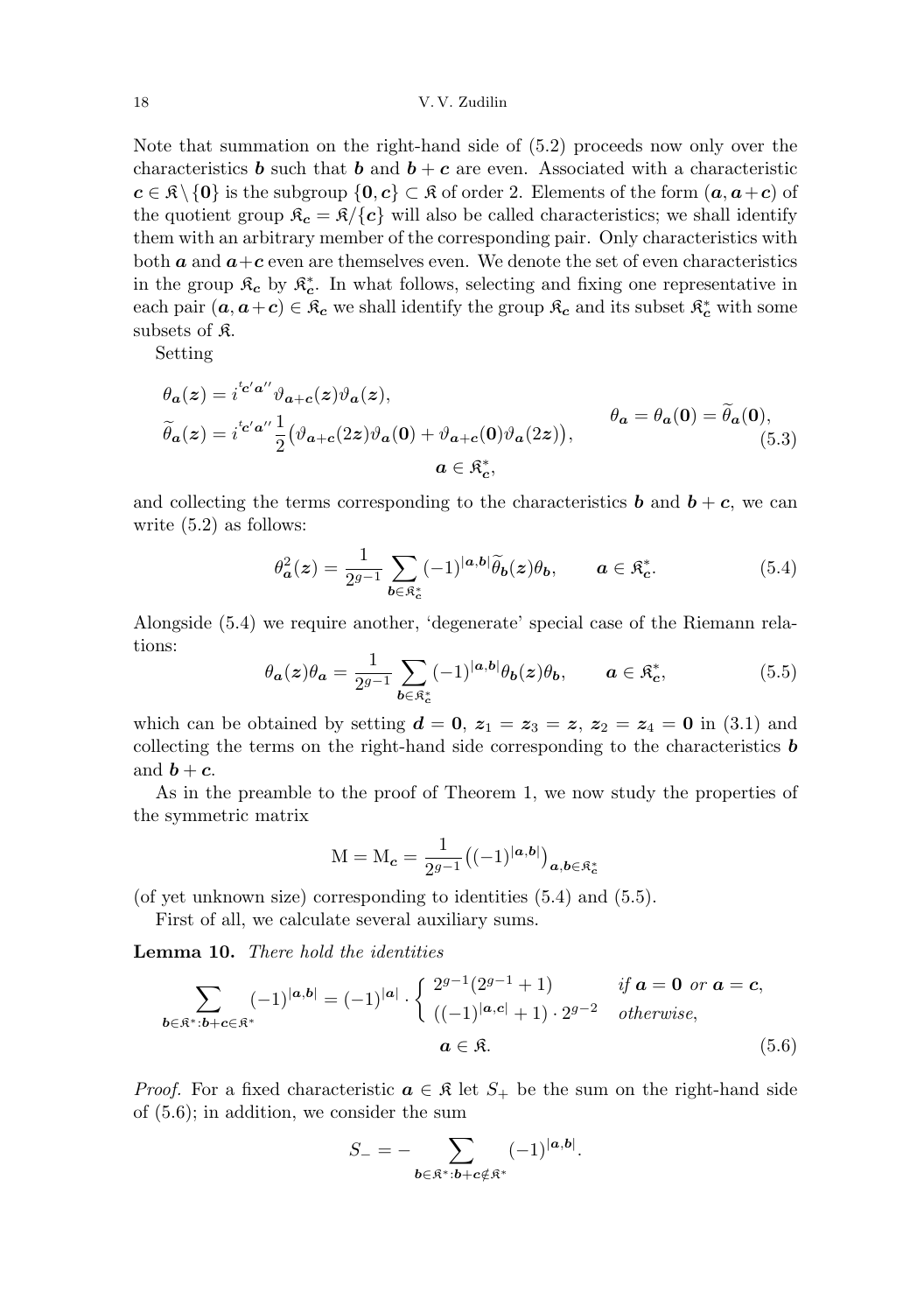By Lemma 7,

$$
S_{+} - S_{-} = (-1)^{|\mathbf{a}|} \cdot \begin{cases} 2^{g-1}(2^{g} + 1) & \text{if } \mathbf{a} = \mathbf{0}, \\ 2^{g-1} & \text{otherwise.} \end{cases}
$$
(5.7)

Since

$$
(-1)^{|a,b|} = (-1)^{|c|} (-1)^{|b|} (-1)^{|b+c|} (-1)^{|a+c,b|},
$$

the sums  $S_+$  and  $S_-$  can be written as follows:

$$
S_+ = (-1)^{|c|} \sum_{\mathbf{b} \in \mathfrak{K}^* : \mathbf{b} + \mathbf{c} \in \mathfrak{K}^*} (-1)^{|\mathbf{a} + \mathbf{c}, \mathbf{b}|}, \qquad S_- = (-1)^{|c|} \sum_{\mathbf{b} \in \mathfrak{K}^* : \mathbf{b} + \mathbf{c} \notin \mathfrak{K}^*} (-1)^{|\mathbf{a} + \mathbf{c}, \mathbf{b}|}.
$$

Hence

$$
S_{+} + S_{-} = (-1)^{|c|} \sum_{b \in \mathfrak{K}^{*}} (-1)^{|a+c,b|}
$$
  
=  $(-1)^{|c|} \cdot \begin{cases} 2^{g-1}(2^{g} + 1) & \text{if } a = c, \\ (-1)^{|a+c|} \cdot 2^{g-1} & \text{otherwise,} \end{cases}$  (5.8)

where we use Lemma 7 again.

Adding equalities (5.7) and (5.8) we see that  $S_+$  is equal to the right-hand side of (5.6), which completes the proof.

Corollary. The set  $\mathfrak{K}^*_c$  $\stackrel{*}{c}$  consists of  $2^{g-2}(2^{g-1}+1)$  elements.

*Proof.* We consider identity (5.6) for  $a = 0$  and obtain on its right-hand side the number of elements of the set  $\{b \in \mathbb{R}^* : b + c \in \mathbb{R}^*\}$ . It remains to divide this quantity by 2.

**Lemma 11.** The matrix  $M = M_c$  satisfies the relation

$$
M^2 = \frac{1}{2}(M + E),
$$

where E is the identity matrix of size  $2^{g-2}(2^{g-1}+1)$ .

Proof. Using Lemma 10 we consider the scalar product of the columns of the matrix M with indices  $a, d \in \mathfrak{K}^*_c$ <sup>\*</sup><sub>c</sub> (the case  $a + c \equiv d \pmod{2\mathbb{Z}^{2g}}$  is impossible by the definition of  $\mathfrak{K}^*_{c}$  $\binom{*}{\bm{c}}$  :

$$
\sum_{\mathbf{b}\in\mathfrak{K}_{c}^{*}}\frac{1}{2^{g-1}}(-1)^{|\mathbf{a},\mathbf{b}|}\cdot\frac{1}{2^{g-1}}(-1)^{|\mathbf{d},\mathbf{b}|}=\frac{1}{2^{2g-1}}\sum_{\mathbf{b}\in\mathfrak{K}^{*}: \mathbf{b}+\mathbf{c}\in\mathfrak{K}^{*}}(-1)^{|\mathbf{a}+\mathbf{d},\mathbf{b}|}
$$
\n
$$
=\frac{1}{2^{2g-1}}\cdot\begin{cases}2^{g-1}(2^{g-1}+1) & \text{if } \mathbf{a}=\mathbf{d},\\(-1)^{|\mathbf{a}+\mathbf{d}|}\cdot2^{g-1} & \text{otherwise},\end{cases}
$$
\n
$$
=\frac{1}{2}\cdot\begin{cases}\frac{1}{2^{g-1}}+\frac{1}{2} & \text{if } \mathbf{a}=\mathbf{d},\\ \frac{1}{2^{g-1}}(-1)^{|\mathbf{a},\mathbf{d}|} & \text{otherwise}.\end{cases}
$$

Taking account of the symmetry of M (the product of two lines is equal to the product of a line and the corresponding column) one establishes the result of the lemma.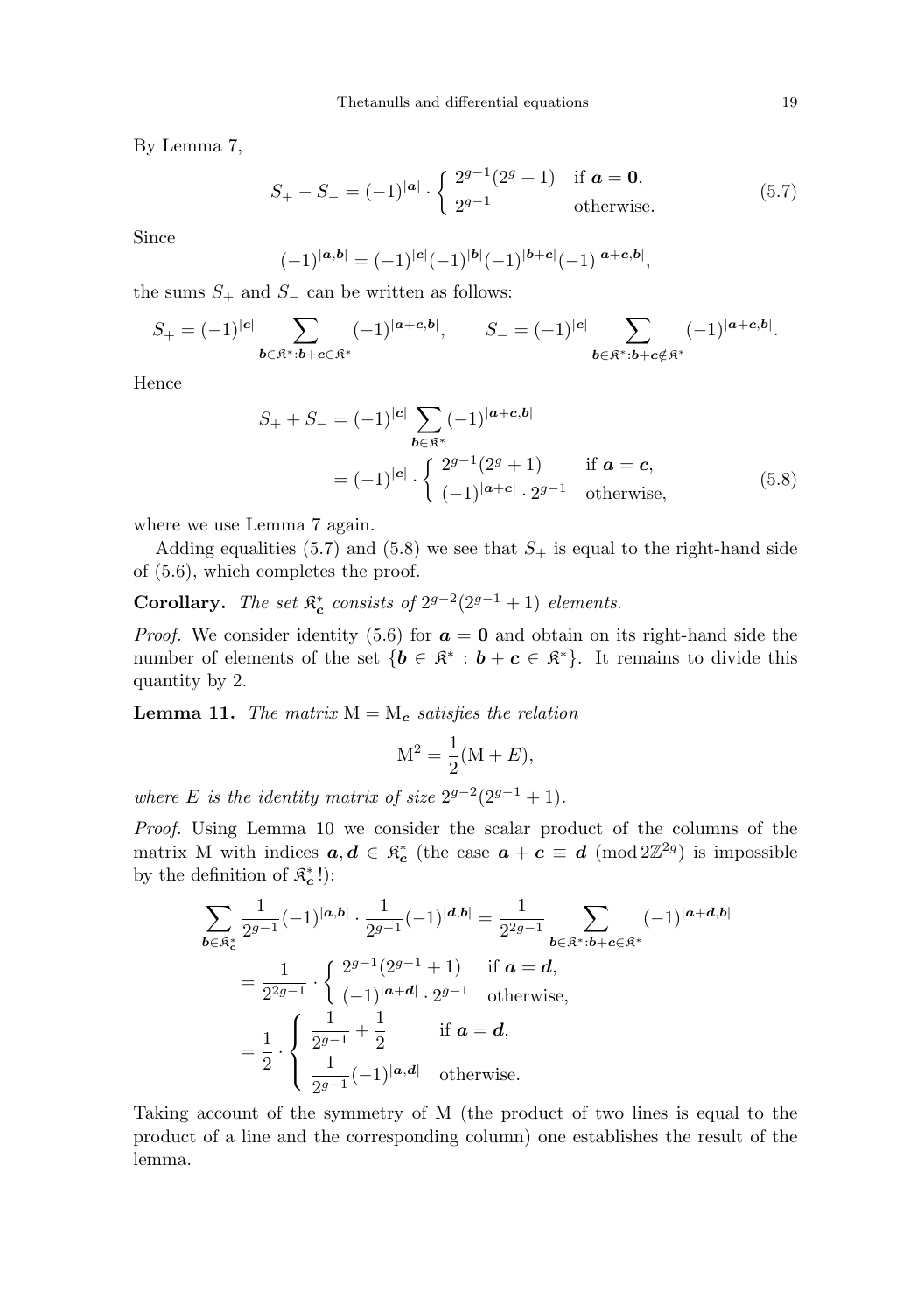Corollary 1. There holds the identity

$$
\left(\mathbf{M} - \frac{1}{4}E\right)^{-1} = \frac{16}{9}\left(\mathbf{M} - \frac{1}{4}E\right).
$$

Proof. This can be proved in the same way as the corollary to Lemma 8.

Corollary 2. The matrix

$$
(\mathbf{M} - E)\left(\mathbf{M} + \frac{1}{2}E\right)
$$

is equal to zero.

*Proof.* This expression is a representation of  $M^2 - \frac{1}{2}$  $\frac{1}{2}(M + E)$  as a product of linear factors.

Now, following the earlier pattern, one should consider the multiplicities of the eigenvalues 1 and  $-\frac{1}{2}$  $\frac{1}{2}$  in the characteristic polynomial of M. We leave this to the reader as a simple (especially so after the proof of Lemma 9) exercise.

**Theorem 2.** For a fixed characteristic  $c \in \mathcal{R}$ ,  $c \neq 0$ , and for the corresponding  $set$   $\mathfrak{K}_{c}^{*}$  $\stackrel{*}{\textbf{c}}$  the functions (0.18) satisfy the system of differential equations

$$
\vartheta_{a+c}^{2} \vartheta_{a}^{2} \delta(\psi_{a+c} + \psi_{a})
$$
\n
$$
= \frac{1}{2^{g-2}} \sum_{b \in \mathfrak{K}_{c}^{*}} (-1)^{|a,b|} (-1)^{c'(a''+b'')} \vartheta_{b+c}^{2} \vartheta_{b}^{2} (\psi_{b+c} + \psi_{b})^{2}
$$
\n
$$
+ 4\vartheta_{a+c}^{2} \vartheta_{a}^{2} \psi_{a+c} \psi_{a} - 2\vartheta_{a+c}^{2} \vartheta_{a}^{2} (\psi_{a+c} + \psi_{a})^{2}, \qquad a \in \mathfrak{K}_{c}^{*}.\tag{5.9}
$$

In addition, the thetanulls and the functions (0.18) are connected by the relations

$$
\vartheta_{a+c}^2 \vartheta_a^2 = \frac{1}{2^{g-1}} \sum_{b \in \mathfrak{K}_c^*} (-1)^{|a,b|} (-1)^{\iota_{c'}(a'' + b'')} \vartheta_{b+c}^2 \vartheta_b^2, \qquad a \in \mathfrak{K}_c^*,
$$
\n(5.10)

$$
\vartheta_{a+c}^2 \vartheta_a^2 (\psi_{a+c} + \psi_a) = \frac{1}{2^{g-1}} \sum_{b \in \mathfrak{K}_c^*} (-1)^{|a,b|} (-1)^{\iota_{c'}(a'' + b'')} \vartheta_{b+c}^2 \vartheta_b^2 (\psi_{b+c} + \psi_b),
$$
\n
$$
a \in \mathfrak{K}_c^*.
$$
\n(5.11)

Proof. By Lemma 2 we obtain

$$
\theta_{a}(z) = i^{c' a''} \vartheta_{a+c}(z) \vartheta_{a}(z) = \theta_{a} \cdot \left(1 - 2(\psi_{a+c} + \psi_{a})\right) \n+ \frac{8}{3} \psi_{a+c} \psi_{a} + \frac{2}{3} (\psi_{a+c} + \psi_{a})^{2} + \frac{2}{3} \delta(\psi_{a+c} + \psi_{a})\right) + O(z^{6}), \n\theta_{a}^{2}(z) = (-1)^{c' a''} \vartheta_{a+c}^{2}(z) \vartheta_{a}^{2}(z) = \theta_{a}^{2} \cdot \left(1 - 4(\psi_{a+c} + \psi_{a})\right) \n+ \frac{16}{3} \psi_{a+c} \psi_{a} + \frac{16}{3} (\psi_{a+c} + \psi_{a})^{2} + \frac{4}{3} \delta(\psi_{a+c} + \psi_{a})\right) + O(z^{6}), \n\tilde{\theta}_{a}(z) = i^{c' a''} \frac{1}{2} (\vartheta_{a+c}(2z) \vartheta_{a} + \vartheta_{a+c} \vartheta_{a}(2z)) = \theta_{a} \cdot \left(1 - 4(\psi_{a+c} + \psi_{a})\right) \n- \frac{32}{3} \psi_{a+c} \psi_{a} + \frac{16}{3} (\psi_{a+c} + \psi_{a})^{2} + \frac{16}{3} \delta(\psi_{a+c} + \psi_{a})\right) + O(z^{6}), \n\alpha \in \mathcal{R}_{c}^{*}.
$$
\n(5.12)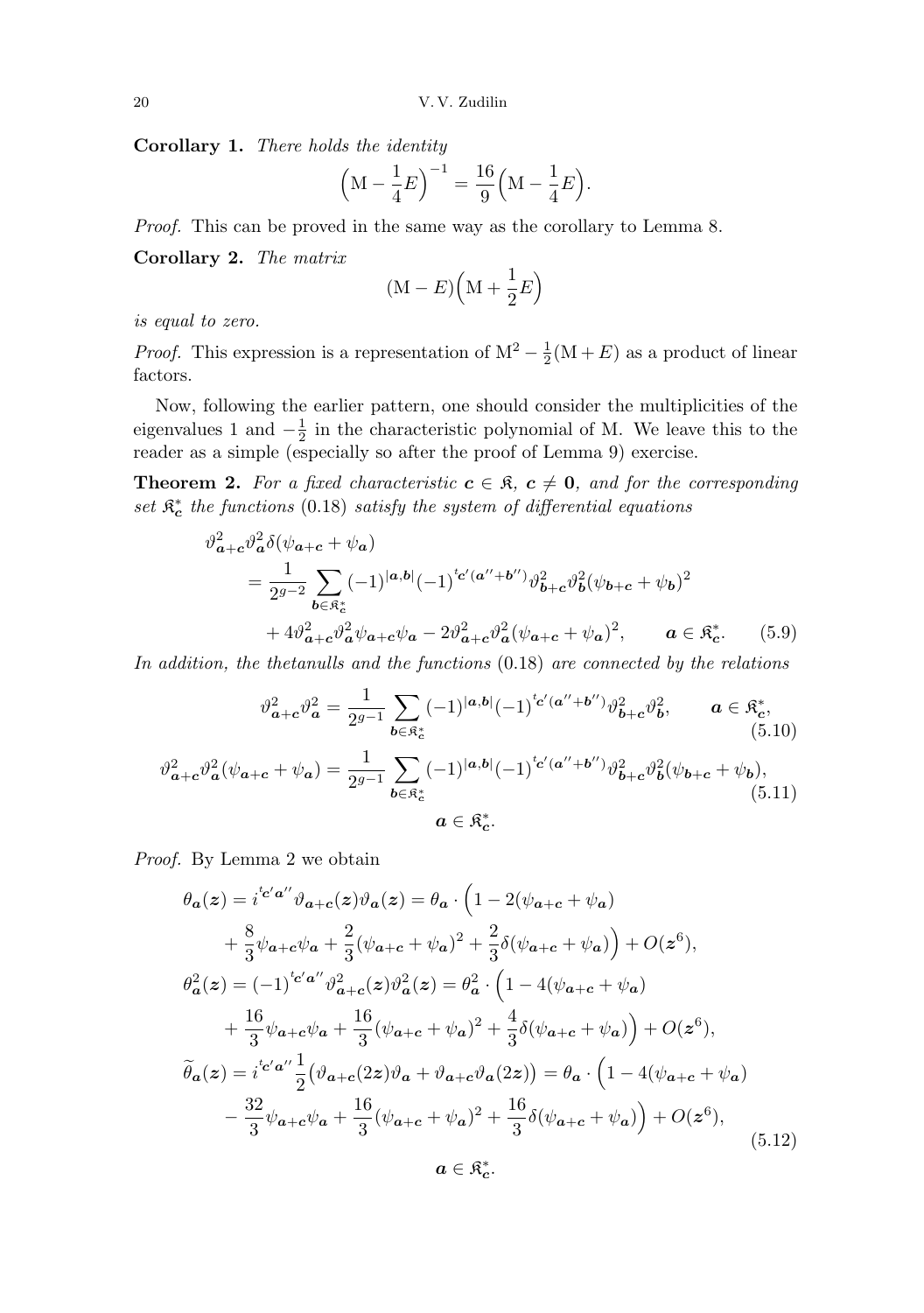Taking account of the equality  $\theta_a^2 = (-1)^{t_c' a''} \vartheta_{a+c}^2 \vartheta_a^2, \ a \in \mathfrak{K}_c^*$  $_{c}^{*}$ , substituting (5.12) in identities (5.4) and (5.5) and comparing the homogeneous components of degrees 0, 2, and 4, we obtain relations (5.10), (5.11), and

$$
\theta_{a}^{2} (4\psi_{a+c}\psi_{a} + 4(\psi_{a+c} + \psi_{a})^{2} + \delta(\psi_{a+c} + \psi_{a}))
$$
\n
$$
= \frac{1}{2^{g-1}} \sum_{b \in \mathfrak{K}_{c}^{*}} (-1)^{|a,b|} \cdot 4\theta_{b}^{2} (-2\psi_{b+c}\psi_{b} + (\psi_{b+c} + \psi_{b})^{2} + \delta(\psi_{b+c} + \psi_{b})),
$$
\n
$$
\theta_{a}^{2} (4\psi_{a+c}\psi_{a} + (\psi_{a+c} + \psi_{a})^{2} + \delta(\psi_{a+c} + \psi_{a}))
$$
\n
$$
= \frac{1}{2^{g-1}} \sum_{b \in \mathfrak{K}_{c}^{*}} (-1)^{|a,b|} \theta_{b}^{2} (4\psi_{b+c}\psi_{b} + (\psi_{b+c} + \psi_{b})^{2} + \delta(\psi_{b+c} + \psi_{b})),
$$
\n
$$
a \in \mathfrak{K}_{c}^{*},
$$
\n(5.13)

respectively. By analogy with the proof of Theorem 1 we consider now the (column) vectors

$$
\mathbf{W} = (\theta_a^2 \psi_{a+c} \psi_a)_{a \in \mathfrak{K}_c^*}, \qquad \mathbf{X} = (\theta_a^2 (\psi_{a+c} + \psi_a)^2)_{a \in \mathfrak{K}_c^*},
$$

$$
\mathbf{Y} = (\theta_a^2 \delta(\psi_{a+c} + \psi_a))_{a \in \mathfrak{K}_c^*}.
$$

Written in the matrix form relations (5.13) yield

$$
4W + 4X + Y = 4M(-2W + X + Y), \tag{5.14}
$$

$$
4W + X + Y = M(4W + X + Y).
$$
 (5.15)

By  $(5.14)$  we obtain

$$
(M - \frac{1}{4}E)Y = 2(M + \frac{1}{2}E)W - (M - E)X.
$$

From Lemma 11 and Corollary 1 to it we see that

$$
Y = \frac{8}{3} \left( M + \frac{1}{2} E \right) W + \frac{4}{3} (M - E) X.
$$
 (5.16)

Since

$$
\delta(\theta_{\mathbf{a}}^2(\psi_{\mathbf{a}+\mathbf{c}}+\psi_{\mathbf{a}}))=2\theta_{\mathbf{a}}^2(\psi_{\mathbf{a}+\mathbf{c}}+\psi_{\mathbf{a}})^2+\theta_{\mathbf{a}}^2\delta(\psi_{\mathbf{a}+\mathbf{c}}+\psi_{\mathbf{a}}),\quad \mathbf{a}\in\mathfrak{K}_{\mathbf{c}}^*,
$$

 $\delta$ -differentiation of relations  $(5.11)$  brings us to the matrix relation

$$
2X + Y = M(2X + Y).
$$

Subtracting it from (5.15) we obtain

$$
4\mathbf{W} - \mathbf{X} = M(4\mathbf{W} - \mathbf{X}),\tag{5.17}
$$

therefore

$$
\left(\mathbf{M} + \frac{1}{2}E\right)\mathbf{W} = \frac{1}{4}\mathbf{M}(4\mathbf{W} - \mathbf{X}) + \frac{1}{2}\mathbf{W} + \frac{1}{4}\mathbf{M}\mathbf{X} = \frac{1}{4}(4\mathbf{W} - \mathbf{X}) + \frac{1}{2}\mathbf{W} + \frac{1}{4}\mathbf{M}\mathbf{X}
$$

$$
= \frac{3}{2}\mathbf{W} + \frac{1}{4}(\mathbf{M} - E)\mathbf{X}.
$$
(5.18)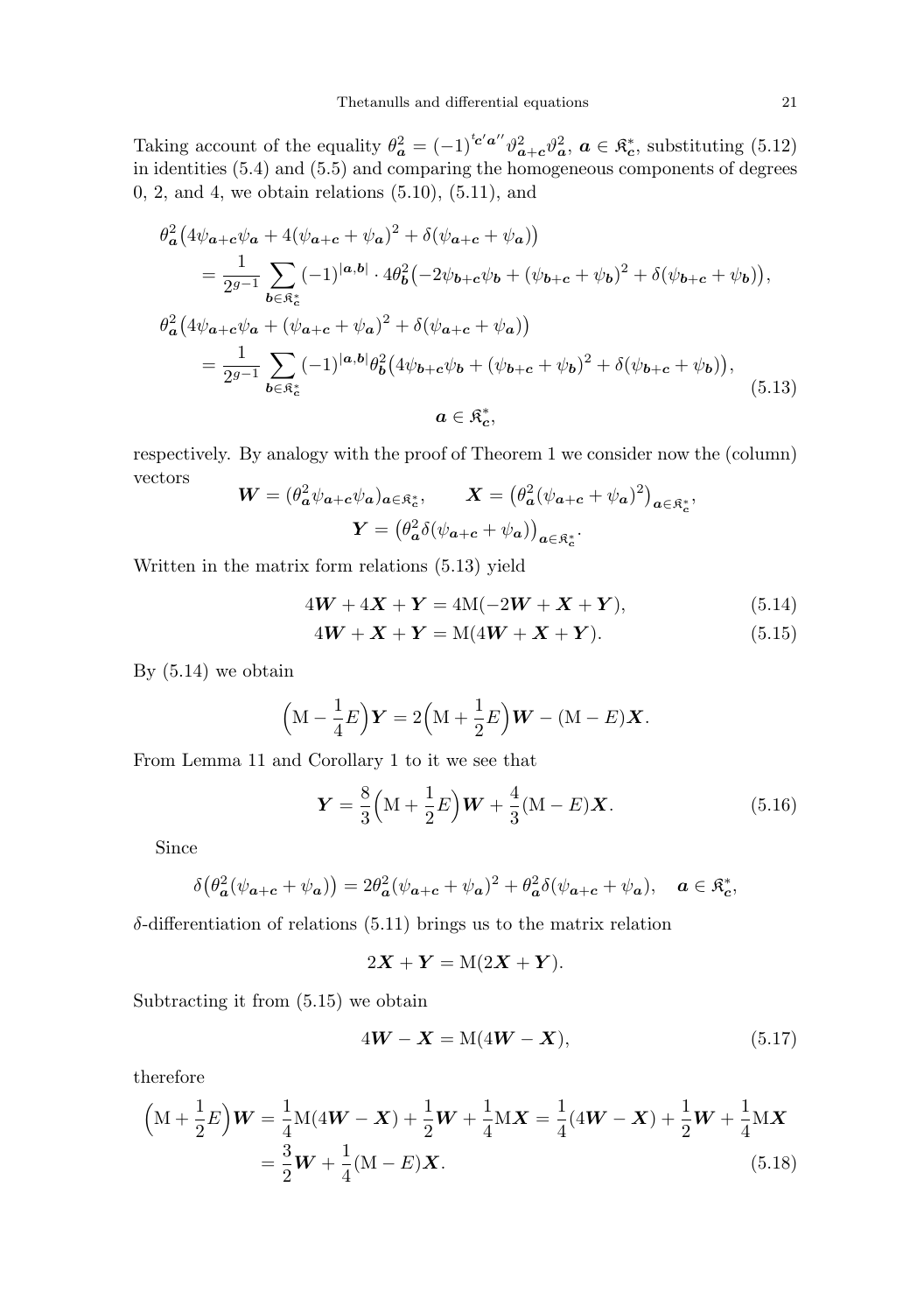Substituting  $(5.18)$  in  $(5.16)$  we obtain

$$
\mathbf{Y} = 4\mathbf{W} + 2(\mathbf{M} - E)\mathbf{X},\tag{5.19}
$$

which corresponds precisely to the system  $(5.9)$ . The proof is complete.

Remark. Of course, the system of differential equations (5.9) can be written on the basis of  $(2.1)$  in a 'customized form' for the functions  $(0.16)$ . However, we content ourselves with the customization (0.17) of Theorem 1.

*Proof of Ohyama's theorem.* We demonstrate now that for  $g = 2$  Theorem 2 yields Ohyama's theorem. We fix an arbitrary characteristic  $c \in \mathbb{Z}^4/2\mathbb{Z}^4$ ,  $c \neq 0$ . The corresponding set  $\mathfrak{K}^*_{c}$  $c^*$  consists of three elements, which we denote by  $a_1, a_2, a_3$ ; for convenience, we order these elements so that the first line of the matrix  $M = M_c$ contains only positive integers:

$$
M = \frac{1}{2} \begin{pmatrix} 1 & 1 & 1 \\ 1 & 1 & -1 \\ 1 & -1 & 1 \end{pmatrix}.
$$
 (5.20)

Setting

$$
\theta_j = \theta_{\mathbf{a}_j}, \quad S_j = \psi_{\mathbf{a}_j + \mathbf{c}} + \psi_{\mathbf{a}_j}, \quad P_j = \psi_{\mathbf{a}_j + \mathbf{c}} \psi_{\mathbf{a}_j}, \quad j = 1, 2, 3,
$$

we write the system of differential equation (5.9) (or (5.19)) in the following form:

$$
\theta_1^2 \delta S_1 = 4\theta_1^2 P_1 - (\theta_1^1 S_1^2 - \theta_2^2 S_2^2 - \theta_3^2 S_3^2), \n\theta_2^2 \delta S_2 = 4\theta_2^2 P_2 + (\theta_1^2 S_1^2 - \theta_2^2 S_2^2 - \theta_3^2 S_3^2), \n\theta_3^2 \delta S_3 = 4\theta_3^2 P_3 + (\theta_1^2 S_1^2 - \theta_2^2 S_2^2 - \theta_3^2 S_3^2).
$$
\n(5.21)

Relations (5.10) and (5.11) now look as follows:

$$
\theta_1^2 - \theta_2^2 - \theta_3^2 = 0, \qquad \theta_1^2 S_1 - \theta_2^2 S_2 - \theta_3^2 S_3 = 0,
$$

therefore

$$
\frac{S_2 - S_3}{\theta_1^2} = \frac{S_1 - S_3}{\theta_2^2} = \frac{S_2 - S_1}{\theta_3^2},\tag{5.22}
$$

so that

$$
\theta_1^2 S_1^2 - \theta_2^2 S_2^2 - \theta_3^2 S_3^2 = \theta_1^2 (S_1 - S_2)(S_1 - S_3)
$$
  
=  $-\theta_2^2 (S_2 - S_1)(S_2 - S_3)$   
=  $-\theta_3^2 (S_3 - S_1)(S_3 - S_2).$  (5.23)

Substituting (5.23) in equations (5.21) and canceling out thetanulls we obtain the system

$$
\delta S_1 = 4P_1 - (S_1 - S_2)(S_1 - S_3),
$$
  
\n
$$
\delta S_2 = 4P_2 - (S_2 - S_1)(S_2 - S_3),
$$
  
\n
$$
\delta S_3 = 4P_3 - (S_3 - S_1)(S_3 - S_2).
$$
\n(5.24)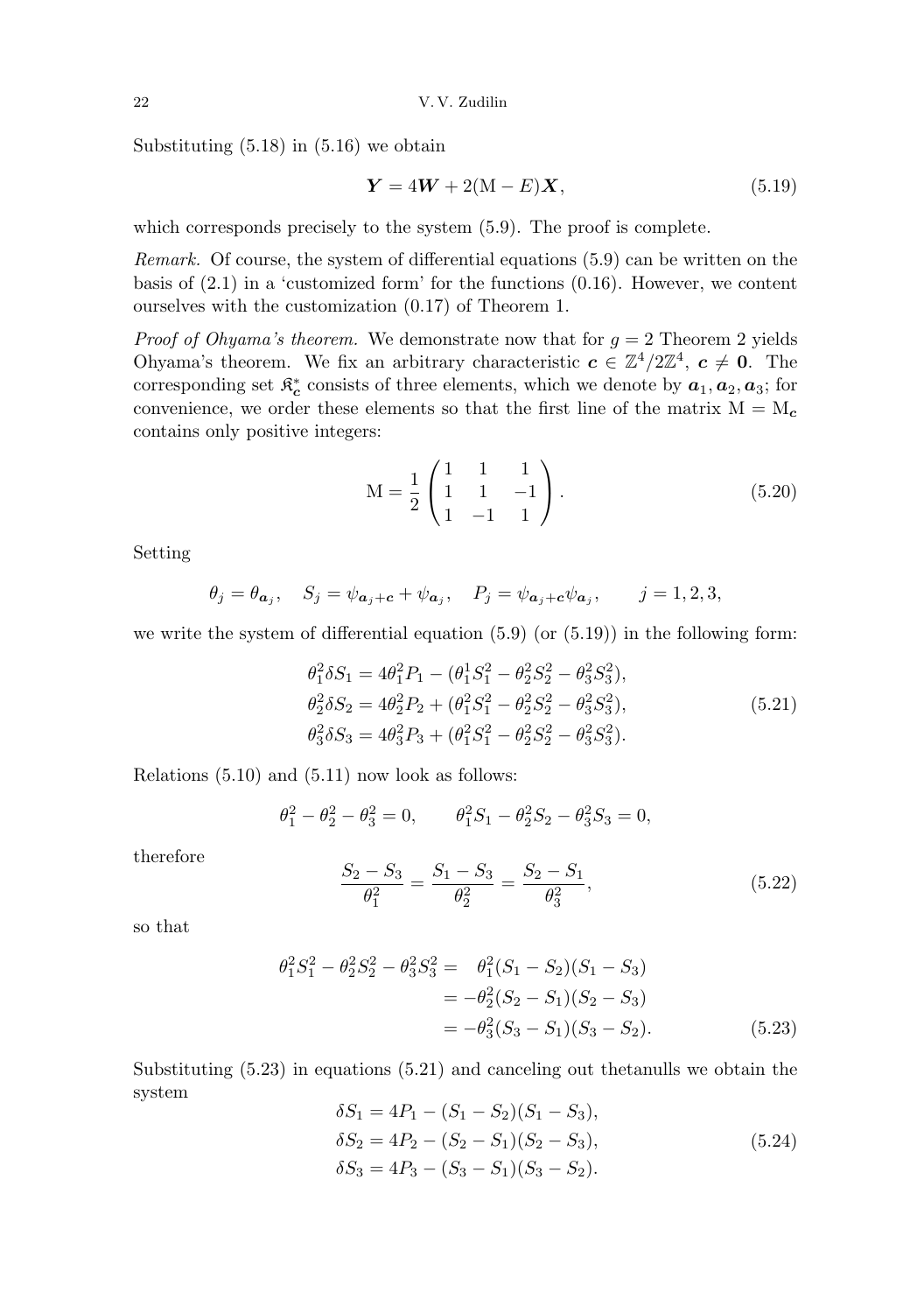In our notation one can deduce Ohyama's system (0.21) from (5.24) by the addition of two arbitrary equations:

$$
\delta(S_1 + S_2) = 4P_1 + 4P_2 - (S_1 - S_2)^2,
$$
  
\n
$$
\delta(S_1 + S_3) = 4P_1 + 4P_3 - (S_1 - S_3)^2,
$$
  
\n
$$
\delta(S_2 + S_3) = 4P_2 + 4P_3 - (S_2 - S_3)^2,
$$

because every two of the three pairs  $\{a_1, a_1 + c\}$ ,  $\{a_2, a_2 + c\}$ , and  $\{a_3, a_3 + c\}$ give one the system of vertices of a parallelogram.

Thus, for  $g = 2$  Ohyama's theorem is a consequence of Theorem 2. Note that this method of the proof of (0.21) is distinct from the original method of [22] and [23], which we expose in the next section.

What can one say about the quantity  $(5.22)$ , a two-dimensional analogue of  $(1.9)$ ? Denoting it by  $\varkappa = \varkappa_c$ , differentiating its first definition in (5.22), and taking account of (5.24) we obtain

$$
\delta \varkappa = \frac{\delta S_2 - \delta S_3 - 2S_1(S_2 - S_3)}{\theta_1^2} = \frac{(4P_2 - S_2^2) - (4P_3 - S_3^2)}{\theta_1^2}.
$$

Carrying out similar differentiation for the second and the third definitions we conclude that

$$
\delta \varkappa = \frac{(4P_1 - S_1^2) - (4P_3 - S_3^2)}{\theta_2^2} = \frac{(4P_2 - S_2^2) - (4P_1 - S_1^2)}{\theta_3^2}.
$$
 (5.25)

The fact that the quantities in (5.25) are equal is also, similarly to our derivation of (5.22), a consequence of the equality

$$
\theta_1^2(4P_1 - S_1^2) - \theta_2^2(4P_2 - S_2^2) - \theta_3^2(4P_3 - S_3^2) = 0,
$$

which we established in the proof of Theorem 2 (see  $(5.17)$ ). Note that

$$
4P_j - S_j^2 = -(\psi_{\mathbf{a}_j + \mathbf{c}} - \psi_{\mathbf{a}_j})^2,
$$

therefore the quantity (5.25) is distinct from zero (for otherwise the four thetanulls are related by the equality  $\vartheta_1 \vartheta_2 = \text{const} \cdot \vartheta_3 \vartheta_4$ , which is impossible). For δ-differentiation (5.25) we must abandon our 'cozy nook' of six functions and enter the 'large world' of the ten functions (0.18). Wary of boring the reader by lengthy calculations we present the final result:

$$
\delta^2 \varkappa = \frac{2(4P_2 - S_2^2)(\Sigma - 2S_2 - 2S_1) - 2(4P_3 - S_3^2)(\Sigma - 2S_3 - 2S_1)}{\theta_1^2}
$$
  
= 
$$
\frac{2(4P_1 - S_1^2)(\Sigma - 2S_1 - 2S_2) - 2(4P_3 - S_3^2)(\Sigma - 2S_3 - 2S_2)}{\theta_2^2}
$$
  
= 
$$
\frac{2(4P_2 - S_2^2)(\Sigma - 2S_2 - 2S_3) - 2(4P_1 - S_1^2)(\Sigma - 2S_1 - 2S_3)}{\theta_3^2}
$$
, (5.26)

where  $\Sigma$  is the sum of all 10 (in the case  $g = 2$ ) functions (0.18). The quantity (5.26) is also distinct from zero in general. We interrupt here the procedure of differentiation of  $\varkappa$  and return to the generalization of identities (0.8) for  $q = 2$  and  $q = 3$ in § 8.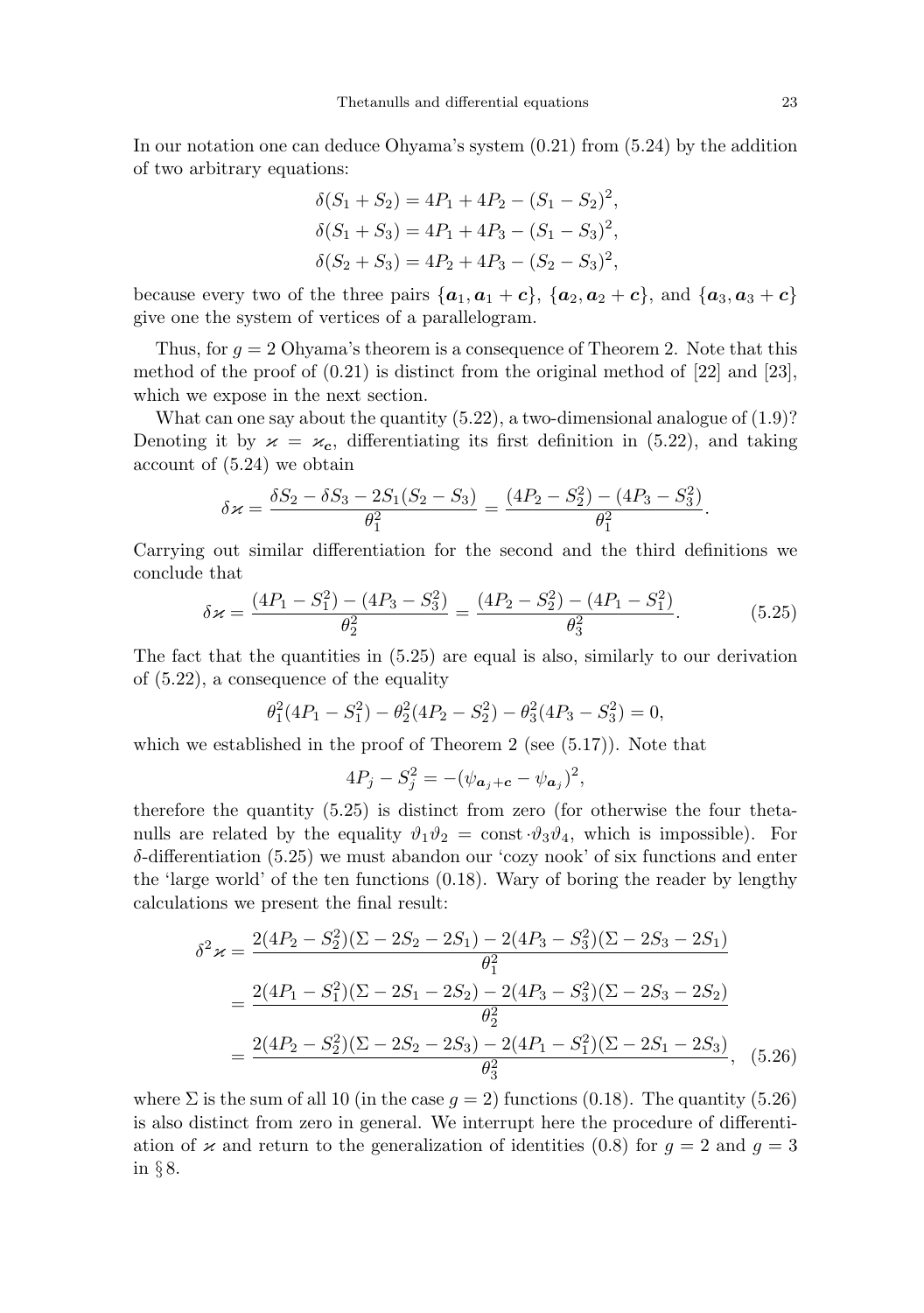#### 24 V. V. Zudilin

### § 6. Forwards to new differential equations

We were far from exhausting all the resources of the Riemann relations in our proofs of Theorems 1 and 2; we wish to make up for this in the present section: the object of our study here are identities (3.2). To avoid cumbersome calculations we shall rely upon the scheme tried in  $\S 3$  and  $\S 5$ .

Summation on the right-hand side of (3.2) proceeds only over the characteristics  $b \in \mathfrak{K}$  such that

$$
\mathbf{b}, \mathbf{b} + \mathbf{c}, \mathbf{b} + \mathbf{d} \in \mathfrak{K}^*.
$$
 (6.1)

We now fix two characteristics

$$
c, d \in \mathfrak{K}, \quad c \neq d, \quad c \neq 0, \quad d \neq 0,
$$
 (6.2)

satisfying the additional condition

$$
|\mathbf{c}, \mathbf{d}| \equiv 0 \ (\text{mod } 2). \tag{6.3}
$$

Since

$$
(-1)^{|{\boldsymbol{b}}+{\boldsymbol{c}}+{\boldsymbol{d}}|}=(-1)^{|{\boldsymbol{c}}, {\boldsymbol{d}}|}(-1)^{|{\boldsymbol{b}}|}(-1)^{|{\boldsymbol{b}}+{\boldsymbol{c}}|}(-1)^{|{\boldsymbol{b}}+{\boldsymbol{d}}|},
$$

it follows by (6.1) and (6.3) that  $\mathbf{b} + \mathbf{c} + \mathbf{d} \in \mathbb{R}^*$ . As in §5, we shall identify the quotient group  $\mathfrak{K}_{c,d} = \mathfrak{K}/\{0,c,d,c+d\}$  (and its subsets) and subsets of  $\mathfrak K$ by picking one element in each coset. The set of even characteristics  $\mathfrak{K}_{c,d}^* \subset \mathfrak{K}_{c,d}$ consists of the cosets such that (6.1) holds (and therefore also  $\mathbf{b} + \mathbf{c} + \mathbf{d} \in \mathbb{R}^*$ ).

Setting now

$$
\begin{aligned} \theta_{\pmb a}(z)&=(-1)^{^t\!(\pmb{c}'+\pmb{d}')\pmb{a}''}\vartheta_{\pmb{a}+\pmb{c}+\pmb{d}}(z)\vartheta_{\pmb{a}+\pmb{c}}(z)\vartheta_{\pmb{a}+\pmb{d}}(z)\vartheta_{\pmb{a}}(z),\\ \widetilde\theta_{\pmb{a}}(z)&=\theta_{\pmb{a}}(\pmb{0})\cdot\frac{1}{4}\bigg(\frac{\vartheta_{\pmb{a}+\pmb{c}+\pmb{d}}(2z)}{\vartheta_{\pmb{a}+\pmb{c}+\pmb{d}}(\pmb{0})}+\frac{\vartheta_{\pmb{a}+\pmb{c}}(2z)}{\vartheta_{\pmb{a}+\pmb{c}}(\pmb{0})}+\frac{\vartheta_{\pmb{a}+\pmb{d}}(2z)}{\vartheta_{\pmb{a}+\pmb{d}}(\pmb{0})}+\frac{\vartheta_{\pmb{a}}(2z)}{\vartheta_{\pmb{a}}(\pmb{0})}\bigg),\\ \pmb{a}\in\mathfrak{K}_{\pmb{c},\pmb{d}}^*, \end{aligned}
$$

we can write (3.2) as follows:

$$
\theta_{\boldsymbol{a}}(z) = \frac{1}{2^{g-2}} \sum_{\boldsymbol{b} \in \mathfrak{K}_{c,d}^*} (-1)^{|\boldsymbol{a}, \boldsymbol{b}|} \widetilde{\theta}_{\boldsymbol{b}}(z), \qquad \boldsymbol{a} \in \mathfrak{K}_{c,d}^*.
$$
 (6.4)

In fact, the consistency of (6.4) (the independence of the sum of one's choice of representatives of cosets in  $\mathcal{R}_{c,d}$  is a consequence of the relation

$$
\vartheta_{a+2e}(z) = (-1)^{a'e''}\vartheta_a(z), \qquad a, e \in \mathbb{Z}^{2g}
$$
 (6.5)

(see [1]; Teil 2, Kapitel 7,  $\S 1$ ). Hence it is an easy verification that if conditions (6.1) and (6.6) are fulfilled, then the quantity  $(-1)^{|\mathbf{a},\mathbf{b}|} \tilde{\theta}_{\mathbf{b}}(z)$  is preserved by the replacement of **b** by  $\mathbf{b} + \mathbf{c}$ ,  $\mathbf{b} + \mathbf{d}$ , or  $\mathbf{b} + \mathbf{c} + \mathbf{d}$ .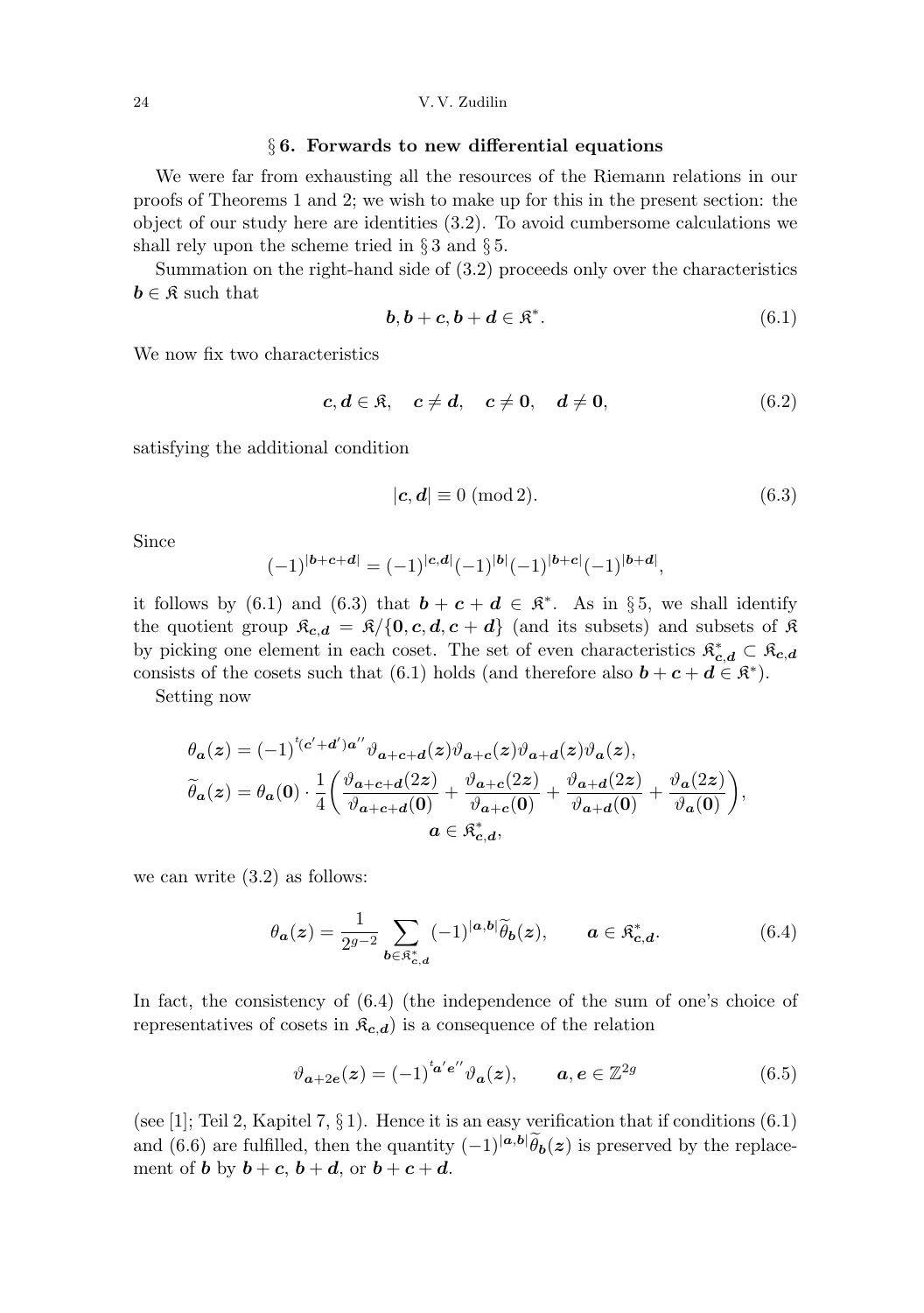As in the proofs of Lemmas 8 and 11 we can show that the symmetric square matrix

$$
M = M_{c,d} = \frac{1}{2^{g-2}} ((-1)^{|a,b|})_{a,b \in \mathfrak{K}_{c,d}^*}
$$

corresponding to relations (6.4) satisfies the equality

$$
M^2 = \frac{1}{2}(M + E)
$$

and the set  $\mathfrak{K}_{c}^{*}$  $_{c,d}^*$  consists of  $2^{g-3}(2^{g-2}+1)$  elements.

For the simplicity of notation we set

$$
\theta_{a} = \theta_{a}(0) = (-1)^{t(c'+d')a''} \vartheta_{a+c+d} \vartheta_{a+c} \vartheta_{a+d} \vartheta_{a},
$$
  
\n
$$
S_{a} = \psi_{a+c+d} + \psi_{a+c} + \psi_{a+d} + \psi_{a}, \qquad a \in \mathfrak{K}_{c,d}^{*}.
$$
  
\n
$$
P_{a} = \frac{1}{2} (S_{a}^{2} - \psi_{a+c+d}^{2} - \psi_{a+c}^{2} - \psi_{a+d}^{2} - \psi_{a}^{2}),
$$
  
\n(6.6)

Theorem 3. Assume that the characteristics (6.2) satisfy additional condition  $(6.3)$  and let  $\mathfrak{K}^*_{c}$  $\mathbf{c}_{\mathbf{c},\mathbf{d}}^{*}$  be the corresponding set of even characteristics. Then there the following system of differential equations holds in the notation (6.6):

$$
\theta_a \delta S_a = \frac{1}{3 \cdot 2^{g-5}} \sum_{b \in \mathfrak{K}_{c,d}^*} (-1)^{|a,b|} \theta_b P_b + \frac{4}{3} \theta_a P_a - \theta_a S_a^2, \qquad a \in \mathfrak{K}_{c,d}^*, \tag{6.7}
$$

and in addition,

$$
\theta_{\mathbf{a}} = \frac{1}{2g-2} \sum_{\mathbf{b} \in \mathfrak{K}_{\mathbf{c}, \mathbf{d}}^*} (-1)^{|\mathbf{a}, \mathbf{b}|} \theta_{\mathbf{b}}, \qquad \mathbf{a} \in \mathfrak{K}_{\mathbf{c}, \mathbf{d}}^*,
$$
\n
$$
\theta_{\mathbf{a}} S_{\mathbf{a}} = \frac{1}{2g-2} \sum_{\mathbf{b} \in \mathfrak{K}_{\mathbf{c}, \mathbf{d}}^*} (-1)^{|\mathbf{a}, \mathbf{b}|} \theta_{\mathbf{b}} S_{\mathbf{b}}, \qquad \mathbf{a} \in \mathfrak{K}_{\mathbf{c}, \mathbf{d}}^*.
$$
\n
$$
(6.8)
$$

Proof. By Lemma 2 we obtain

$$
\theta_{a}(z) = \theta \cdot \left(1 - 2S_{a} + 4P_{a} + \frac{2}{3}(S_{a}^{2} - 2P_{a}) + \frac{2}{3}\delta S_{a}\right) + O(z^{6}),
$$
\n
$$
\tilde{\theta}_{a}(z) = \theta \cdot \left(1 - 2S_{a} + \frac{8}{3}(S_{a}^{2} - 2P_{a}) + \frac{8}{3}\delta S_{a}\right) + O(z^{6}),
$$
\n
$$
a \in \mathfrak{K}_{c,d}^{*}.
$$
\n(6.9)

Substituting the expansions (6.9) in (6.4) and comparing the coefficients of the homogeneous (in  $z$ ) components of degrees 0, 2, and 4 we obtain relations (6.8) and the equality

$$
\theta_{a} \left( \frac{8}{3} P_{a} + \frac{2}{3} S_{a}^{2} + \frac{2}{3} \delta S_{a} \right) = \frac{1}{2^{g-2}} \sum_{b \in \mathfrak{K}_{c,d}^{*}} (-1)^{|a,b|} \theta_{b} \left( -\frac{16}{3} P_{b} + \frac{8}{3} S_{b}^{2} + \frac{8}{3} \delta S_{b} \right),
$$
  

$$
a \in \mathfrak{K}_{c,d}^{*}.
$$
 (6.10)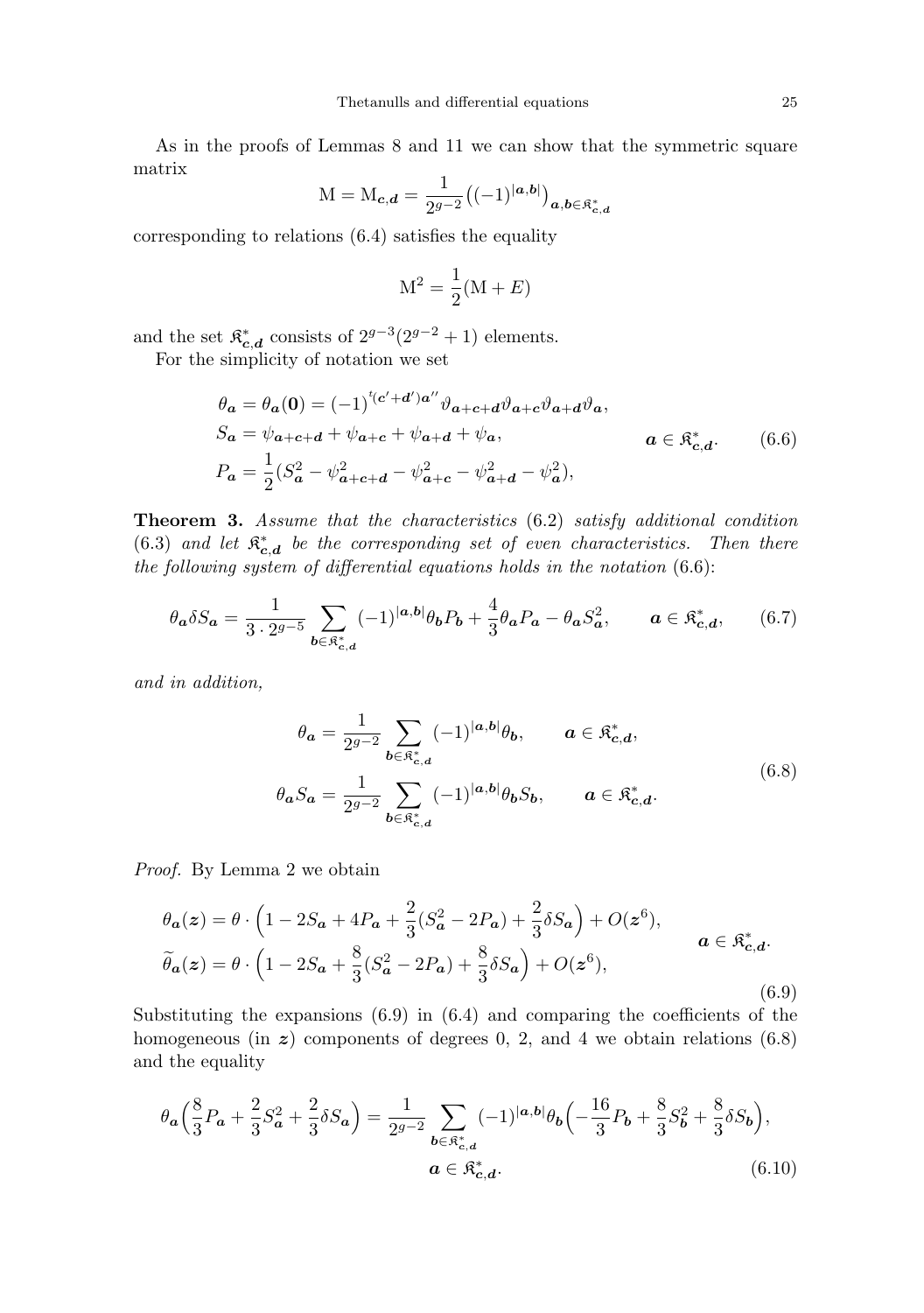Setting

$$
\mathbf{W} = (\theta_a P_a)_{a \in \mathfrak{K}_{c,d}^*}, \qquad \mathbf{X} = (\theta_a S_a^2)_{a \in \mathfrak{K}_{c,d}^*}, \qquad \mathbf{Y} = (\theta_a \delta S_a)_{a \in \mathfrak{K}_{c,d}^*}
$$

and writing (6.10) in the matrix form:

$$
\frac{8}{3}\mathbf{W} + \frac{2}{3}\mathbf{X} + \frac{2}{3}\mathbf{Y} = -\frac{16}{3}\mathbf{M}\mathbf{W} + \frac{8}{3}\mathbf{M}\mathbf{X} + \frac{8}{3}\mathbf{M}\mathbf{Y},
$$

we see that

$$
\left(\mathbf{M} - \frac{1}{4}E\right)(\mathbf{X} + \mathbf{Y}) = 2\left(\mathbf{M} + \frac{1}{2}E\right)\mathbf{W},
$$

therefore

$$
\boldsymbol{Y} = \frac{8}{3} \left( \mathbf{M} + \frac{1}{2} E \right) \boldsymbol{W} - \boldsymbol{X}.
$$
 (6.11)

The return to the earlier notation in  $(6.11)$  completes the proof.

One 'deficiency' of (6.7) is the following feature: the sum on the right-hand side contains sums of pairwise products of functions (0.18) (cf. the systems (0.20) and  $(5.9)$ . It is this feature that obstructs the derivation in the case  $q = 3$  of a system without denominators, similarly to the proofs of Halphen's and Ohyama's theorems. Unfortunately, using other special cases of the Riemann relations one can improve upon the system (6.7) only superficially, distorting its inner symmetry.

If  $g = 2$  then the set  $\mathfrak{K}^*_{c}$  $_{c,d}^*$  consists of a single element, therefore the matrix M is a scalar:  $M = 1$ . Hence all theta-coefficients in equations (6.7) cancel out and we obtain (0.21):

$$
\delta S_a = 4P_a - S_a^2. \tag{6.12}
$$

This gives us yet another proof of Ohyama's theorem.

We demonstrate now how, for  $g = 2$ , one can derive from the system  $(0.21)$ differential equations for each function  $(0.18)$ . Associating with the pairs  $(0, 0)$ ,  $(0, 1)$ ,  $(1, 0)$ , and  $(1, 1)$  the integers 0, 1, 2, and 3, respectively, we shall express a characteristic  $\mathbf{a} = (\mathbf{a}', \mathbf{a}'') \in \mathbb{Z}^4/2\mathbb{Z}^4$  as a pair of integers, the first of which corresponds to  $a'$  and the second to  $a''$ .

For  $g=2$ ,

$$
\mathfrak{K}^* = \{00, 01, 02, 03, 10, 12, 20, 21, 30, 33\}.
$$

It is an easy calculation that for various choices of the characteristics (6.2) one can obtain precisely 15 distinct equations of the form (6.12), which correspond to the collections of characteristics

- {00, 01, 02, 03}, {00, 01, 20, 21}, {02, 03, 20, 21}, {00, 02, 10, 12}, {01, 03, 10, 12},
- {00, 03, 30, 33}, {01, 02, 30, 33}, {00, 10, 20, 30}, {02, 12, 20, 30}, {01, 10, 21, 30},
- {03, 12, 21, 30}, {00, 12, 21, 33}, {02, 10, 21, 33}, {01, 12, 20, 33}, {03, 10, 20, 33};

moreover, each of the 10 thetanulls is involved in precisely 6 of them. Summing all these equations we obtain

$$
\delta \sum_{\mathbf{a}\in\mathfrak{K}^*} \psi_{\mathbf{a}} = -\sum_{\mathbf{a}\in\mathfrak{K}^*} \psi_{\mathbf{a}}^2 + \frac{1}{3} \sum_{\substack{\mathbf{a},\mathbf{b}\in\mathfrak{K}^*\\ \mathbf{a}\neq\mathbf{b}}} \psi_{\mathbf{a}} \psi_{\mathbf{b}}.
$$
 (6.13)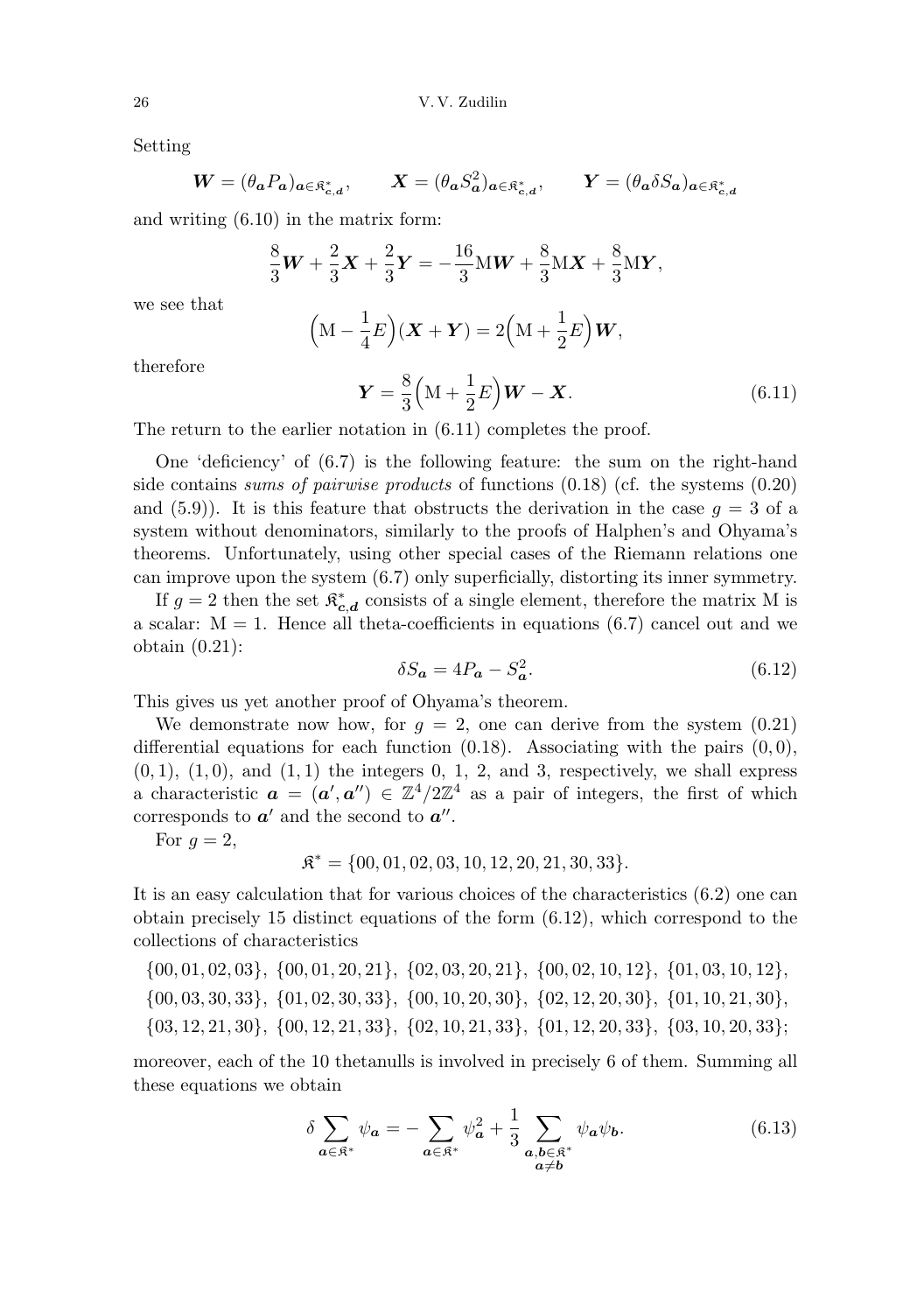Each characteristic  $a_0 \in \mathbb{R}^*$  can be grouped together with the remaining 9 even characteristics into three 'parallelograms':

$$
\boldsymbol{a}_0, \boldsymbol{a}_1, \boldsymbol{a}_2, \boldsymbol{a}_3, \qquad \boldsymbol{a}_0, \boldsymbol{a}_4, \boldsymbol{a}_5, \boldsymbol{a}_6, \qquad \boldsymbol{a}_0, \boldsymbol{a}_7, \boldsymbol{a}_8, \boldsymbol{a}_9 \tag{6.14}
$$

(note that there exist just two ways to form such quadruples). Each quadruple in  $(6.14)$  satisfies equation  $(6.12)$ . Adding these equations we obtain

$$
2\delta\psi_{\mathbf{a}_{0}} + \delta \sum_{\mathbf{a}\in\mathfrak{K}^{*}} \psi_{\mathbf{a}} = -2\psi_{\mathbf{a}_{0}}^{2} - \sum_{\mathbf{a}\in\mathfrak{K}^{*}} \psi_{\mathbf{a}}^{2} + 2\psi_{\mathbf{a}_{0}} \sum_{\substack{\mathbf{a}\in\mathfrak{K}^{*} \\ \mathbf{a}\neq\mathbf{a}_{0}}} \psi_{\mathbf{a}} + 2(\psi_{\mathbf{a}_{1}}\psi_{\mathbf{a}_{2}} + \psi_{\mathbf{a}_{1}}\psi_{\mathbf{a}_{3}} + \psi_{\mathbf{a}_{2}}\psi_{\mathbf{a}_{3}}) + 2(\psi_{\mathbf{a}_{4}}\psi_{\mathbf{a}_{5}} + \psi_{\mathbf{a}_{4}}\psi_{\mathbf{a}_{6}} + \psi_{\mathbf{a}_{5}}\psi_{\mathbf{a}_{6}}) + 2(\psi_{\mathbf{a}_{7}}\psi_{\mathbf{a}_{8}} + \psi_{\mathbf{a}_{7}}\psi_{\mathbf{a}_{9}} + \psi_{\mathbf{a}_{8}}\psi_{\mathbf{a}_{9}}).
$$
(6.15)

Now, subtracting equation  $(6.13)$  from  $(6.15)$  we see that

$$
\delta\psi_{\mathbf{a}_{0}} = -\psi_{\mathbf{a}_{0}}^{2} + \psi_{\mathbf{a}_{0}} \sum_{\substack{\mathbf{a} \in \mathbb{R}^{*} \\ \mathbf{a} \neq \mathbf{a}_{0}}} \psi_{\mathbf{a}} - \frac{1}{6} \sum_{\substack{\mathbf{a}, \mathbf{b} \in \mathbb{R}^{*} \\ \mathbf{a} \neq \mathbf{b}}} \psi_{\mathbf{a}} \psi_{\mathbf{b}} + (\psi_{\mathbf{a}_{1}} \psi_{\mathbf{a}_{2}} + \psi_{\mathbf{a}_{1}} \psi_{\mathbf{a}_{3}} + \psi_{\mathbf{a}_{2}} \psi_{\mathbf{a}_{3}})
$$
  
+  $(\psi_{\mathbf{a}_{4}} \psi_{\mathbf{a}_{5}} + \psi_{\mathbf{a}_{4}} \psi_{\mathbf{a}_{6}} + \psi_{\mathbf{a}_{5}} \psi_{\mathbf{a}_{6}}) + (\psi_{\mathbf{a}_{7}} \psi_{\mathbf{a}_{8}} + \psi_{\mathbf{a}_{7}} \psi_{\mathbf{a}_{9}} + \psi_{\mathbf{a}_{8}} \psi_{\mathbf{a}_{9}})$   
=  $-2\psi_{\mathbf{a}_{0}}^{2} - \frac{1}{3}(\psi_{\mathbf{a}_{0}}^{2} + \psi_{\mathbf{a}_{1}}^{2} + \dots + \psi_{\mathbf{a}_{9}}^{2}) - \frac{1}{6}(\psi_{\mathbf{a}_{0}} + \psi_{\mathbf{a}_{1}} + \dots + \psi_{\mathbf{a}_{9}})^{2}$   
+  $\frac{1}{2}(\psi_{\mathbf{a}_{0}} + \psi_{\mathbf{a}_{1}} + \psi_{\mathbf{a}_{2}} + \psi_{\mathbf{a}_{3}})^{2} + \frac{1}{2}(\psi_{\mathbf{a}_{0}} + \psi_{\mathbf{a}_{4}} + \psi_{\mathbf{a}_{5}} + \psi_{\mathbf{a}_{6}})^{2}$   
+  $\frac{1}{2}(\psi_{\mathbf{a}_{0}} + \psi_{\mathbf{a}_{7}} + \psi_{\mathbf{a}_{8}} + \psi_{\mathbf{a}_{9}})^{2}$ . (6.16)

To complete the 'customization' of Ohyama's system of equations we present here all possible partitionings into quadruples (6.14) for each even characteristic  $a_0$ :

| $a_0$  | $\{\boldsymbol{a}_0,\boldsymbol{a}_1,\boldsymbol{a}_2,\boldsymbol{a}_3\}$ | $\{\boldsymbol{a}_0,\boldsymbol{a}_4,\boldsymbol{a}_5,\boldsymbol{a}_6\}$ | $\{\boldsymbol{a}_0,\boldsymbol{a}_7,\boldsymbol{a}_8,\boldsymbol{a}_9\}$ |
|--------|---------------------------------------------------------------------------|---------------------------------------------------------------------------|---------------------------------------------------------------------------|
| $00\,$ | $\{00, 01, 02, 03\}$                                                      | $\{00, 10, 20, 30\}$                                                      | $\{00, 12, 21, 33\}$                                                      |
|        | $\{00, 01, 20, 21\}$                                                      | $\{00, 02, 10, 12\}$                                                      | $\{00, 03, 30, 33\}$                                                      |
| 01     | $\{00, 01, 02, 03\}$                                                      | $\{01, 10, 21, 30\}$                                                      | $\{01, 12, 20, 33\}$                                                      |
|        | $\{00, 01, 20, 21\}$                                                      | $\{01, 03, 10, 12\}$                                                      | $\{01, 02, 30, 33\}$                                                      |
| 02     | $\{00, 01, 02, 03\}$                                                      | $\{02, 12, 20, 30\}$                                                      | $\{02, 10, 21, 33\}$                                                      |
|        | $\{02, 03, 20, 21\}$                                                      | $\{00, 02, 10, 12\}$                                                      | $\{01, 02, 30, 33\}$                                                      |
| 03     | $\{00, 01, 02, 03\}$                                                      | $\{03, 12, 21, 30\}$                                                      | $\{03, 10, 20, 33\}$                                                      |
|        | $\{02, 03, 20, 21\}$                                                      | $\{01, 03, 10, 12\}$                                                      | $\{00, 03, 30, 33\}$                                                      |
| 10     | $\{00, 02, 10, 12\}$                                                      | $\{01, 10, 21, 30\}$                                                      | $\{03, 10, 20, 33\}$                                                      |
|        | $\{01, 03, 10, 12\}$                                                      | $\{00, 10, 20, 30\}$                                                      | $\{02, 10, 21, 33\}$                                                      |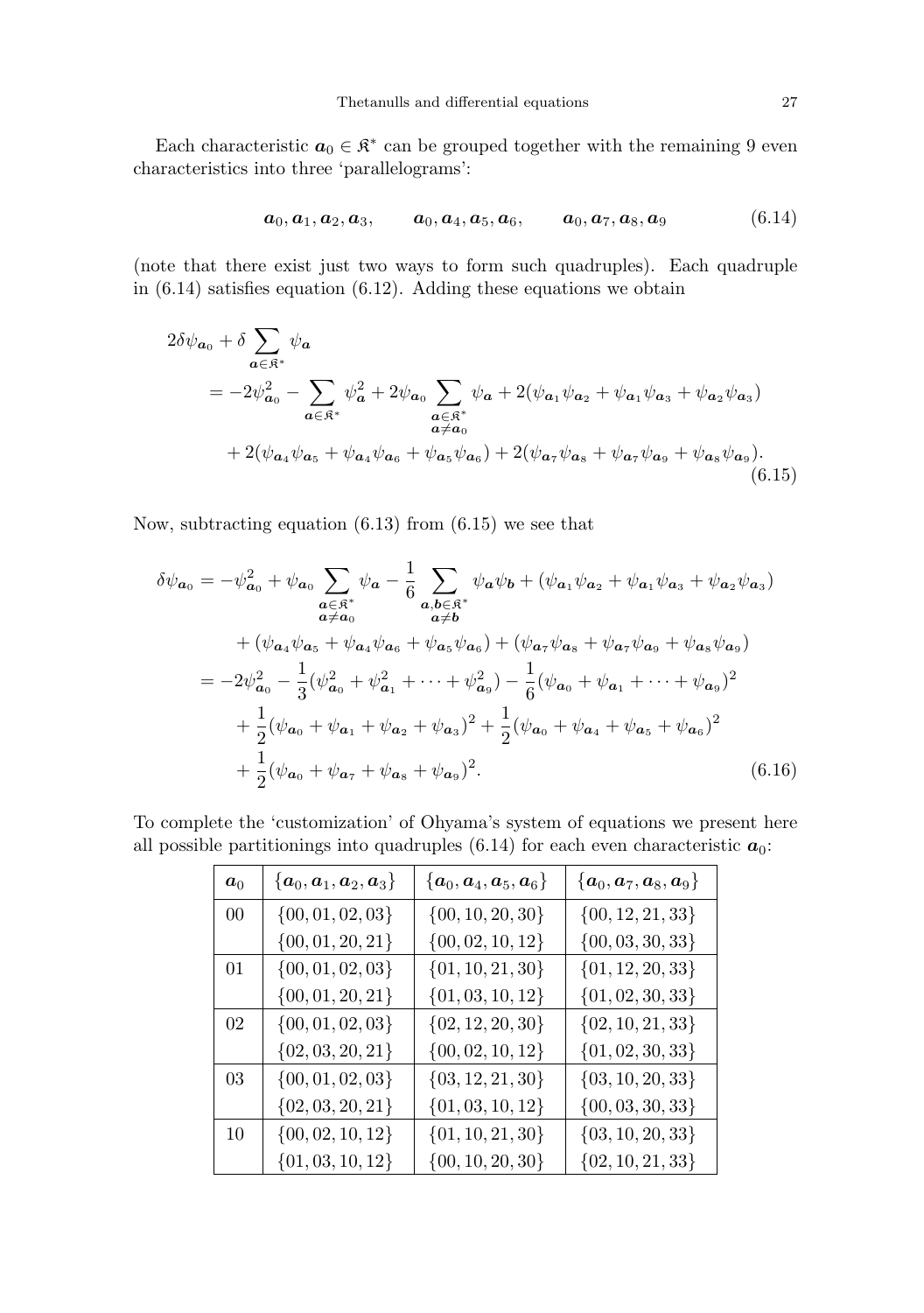28 V. V. Zudilin

| 12 | $\{00, 02, 10, 12\}$ | $\{03, 12, 21, 30\}$ | $\{01, 12, 20, 33\}$ |
|----|----------------------|----------------------|----------------------|
|    | $\{01, 03, 10, 12\}$ | $\{02, 12, 20, 30\}$ | $\{00, 12, 21, 33\}$ |
| 20 | $\{00, 01, 20, 21\}$ | $\{02, 12, 20, 30\}$ | $\{03, 10, 20, 33\}$ |
|    | $\{02, 03, 20, 21\}$ | $\{00, 10, 20, 30\}$ | $\{01, 12, 20, 33\}$ |
| 21 | $\{00, 01, 20, 21\}$ | $\{03, 12, 21, 30\}$ | $\{02, 10, 21, 33\}$ |
|    | $\{02, 03, 20, 21\}$ | $\{01, 10, 21, 30\}$ | $\{00, 12, 21, 33\}$ |
| 30 | $\{00, 03, 30, 33\}$ | $\{02, 12, 20, 30\}$ | $\{01, 10, 21, 30\}$ |
|    | $\{01, 02, 30, 33\}$ | $\{00, 10, 20, 30\}$ | $\{03, 12, 21, 30\}$ |
| 33 | $\{00, 03, 30, 33\}$ | $\{02, 10, 21, 33\}$ | $\{01, 12, 20, 33\}$ |
|    | $\{01, 02, 30, 33\}$ | $\{00, 12, 21, 33\}$ | $\{03, 10, 20, 33\}$ |

Each partitioning into quadruples (6.14) gives rise to an equation (6.16), and for each even characteristic  $a_0$  the choice of partitionings can be made in two ways. Hence equations (6.16) produce 10 quadratic relations of the form

$$
(\psi_{\mathbf{a}_1} + \psi_{\mathbf{a}_2} + \psi_{\mathbf{a}_3})^2 + (\psi_{\mathbf{a}_4} + \psi_{\mathbf{a}_5} + \psi_{\mathbf{a}_6})^2 + (\psi_{\mathbf{a}_7} + \psi_{\mathbf{a}_8} + \psi_{\mathbf{a}_9})^2
$$
  
= 
$$
(\psi_{\mathbf{a}_1^*} + \psi_{\mathbf{a}_2^*} + \psi_{\mathbf{a}_3^*})^2 + (\psi_{\mathbf{a}_4^*} + \psi_{\mathbf{a}_5^*} + \psi_{\mathbf{a}_6^*})^2 + (\psi_{\mathbf{a}_7^*} + \psi_{\mathbf{a}_8^*} + \psi_{\mathbf{a}_9^*})^2
$$

(we denote by asterisks elements from the second partitioning). Calculations show (see also [22]; Proposition 4.1) that for  $g = 2$  the ideal I of the ring  $\mathbb{Q}[x_a]_{a \in \mathbb{R}^*}$ generated (in accordance with the above table) by ten homogeneous polynomials of the second degree

$$
y_{a_0} = (x_{a_1} + x_{a_2} + x_{a_3})^2 + (x_{a_4} + x_{a_5} + x_{a_6})^2 + (x_{a_7} + x_{a_8} + x_{a_9})^2
$$
  
-  $(x_{a_1^*} + x_{a_2^*} + x_{a_3^*})^2 - (x_{a_4^*} + x_{a_5^*} + x_{a_6^*})^2 - (x_{a_7^*} + x_{a_8^*} + x_{a_9^*})^2$ ,  $a_0 \in \mathbb{R}^*$ ,

has dimension 6.

In fact, using the two partitioning into parallelograms one can write the system (6.16) in the following compact form:

$$
\delta\psi_{\mathbf{a}} = -2\psi_{\mathbf{a}}^2 - \frac{1}{3} \sum_{\mathbf{b} \in \mathfrak{K}^*} \psi_{\mathbf{b}}^2 - \frac{1}{6} \bigg( \sum_{\mathbf{b} \in \mathfrak{K}^*} \psi_{\mathbf{b}} \bigg)^2 + \frac{1}{4} \sum_{\mathfrak{G} \ni \mathbf{a}} \bigg( \sum_{\mathbf{b} \in \mathfrak{G}} \psi_{\mathbf{b}} \bigg)^2, \qquad \mathbf{a} \in \mathfrak{K}^*, \tag{6.17}
$$

where summation  $\sum_{\mathfrak{G}\ni\mathfrak{a}}$  proceeds over all six parallelograms containing the characteristic  $a \in \mathfrak{K}^*$ .

**Theorem 4.** Let  $g = 3$  and let  $\mathbb{R}^*_{c,d} = \{a_1, a_2, a_3\}$  be the set corresponding to a fixed pair of characteristics (6.2) satisfying (6.3). Then the following system of differential equations holds in the notation  $(6.6)$ :

$$
\delta S_{a_1} = 4P_{a_1} - S_{a_1}^2 - \frac{4}{3} \frac{(S_{a_2} - S_{a_3})P_{a_1} + (S_{a_3} - S_{a_1})P_{a_2} + (S_{a_1} - S_{a_2})P_{a_3}}{S_{a_2} - S_{a_3}},
$$
  

$$
\delta S_{a_2} = 4P_{a_2} - S_{a_2}^2 - \frac{4}{3} \frac{(S_{a_2} - S_{a_3})P_{a_1} + (S_{a_3} - S_{a_1})P_{a_2} + (S_{a_1} - S_{a_2})P_{a_3}}{S_{a_3} - S_{a_1}},
$$
  

$$
\delta S_{a_3} = 4P_{a_3} - S_{a_3}^2 - \frac{4}{3} \frac{(S_{a_2} - S_{a_3})P_{a_1} + (S_{a_3} - S_{a_1})P_{a_2} + (S_{a_1} - S_{a_2})P_{a_3}}{S_{a_1} - S_{a_2}}.
$$
  
(6.18)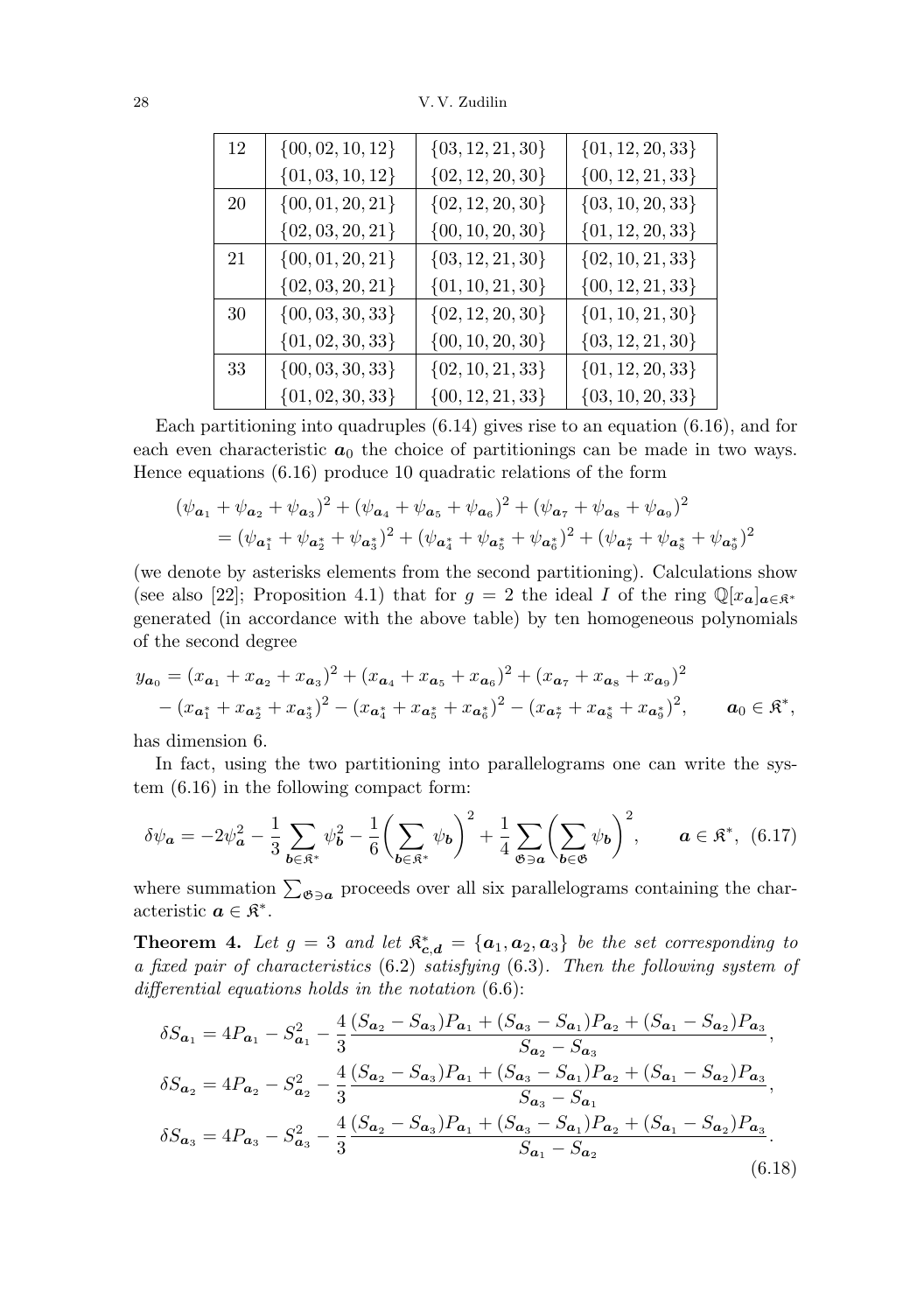*Proof.* Simple calculations show that if  $g = 3$  then the set  $\mathbb{R}^*$  $\mathbf{c}_{\cdot,d}^*$  consists of three elements. Without loss of generality we can assume that the elements  $a_1, a_2, a_3$ are ordered so that the matrix  $M = M_{c,d}$  has the form (5.20). By Theorem 3 we now obtain the system of differential equations

$$
\theta_{a_1} \delta S_{a_1} = 4\theta_{a_1} P_{a_1} - \theta_{a_1} S_{a_1}^2 - \frac{4}{3} (\theta_{a_1} P_{a_1} - \theta_{a_2} P_{a_2} - \theta_{a_3} P_{a_3}),
$$
  
\n
$$
\theta_{a_2} \delta S_{a_2} = 4\theta_{a_2} P_{a_2} - \theta_{a_2} S_{a_2}^2 + \frac{4}{3} (\theta_{a_1} P_{a_1} - \theta_{a_2} P_{a_2} - \theta_{a_3} P_{a_3}),
$$
  
\n
$$
\theta_{a_3} \delta S_{a_3} = 4\theta_{a_3} P_{a_3} - \theta_{a_3} S_{a_3}^2 + \frac{4}{3} (\theta_{a_1} P_{a_1} - \theta_{a_2} P_{a_2} - \theta_{a_3} P_{a_3});
$$
\n(6.19)

relations (6.8) can be transformed in this case to the following form:

$$
\frac{S_{a_2} - S_{a_3}}{\theta_{a_1}} = \frac{S_{a_1} - S_{a_3}}{\theta_{a_2}} = \frac{S_{a_2} - S_{a_1}}{\theta_{a_3}}.
$$
(6.20)

Relations (6.20) show that

$$
\theta_{a_1} P_{a_1} - \theta_{a_2} P_{a_2} - \theta_{a_3} P_{a_3}
$$
\n
$$
= \theta_{a_1} \frac{(S_{a_2} - S_{a_3}) P_{a_1} + (S_{a_3} - S_{a_1}) P_{a_2} + (S_{a_1} - S_{a_2}) P_{a_3}}{S_{a_2} - S_{a_3}}
$$
\n
$$
= -\theta_{a_2} \frac{(S_{a_2} - S_{a_3}) P_{a_1} + (S_{a_3} - S_{a_1}) P_{a_2} + (S_{a_1} - S_{a_2}) P_{a_3}}{S_{a_3} - S_{a_1}}
$$
\n
$$
= -\theta_{a_3} \frac{(S_{a_2} - S_{a_3}) P_{a_1} + (S_{a_3} - S_{a_1}) P_{a_2} + (S_{a_1} - S_{a_2}) P_{a_3}}{S_{a_1} - S_{a_2}}.
$$
\n(6.21)

Dividing both parts of (6.19) by appropriate thetanulls and using (6.21) we obtain the system of differential equations (6.18). The proof is complete.

Without enlarging on differential equations for each function (0.18) in the case  $g = 3$  we indicate a method of their derivation from (6.18). Fixing the pair of even characteristics  $a_1, a_2$  and the corresponding characteristic  $c = a_2 - a_1$  in the pair (6.2) we consider even characteristics  $a_3$ ,  $a_4 = a_3 + c$  and  $a_5$ ,  $a_6 = a_5 + c$ . Each of the quadruples

$$
\{{\boldsymbol a}_1,{\boldsymbol a}_2,{\boldsymbol a}_3,{\boldsymbol a}_4\},\quad \{{\boldsymbol a}_1,{\boldsymbol a}_2,{\boldsymbol a}_5,{\boldsymbol a}_6\},\quad \{{\boldsymbol a}_3,{\boldsymbol a}_4,{\boldsymbol a}_5,{\boldsymbol a}_6\}
$$

corresponds to the vertices of a parallelogram, so that the system (6.18) enables us to write down differential equations for the quantities

$$
\delta(\psi_{\mathbf{a}_1} + \psi_{\mathbf{a}_2} + \psi_{\mathbf{a}_3} + \psi_{\mathbf{a}_4}), \quad \delta(\psi_{\mathbf{a}_1} + \psi_{\mathbf{a}_2} + \psi_{\mathbf{a}_5} + \psi_{\mathbf{a}_6}), \quad \delta(\psi_{\mathbf{a}_3} + \psi_{\mathbf{a}_4} + \psi_{\mathbf{a}_5} + \psi_{\mathbf{a}_6}),
$$

which bring us to differential equations for  $\delta(\psi_{a_1} + \psi_{a_2})$  and  $\delta(\psi_{a_3} + \psi_{a_4})$  with denominator of degree 3. In particular, we obtain an equation for

$$
\delta(2\psi_{\mathbf{a}_1} + 2\psi_{\mathbf{a}_2} - \psi_{\mathbf{a}_3} - \psi_{\mathbf{a}_4})\tag{6.22}
$$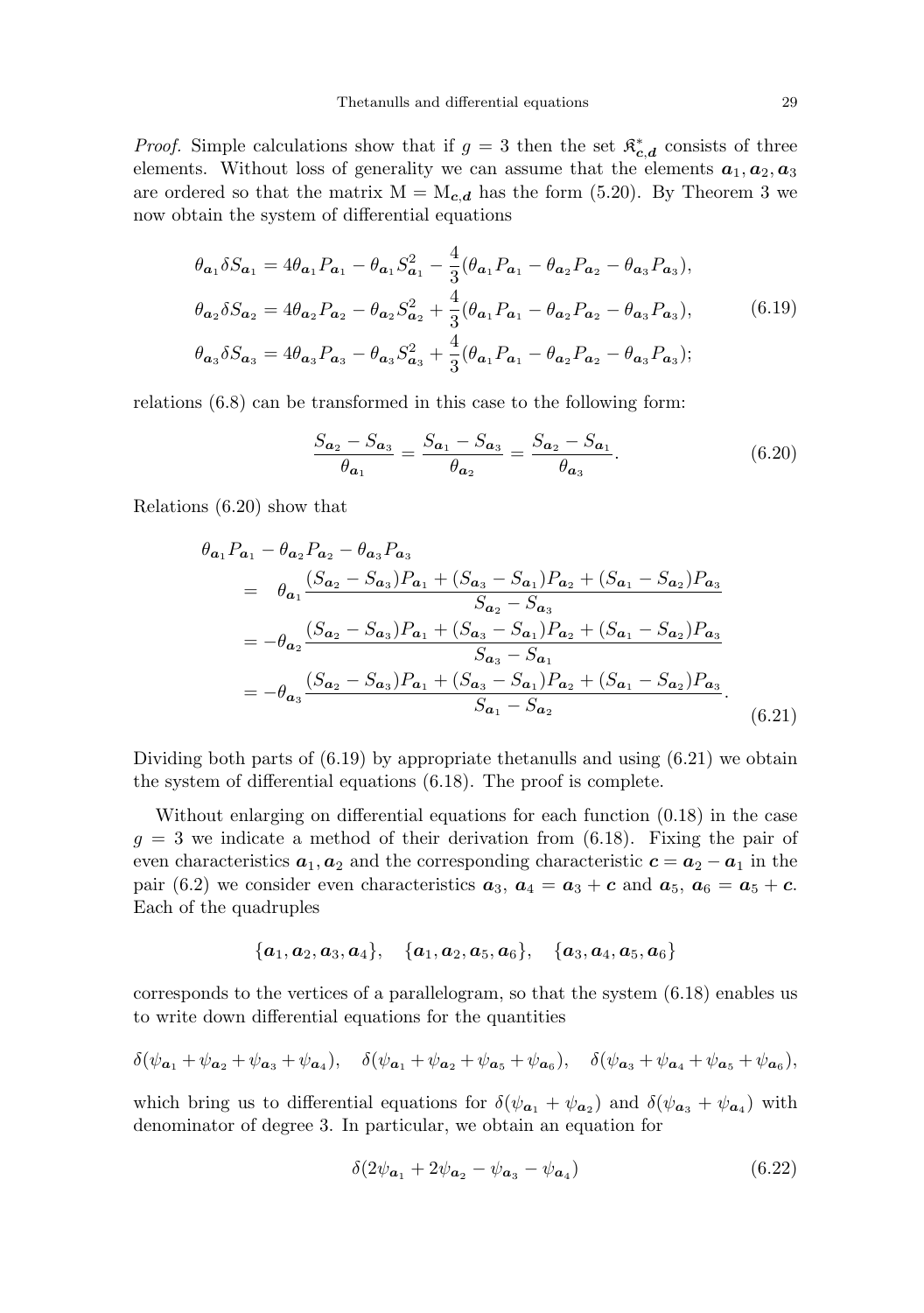with the same denominator on the right-hand side. In a similar way we deduce equations for

$$
\delta(2\psi_{a_1} + 2\psi_{a_3} - \psi_{a_2} - \psi_{a_4}), \quad \delta(2\psi_{a_1} + 2\psi_{a_4} - \psi_{a_2} - \psi_{a_3}), \tag{6.23}
$$

each with denominator of degree 3 (depending on the equation). Adding these differential equations for the quantities in  $(6.22)$  and  $(6.23)$  we obtain an equation for  $\delta\psi_{a_1}$  with denominator of degree 9 on the right-hand side. Of course, the freedom in our choice of  $a_2, a_3, a_5, \ldots$  means that we can obtain several equations for the function  $\psi_{a_1}$ , which gives us many algebraic relations between the functions (0.18). Recall, however, that there exist 36 even characteristics for  $q = 3$ ; for this reason the combinatorial problem of the description of all these algebraic relations lies beyond the scope of this work.

### § 7. Systems of characteristics and theta-relations

In this section we perform an audit of the special cases of Riemann relations (3.1) encountered before. First of all, we give legal status to additive systems of characteristics, of which a special case in dimension  $g = 2$  we have called a parallelogram.

Characteristics  $a, b \in \mathbb{R} = \mathbb{Z}^{2g}/2\mathbb{Z}^{2g}$  are said to be syzygetic if  $[a, b]$  is an even integer. For a pair of syzygetic characteristics we can define the quantity  $ab = {}^t\! a' b''$  $(\text{mod } 2)$ ; since  $ab + ba \equiv |a, b| \pmod{2}$ , it follows that  $ab = ba$ . In addition,  $aa = |a|$ .

By an *additive group of characteristics*  $\mathfrak{A} \subset \mathfrak{K}$  we mean an additive subgroup of  $\mathcal R$  with pairwise syzygetic elements. In such a group one can find l basic vectors  $a_1, \ldots, a_l$  (in more than one way) such that  $\mathfrak{A} = \{\alpha_1 a_1 + \cdots + \alpha_l a_l : \alpha_1, \ldots, \alpha_l = 0, 1\};$ in that case  $(-1)^{|\mathbf{a}_j, \mathbf{a}_k|} = 1$  for all  $j, k = 1, \ldots, l$ . The number of elements of the additive group  $\mathfrak{A}$  is  $2^l$ , we call l its *dimension* and write dim  $\mathfrak{A} = l$ . We point out straight away that dim  $\mathfrak{A} \leq g$  (see [1]; Teil 2, Kapitel 7, §8). The above-defined commutative operation of multiplication of syzygetic characteristics is distributive over addition in the additive group A.

An *additive system of characteristics*  $\mathfrak{G}$  is a set of *even* characteristics such that their various pairwise sums make up an additive group; such a system can be represented in the form  $\mathfrak{G} = \mathfrak{a} + \mathfrak{A} \subset \mathfrak{K}^*$ , where  $\mathfrak{a}$  is an arbitrary element of  $\mathfrak G$  and  $\mathfrak A$  is the corresponding (uniquely defined) additive group. The *dimension* of an additive system is by definition the dimension of the corresponding additive group (dim  $\mathfrak{G} = \dim \mathfrak{A}$ ), and its cardinality is  $2^{\dim \mathfrak{G}}$ . Each even characteristic is an additive system of dimension 0. An additive system of maximum dimension  $g$  is called a *Göpel system*; examples of such systems in dimension  $q = 2$  were discovered in connection with Ohyama's theorem.

**Lemma 12.** The number of additive systems of dimension  $l \leq g$  in  $\mathbb{Z}^{2g}/2\mathbb{Z}^{2g}$  is

$$
2^{g-l-1}(2^{g-l}+1)\cdot \frac{(2^{2g}-1)(2^{2g-2}-1)\cdots (2^{2(g-l+1)}-1)}{(2^l-1)(2^{l-1}-1)\cdots (2-1)}.
$$

In particular, the number of Göpel systems is

$$
\frac{(2^{2g}-1)(2^{2g-2}-1)\cdots(2^2-1)}{(2^g-1)(2^{g-1}-1)\cdots(2-1)} = (2^g+1)(2^{g-1}+1)\cdots(2+1).
$$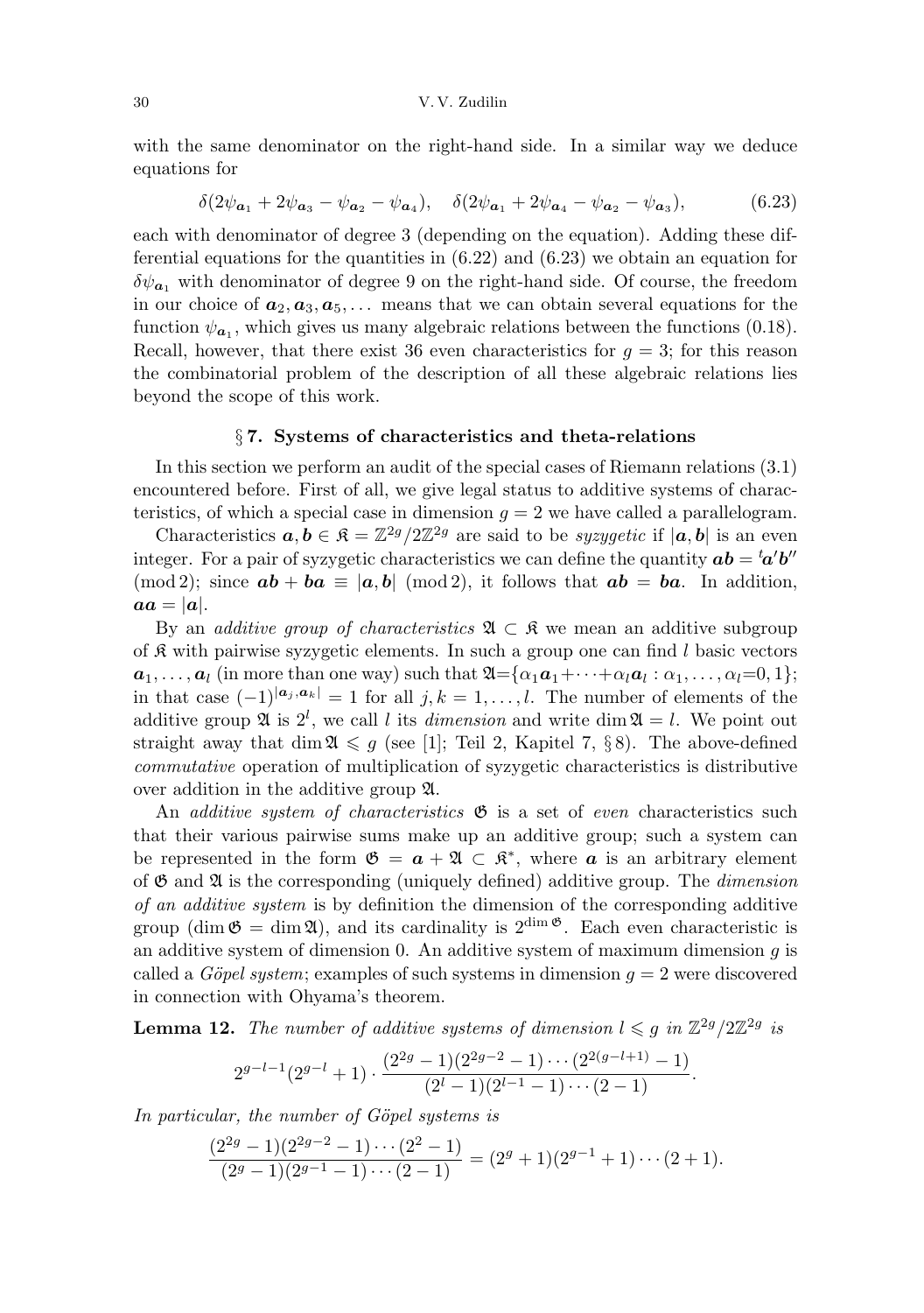Proof. This is in effect a purely combinatorial fact: the number of additive groups of characteristics of dimension  $l$  in  $\mathfrak K$  is

$$
\frac{(2^{2g}-1)(2^{2g-2}-1)\cdots(2^{2(g-l+1)}-1)}{(2^l-1)(2^{l-1}-1)\cdots(2-1)}
$$

(see [1]; Teil 2, Kapitel 7, §8). For such a group  $\mathfrak A$  the quotient group  $\mathfrak K/\mathfrak A$  is isomorphic to  $\mathbb{Z}^{2g-2l}/2\mathbb{Z}^{2g-2l}$ , therefore the number of the corresponding additive systems is equal to the number of even characteristics in the last group, which is  $2^{g-l-1}(2^{g-l}+1)$ . This completes the proof.

**Corollary.** The number of additive systems of dimension  $l \leq g$  in  $\mathbb{Z}^{2g}/2\mathbb{Z}^{2g}$  containing a fixed even characteristic a is

$$
(2^{g-l}+1)(2^g-1)\cdot \frac{(2^{2g-2}-1)\cdots (2^{2(g-l+1)}-1)}{(2^l-1)(2^{l-1}-1)\cdots (2-1)}.
$$

*Proof.* We point out first that the number  $\varkappa_a$  of additive systems in question does not depend on one's choice of  $\boldsymbol{a} \in \mathfrak{K}^*$ . Since the cardinality of  $\mathfrak{K}^*$  is  $2^{g-1}(2^g + 1)$ and each additive system consists of  $2<sup>l</sup>$  characteristics, it follows that

$$
\varkappa_{\boldsymbol{a}} = \frac{2^l \cdot \varkappa}{2^{g-1}(2^g+1)} = \frac{\varkappa}{2^{g-l-1}(2^g+1)}, \qquad \boldsymbol{a} \in \mathfrak{K}^*,
$$

where  $\varkappa$  is the total number of additive systems of dimension l. Using now the precise value of  $\alpha$  calculated in Lemma 12 we arrive at the required result.

All arguments below are valid only for  $g \geq 3$ . We fix an element  $c \in \mathfrak{K}$  distinct from zero (and therefore we fix also the quotient  $\mathfrak{K}_{\mathbf{c}}^* = \mathfrak{K}/\{\mathbf{0}, \mathbf{c}\}\)$ . Returning to the notation  $(5.3)$  in § 5 we can write relations  $(3.2)$  (or  $(6.4)$ ) as follows:

$$
\theta_{\mathbf{a}+\mathbf{d}}(z)\theta_{\mathbf{a}}(z) = \frac{1}{2^{g-2}} \sum_{\mathbf{b}\in\mathfrak{K}_{c}^{*}} (-1)^{|\mathbf{a},\mathbf{b}|+\mathbf{d}'(\mathbf{a}''+\mathbf{b}'')}\frac{1}{2}(\widetilde{\theta}_{\mathbf{b}+\mathbf{d}}(z)\theta_{\mathbf{b}}+\theta_{\mathbf{b}+\mathbf{d}}\widetilde{\theta}_{\mathbf{b}}(z)), (7.1)
$$
  

$$
\mathbf{a}\in\mathfrak{K}_{c}^{*}, \quad \mathbf{d}\in\mathfrak{D},
$$

where  $\mathfrak{D} = \mathfrak{D}_c = \mathfrak{K}_c^* + a \subset \mathfrak{K}_c$  for some (any)  $a \in \mathfrak{K}_c^*$  $_{c}^{\ast}$  .

We now transform  $(7.1)$  into the following form:

$$
\theta_{a+d}(z)\theta_a(z) - \frac{1}{2^{g-1}} \left( \widetilde{\theta}_{a+d}(z)\theta_a + \theta_{a+d} \widetilde{\theta}_a(z) \right)
$$
  
\n
$$
= \frac{1}{2^{g-2}} \sum_{\substack{b \in \mathfrak{K}_c^* \\ b \neq a, a+d}} (-1)^{|a,b|+td'(a''+b'')} \frac{1}{2} \left( \widetilde{\theta}_{b+d}(z)\theta_b + \theta_{b+d} \widetilde{\theta}_b(z) \right),
$$
  
\n
$$
a \in \mathfrak{K}_c^*, \quad d \in \mathfrak{D};
$$
\n(7.2)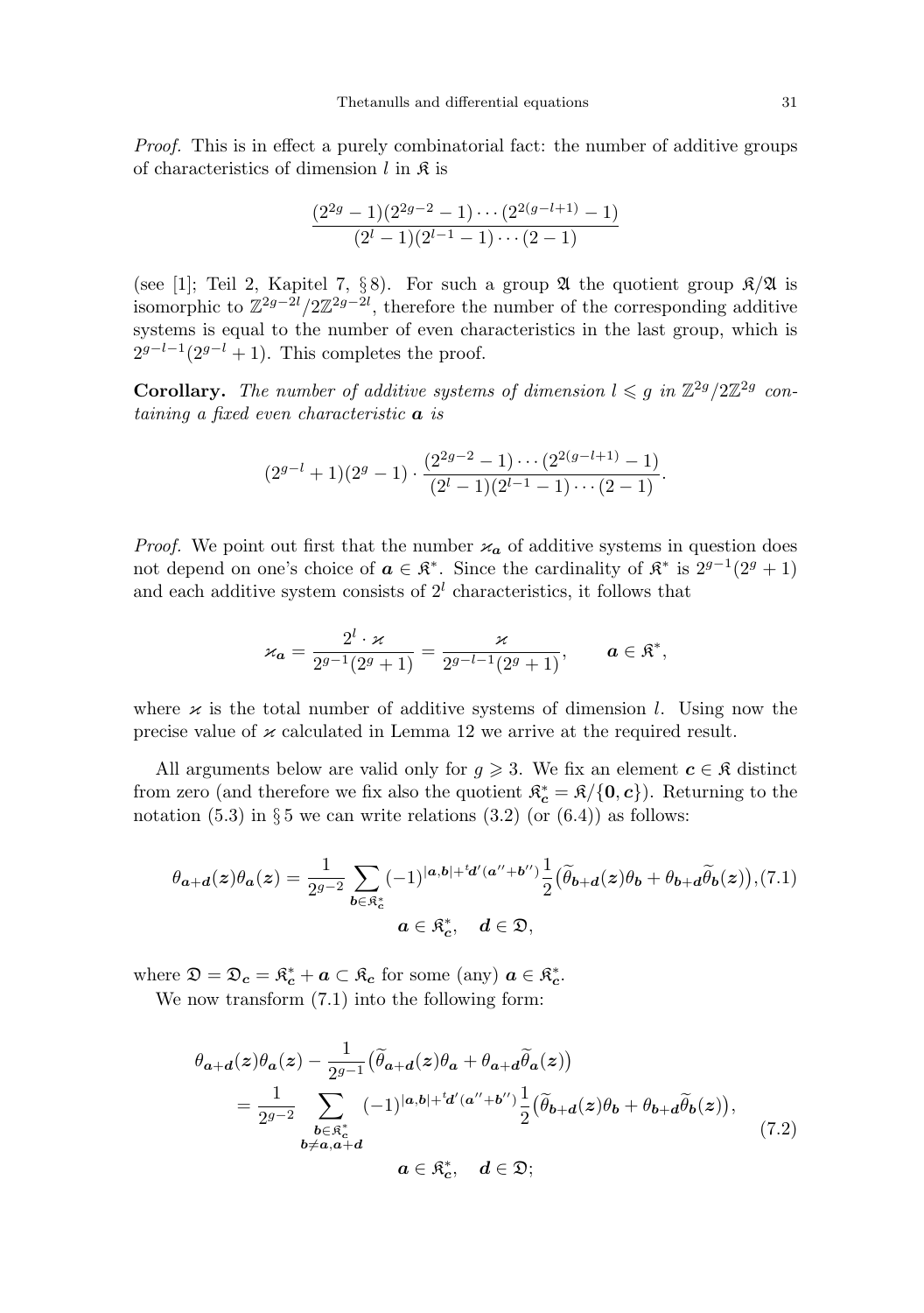next, we multiply both parts of (7.2) by  $(-1)^{|a,d|} \theta_{a+d}$  and sum over  $d \in \mathfrak{D} \setminus \{0\},$ using (only on the left-hand side) formulae (5.4) and (5.5):

$$
2(2^{g-2} - 1)\left(\theta_a^2(z)\theta_a - \frac{1}{2^{g-1}}\tilde{\theta}_a(z)\theta_a^2\right)
$$
  
= 
$$
\frac{1}{2^{g-2}} \sum_{\mathfrak{G}=\{a,a_1,a_2,a_3\}} (-1)^{|\mathfrak{G}|} \left(\tilde{\theta}_{a_1}(z)\theta_{a_2}\theta_{a_3} + \theta_{a_1}\tilde{\theta}_{a_2}(z)\theta_{a_3} + \theta_{a_1}\theta_{a_2}\tilde{\theta}_{a_3}(z)\right),
$$
  

$$
a \in \mathfrak{K}_c^*,
$$
 (7.3)

where summation on the right-hand side proceeds over all 2-dimensional additive systems  $\mathfrak{G} = \{a, a+d, a+e, a+d+e\}$  in  $\mathfrak{K}_{\mathbf{c}}^*$  $\mathbf{r}_{\mathbf{c}}^*$  and the quantity

 $|\mathfrak{G}| = |d| + |e| + de \pmod{2}$ 

is independent on one's choice of an element  $a \in \mathfrak{G}$  and generators  $d, e$  of the corresponding additive group  $\mathfrak{G} + \mathfrak{a} \subset \mathfrak{K}_{c}$ .

Setting  $z = 0$  in (7.3) we obtain

$$
\frac{1}{3} \cdot \frac{2(2^{g-2}-1)(2^{g-1}-1)}{2^{g-1}} \theta_{\mathbf{a}}^3 = \frac{1}{2^{g-2}} \sum_{\mathfrak{G} = \{\mathbf{a}, \mathbf{a}_1, \mathbf{a}_2, \mathbf{a}_3\}} (-1)^{|\mathfrak{G}|} \theta_{\mathbf{a}_1} \theta_{\mathbf{a}_2} \theta_{\mathbf{a}_3}, \qquad \mathbf{a} \in \mathfrak{K}_{\mathbf{c}}^*.
$$
\n(7.4)

Multiplying both parts of (7.3) by  $\theta_a$ , both parts of (7.4) by  $\theta_a(z)$ , and adding the resulting relations we obtain

$$
2(2^{g-2}-1)\left(\theta_a^2(z)\theta_a^2+\frac{1}{3}\left(1-\frac{1}{2^{g-3}}\right)\widetilde{\theta}_a(z)\theta_a^3\right)=\frac{1}{2^{g-2}}\sum_{\mathfrak{G}\ni a}\widetilde{\theta}_{\mathfrak{G}}(z), \qquad a\in\mathfrak{K}_c^*,\tag{7.5}
$$

where

$$
\widetilde{\theta}_{\mathfrak{G}}(z) = (-1)^{|\mathfrak{G}|} \theta_{\mathbf{a}} \theta_{\mathbf{a}_1} \theta_{\mathbf{a}_2} \theta_{\mathbf{a}_3} \cdot \left( \frac{\widetilde{\theta}_{\mathbf{a}}(z)}{\theta_{\mathbf{a}}} + \frac{\widetilde{\theta}_{\mathbf{a}_1}(z)}{\theta_{\mathbf{a}_1}} + \frac{\widetilde{\theta}_{\mathbf{a}_2}(z)}{\theta_{\mathbf{a}_2}} + \frac{\widetilde{\theta}_{\mathbf{a}_3}(z)}{\theta_{\mathbf{a}_3}} \right),
$$
  

$$
\mathfrak{G} = \{ \mathbf{a}, \mathbf{a}_1, \mathbf{a}_2, \mathbf{a}_3 \} \ni \mathbf{a}.
$$

Recalling our definitions (5.3) and proceeding from two-dimensional additive systems  $\mathfrak{G}$  in  $\mathfrak{K}_c$  to three-dimensional systems  $\mathfrak{F} = \{a, a + c : a \in \mathfrak{G}\}\$ in  $\mathfrak{K}$ , we can rewrite  $(7.5)$ :

$$
(2^{g-2} - 1)(-1)^{|a,c|} \vartheta_{a+c}^2(z) \vartheta_{a+c}^2 \vartheta_a^2(z) \vartheta_a^2
$$
  
+ 
$$
\frac{(2^{g-3} - 1)(2^{g-2} - 1)}{3 \cdot 2^{g-2}} (-1)^{|a,c|} (\vartheta_{a+c}(2z) \vartheta_a + \vartheta_{a+c} \vartheta_a(2z)) \vartheta_{a+c}^3 \vartheta_a^3
$$
  
= 
$$
\frac{1}{2^{g-3}} \sum_{\mathfrak{F} \supset \{a, a+c\}} \vartheta_{\mathfrak{F}}(2z), \qquad a \in \mathfrak{K}^*, \quad c \neq 0,
$$
 (7.6)

where on the right-hand side we have summation proceeding over all additive systems  $\mathfrak{F} = \{a, a+c, a+d, a+e, a+c+d, a+c+e, a+d+e, a+c+d+e\}$  in  $\mathfrak{K}$ and

$$
\vartheta_{\mathfrak{F}}(z) = (-1)^{|c|+|d|+|e|+cd+de+ec} \prod_{b \in \mathfrak{F}} \vartheta_b \cdot \frac{1}{8} \sum_{b \in \mathfrak{F}} \frac{\vartheta_b(z)}{\vartheta_b}.
$$
 (7.7)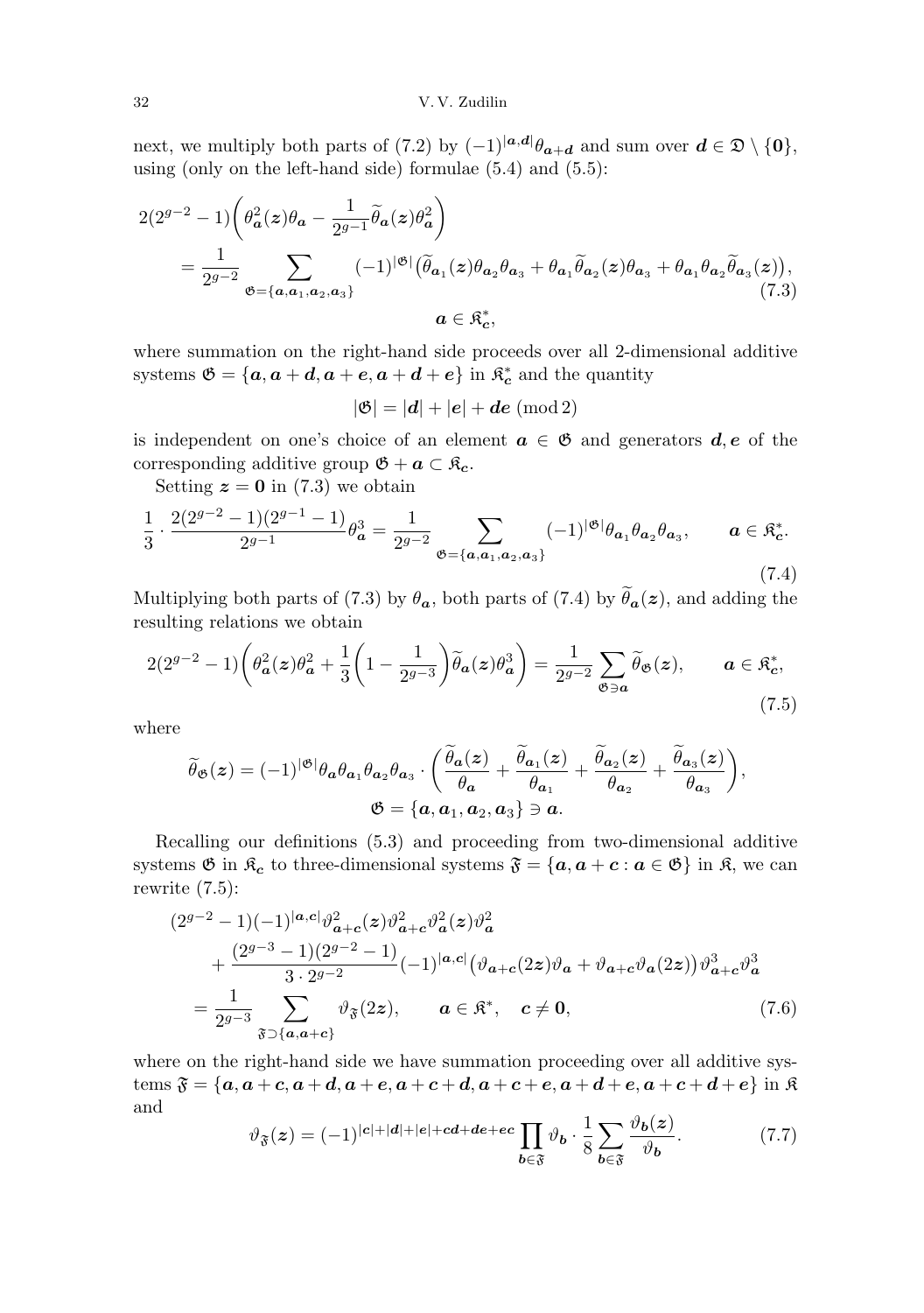Lemma 13. The quantity

$$
\vartheta_{\mathfrak{F}} = \vartheta_{\mathfrak{F}}(\mathbf{0}) = (-1)^{|\mathbf{c}|+|\mathbf{d}|+|\mathbf{e}|+cd+de+ec} \vartheta_{\mathbf{a}} \vartheta_{\mathbf{a}+\mathbf{c}} \vartheta_{\mathbf{a}+\mathbf{d}} \vartheta_{\mathbf{a}+\mathbf{e}} \times \vartheta_{\mathbf{a}+\mathbf{c}+\mathbf{d}} \vartheta_{\mathbf{a}+\mathbf{c}+\mathbf{e}} \vartheta_{\mathbf{a}+\mathbf{d}+\mathbf{e}} \vartheta_{\mathbf{a}+\mathbf{c}+\mathbf{d}+\mathbf{e}}
$$
\n(7.8)

is independent on one's choice of an element  $\boldsymbol{a}$  of the additive system  $\boldsymbol{\mathfrak{F}}$  and generators c, d, e of the corresponding additive group  $\mathfrak{F} + \mathbf{a}$ .

Proof. In view of the symmetry of the quantity (7.8) relative to the generators c, d, e of the additive group  $\mathfrak{F} + a$ , it suffices to verify the invariance of  $\vartheta_{\mathfrak{F}}$  after the replacements of  $\mathbf{a} = \mathbf{b} + \mathbf{c}$  by  $\mathbf{b}$  (the independence of one's choice of an element of the additive system  $\mathfrak{F}$ ) and  $c = b + d$  by b (the independence of one's choice of generators in the additive group  $\mathfrak{F} + a$ ). This invariance can be established by direct calculations using formula (6.5). We leave the details to the reader.

Lemma 13 shows that the quantity (7.7) is well-defined. We have thus proved the following result.

Lemma 14. There hold the relations

$$
(2^{g-2} - 1)(-1)^{|a,b|} \vartheta_a^2(z) \vartheta_a^2 \vartheta_b^2(z) \vartheta_b^2 + \frac{(2^{g-3} - 1)(2^{g-2} - 1)}{3 \cdot 2^{g-2}} (-1)^{|a,b|} (\vartheta_a(2z) \vartheta_b + \vartheta_a \vartheta_b(2z)) \vartheta_a^3 \vartheta_b^3 = \frac{1}{2^{g-3}} \sum_{\mathfrak{F} \supset \{a,b\}} \vartheta_{\mathfrak{F}}(2z), \qquad a, b \in \mathfrak{K}^*, \quad a \neq b,
$$
 (7.9)

where summation on the right-hand side proceeds over all additive systems  $\mathfrak{F}\supset{\{a,b\}}$ of dimension 3 in  $\mathfrak{K}$  and the functions  $\vartheta_{\mathfrak{F}}(z)$  are defined by (7.7). In particular, for  $g = 3$  there hold the relations

$$
(-1)^{|a,b|}\vartheta_a^2(z)\vartheta_a^2\vartheta_b^2(z)\vartheta_b^2=\sum_{\mathfrak{F}\supset\{a,b\}}\vartheta_{\mathfrak{F}}(2z),\qquad a,b\in\mathfrak{K}^*,\quad a\neq b.
$$

*Proof.* It suffices to set  $\mathbf{b} = \mathbf{a} + \mathbf{c}$  in (7.6).

We proceed now to summation of relations (7.9) over all  $\mathbf{b} \in \mathbb{R}^* \setminus {\mathbf{a}}$ . For the left-hand sides we use the following consequence of Riemann relations (3.1):

$$
\sum_{\substack{b \in \mathfrak{K}^* \\ b \neq a}} (-1)^{|a,b|} \vartheta_b^2(z) \vartheta_b^2 = (2^g - 1) \vartheta_a^2(z) \vartheta_a^2, \qquad a \in \mathfrak{K}^*,
$$
\n
$$
\sum_{\substack{b \in \mathfrak{K}^* \\ b \neq a}} (-1)^{|a,b|} \vartheta_b^4 = (2^g - 1) \vartheta_a^4, \qquad a \in \mathfrak{K}^*,
$$
\n
$$
\sum_{\substack{b \in \mathfrak{K}^* \\ b \neq a}} (-1)^{|a,b|} \vartheta_b(2z) \vartheta_b^3 = 2^g \vartheta_a^4(z) - \vartheta_a(2z) \vartheta_a^3, \qquad a \in \mathfrak{K}^*.
$$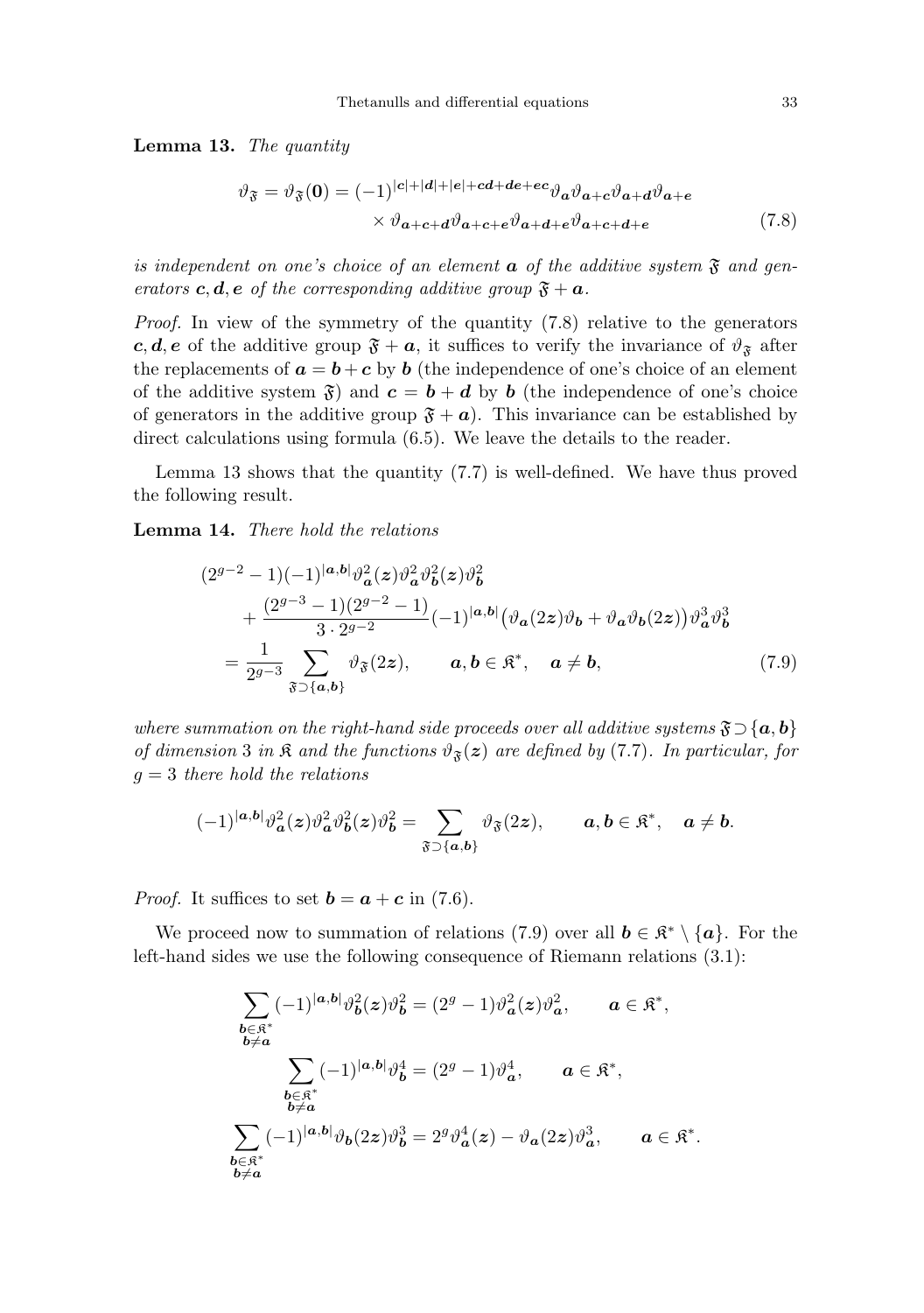Hence

$$
\sum_{\substack{b \in \mathbb{R}^* \\ b \neq a}} \left( (2^{g-2} - 1)(-1)^{|a,b|} \vartheta_a^2(z) \vartheta_b^2(z) \vartheta_b^2 \right) \n+ \frac{(2^{g-2} - 1)(2^{g-3} - 1)}{3 \cdot 2^{g-2}} (-1)^{|a,b|} \left( \vartheta_a(2z) \vartheta_b + \vartheta_a \vartheta_b(2z) \right) \vartheta_a^3 \vartheta_b^3 \right) \n= \frac{7(2^{g-2} - 1)(2^{g-1} - 1)}{3} \vartheta_a^4(z) \vartheta_a^4 + \frac{(2^{g-3} - 1)(2^{g-2} - 1)(2^{g-1} - 1)}{3 \cdot 2^{g-3}} \vartheta_a(2z) \vartheta_a^7, \na \in \mathbb{R}^*.
$$
\n(7.10)

The number of additive systems  $\mathfrak{F} \supset \{a, b\}$  of dimension 3 in  $\mathfrak{K} = \mathbb{Z}^{2g}/2\mathbb{Z}^{2g}$ is equal to the number of 2-dimensional additive systems  $\mathfrak{G} \ni \mathfrak{a}$  in  $\mathfrak{K}_{\mathfrak{b}-\mathfrak{a}} \simeq$  $\mathbb{Z}^{2g-2}/2\mathbb{Z}^{2g-2}$ , which by the corollary to Lemma 12 is

$$
(2^{g-3}+1)(2^{g-1}-1)\frac{2^{2g-4}-1}{(2^2-1)(2-1)}.
$$

The cardinality of the set  $\mathfrak{K}^* \setminus \{ \mathfrak{a} \}$  is

$$
2^{g-1}(2^g+1) - 1 = (2^{g-1}+1)(2^g-1).
$$

Hence summing the right-hand sides of (7.9) for  $\mathbf{b} \in \mathbb{R}^* \setminus {\mathbf{a}}$  we obtain

$$
\varkappa_1 = (2^{g-3} + 1)(2^{g-1} + 1)(2^{g-1} - 1)(2^g - 1)\frac{2^{2g-4} - 1}{(2^2 - 1)(2 - 1)}
$$
  
=  $(2^{g-3} + 1)(2^g - 1)\frac{(2^{2g-2} - 1)(2^{2g-4} - 1)}{(2^2 - 1)(2 - 1)}$ 

terms, each corresponding to some additive system  $\mathfrak{F} \ni \mathbf{a}$  of dimension 3 in  $\mathfrak{K}$ . The number of such additive systems is by Corollary to Lemma 12 equal to

$$
\varkappa_2 = (2^{g-3} + 1)(2^g - 1)\frac{(2^{2g-2} - 1)(2^{2g-4} - 1)}{(2^3 - 1)(2^2 - 1)(2 - 1)}.
$$

Consequently,

$$
\frac{1}{2^{g-3}} \sum_{\substack{b \in \mathfrak{K}^* \\ b \neq a}} \sum_{\mathfrak{F} \supset \{a,b\}} \vartheta_{\mathfrak{F}}(2z) = \frac{1}{2^{g-3}} \cdot \frac{\varkappa_1}{\varkappa_2} \sum_{\mathfrak{F} \ni a} \vartheta_{\mathfrak{F}}(2z) = \frac{7}{2^{g-3}} \sum_{\mathfrak{F} \ni a} \vartheta_{\mathfrak{F}}(2z), \qquad a \in \mathfrak{K}^*.
$$
\n(7.11)

Combining (7.10) and (7.11) we obtain the following result.

Lemma 15. The following relations hold:

$$
\frac{(2^{g-2}-1)(2^{g-1}-1)}{3}\vartheta_a^4(z)\vartheta_a^4 + \frac{(2^{g-3}-1)(2^{g-2}-1)(2^{g-1}-1)}{3\cdot 7\cdot 2^{g-3}}\vartheta_a(2z)\vartheta_a^7
$$

$$
= \frac{1}{2^{g-3}}\sum_{\mathfrak{F}\ni a}\vartheta_{\mathfrak{F}}(2z), \qquad a \in \mathfrak{K}^*, \tag{7.12}
$$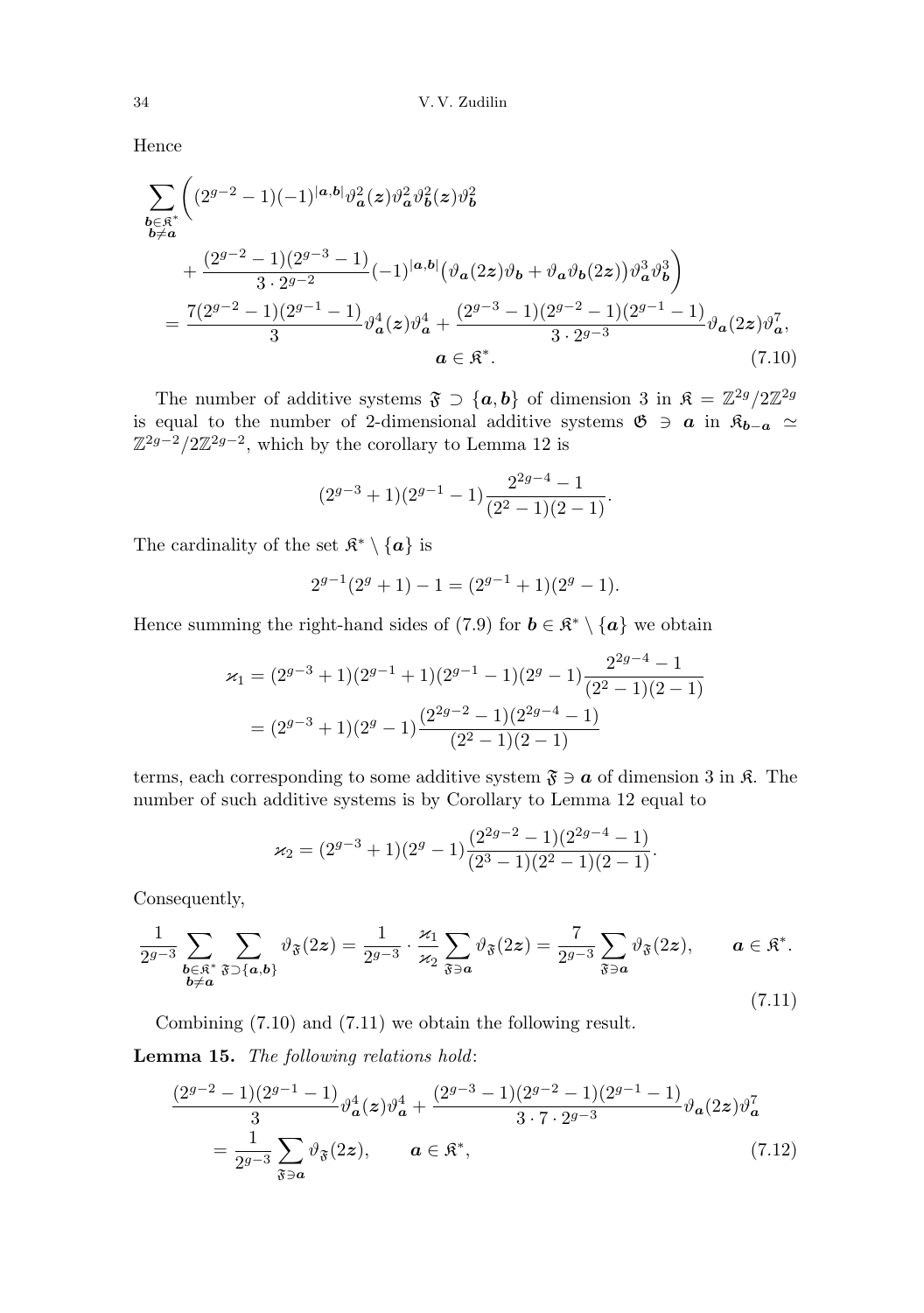where summation on the right-hand side proceeds over all additive systems  $\mathfrak{F} \ni \mathbf{a}$ of dimension 3 in  $\mathfrak{K}$  and the functions  $\vartheta_{\mathfrak{F}}(z)$  are defined by (7.7). In particular, for  $g = 3$  there hold the relations

$$
\vartheta_{\boldsymbol{a}}^4(\boldsymbol{z})\vartheta_{\boldsymbol{a}}^4=\sum_{\mathfrak{F}\ni\boldsymbol{a}}\vartheta_{\mathfrak{F}}(2\boldsymbol{z}),\qquad \boldsymbol{a}\in\mathfrak{K}^*.
$$

For an additive system  $\mathfrak{F}$  in  $\mathfrak{K}$  of dimension dim  $\mathfrak{F} = 3$  let  $S_{\mathfrak{F}}$  and  $P_{\mathfrak{F}}$  be the sum of the functions  $\psi_b$ ,  $b \in \mathfrak{F}$ , and the sum of all their pairwise products, respectively. Relations (7.12) enable one to deduce another system of differential equations for the functions (0.18).

Theorem 5. The functions (0.18) satisfy the system of differential equations

$$
\vartheta_{\mathbf{a}}^{8} \delta \psi_{\mathbf{a}} = -\frac{2}{3} \left( 13 - \frac{1}{2^{g-4}} \right) \vartheta_{\mathbf{a}}^{8} \psi_{\mathbf{a}}^{2} + \frac{1}{2^{g-3} (2^{g-2} - 1)(2^{g-1} - 1)} \sum_{\mathfrak{F} \ni \mathbf{a}} \vartheta_{\mathfrak{F}} P_{\mathfrak{F}}, \quad \mathbf{a} \in \mathfrak{K}^{*}, \tag{7.13}
$$

where summation on the right-hand side proceeds over all additive systems  $\mathfrak{F} \ni \mathbf{a}$  of dimension 3 in  $\mathfrak K$  and the functions  $\vartheta_{\mathfrak F}$  are defined by equalities (7.8). In addition,

$$
\vartheta_{\mathbf{a}}^{8} = \frac{21}{(2^{g-2}-1)(2^{g-1}-1)(2^{g}-1)} \sum_{\mathfrak{F}\ni\mathbf{a}} \vartheta_{\mathfrak{F}}, \qquad \mathbf{a} \in \mathfrak{K}^{*},
$$
  

$$
\vartheta_{\mathbf{a}}^{8} \psi_{\mathbf{a}} = \frac{21}{8(2^{g-2}-1)(2^{g-1}-1)(2^{g}-1)} \sum_{\mathfrak{F}\ni\mathbf{a}} \vartheta_{\mathfrak{F}} S_{\mathfrak{F}}, \qquad \mathbf{a} \in \mathfrak{K}^{*}.
$$
 (7.14)

*Proof.* For each additive system  $\mathfrak{F}$  of dimension 3 in  $\mathfrak{K}$  we set

$$
(S_{\mathfrak{F}})^2 = \left(\sum_{\mathbf{a} \in \mathfrak{F}} \psi_{\mathbf{a}}\right)^2, \qquad S_{\mathfrak{F}}^2 = \sum_{\mathbf{a} \in \mathfrak{F}} \psi_{\mathbf{a}}^2
$$

and use in both parts of (7.12) the expansions (4.1) with remainders in  $O(z^6)$ :

$$
\frac{(2^{g-2}-1)(2^{g-1}-1)}{3} \vartheta_{\mathbf{a}}^{8} \cdot \left(1 - 8\psi_{\mathbf{a}} + \frac{80}{3}\psi_{\mathbf{a}}^{2} + \frac{8}{3}\delta\psi_{\mathbf{a}}\right) \n+ \frac{(2^{g-3}-1)(2^{g-2}-1)(2^{g-1}-1)}{3 \cdot 7 \cdot 2^{g-3}} \vartheta_{\mathbf{a}}^{8} \cdot \left(1 - 8\psi_{\mathbf{a}} + \frac{32}{3}\psi_{\mathbf{a}}^{2} + \frac{32}{3}\delta\psi_{\mathbf{a}}\right) \n= \frac{1}{2^{g-3}} \sum_{\mathfrak{F} \ni \mathbf{a}} \vartheta_{\mathfrak{F}} \cdot \left(1 - S_{\mathfrak{F}} + \frac{4}{3}S_{\mathfrak{F}}^{2} + \frac{4}{3}\delta S_{\mathfrak{F}}\right), \qquad \mathbf{a} \in \mathfrak{K}^{*}.
$$

Hence

$$
\frac{(2^{g-2}-1)(2^{g-1}-1)(2^g-1)}{3\cdot 7}\vartheta^8_{\mathbf{a}} = \sum_{\mathfrak{F}\ni\mathbf{a}}\vartheta_{\mathfrak{F}}, \qquad \mathbf{a}\in\mathfrak{K}^*,\tag{7.15}
$$

$$
\frac{(2^{g-2}-1)(2^{g-1}-1)(2^g-1)}{3\cdot 7} \vartheta_a^8 \psi_a = \frac{1}{8} \sum_{\mathfrak{F}\ni a} \vartheta_{\mathfrak{F}} S_{\mathfrak{F}}, \qquad a \in \mathfrak{K}^*, \tag{7.16}
$$

$$
\frac{(2^{g-3}-1)(2^{g-2}-1)(2^{g-1}-1)}{3\cdot 7} \vartheta_a^8 (74\psi_a^2 + 11\delta\psi_a) + \frac{(2^{g-2}-1)(2^{g-1}-1)}{3} \vartheta_a^8 (10\psi_a^2 + \delta\psi_a) = \frac{1}{2} \sum_{\mathfrak{F}\ni a} \vartheta_\mathfrak{F}(S_\mathfrak{F}^2 + \delta S_\mathfrak{F}), \qquad a \in \mathfrak{K}^*.
$$
\n(7.17)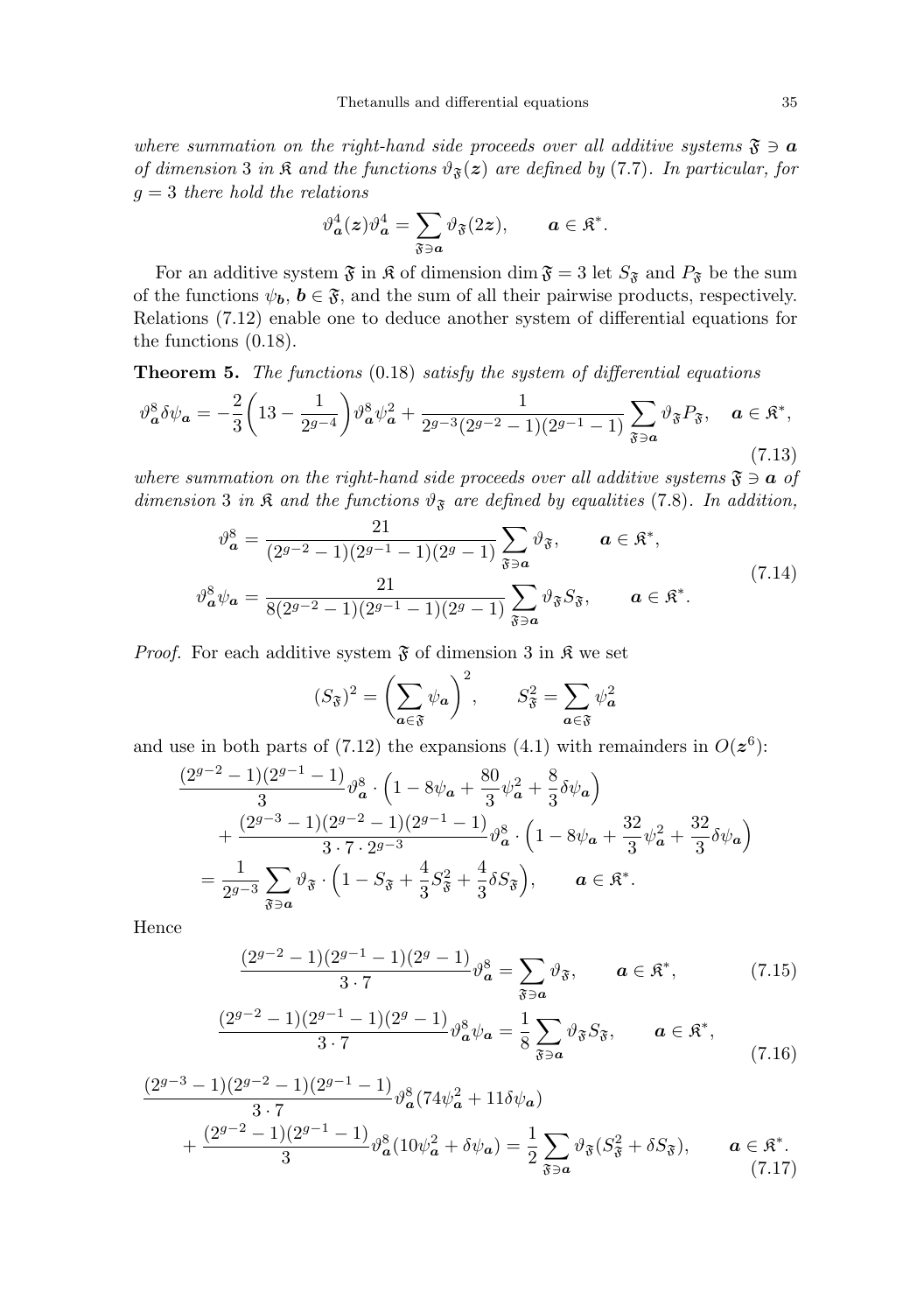Relations (7.15) and (7.16) bring us to (7.14);  $\delta$ -differentiating (7.16) we obtain

$$
\frac{(2^{g-2}-1)(2^{g-1}-1)(2^g-1)}{3\cdot 7}\vartheta_a^8(8\psi_a^2+\delta\psi_a) = \frac{1}{8}\sum_{\mathfrak{F}\ni a}\vartheta_{\mathfrak{F}}\big((S_{\mathfrak{F}})^2+\delta S_{\mathfrak{F}}\big), \qquad a \in \mathfrak{K}^*.
$$
\n(7.18)

Multiplying  $(7.18)$  by 4 and subtracting  $(7.17)$  we see that

$$
\frac{2}{3}(13 \cdot 2^{g-3} - 2)(2^{g-2} - 1)(2^{g-1} - 1)\vartheta_a^8 \psi_a^2 + 2^{g-3}(2^{g-2} - 1)(2^{g-1} - 1)\vartheta_a^8 \delta \psi_a
$$
  
=  $\frac{1}{2} \sum_{\mathfrak{F} \ni a} \vartheta_{\mathfrak{F}}((S_{\mathfrak{F}})^2 - S_{\mathfrak{F}}^2), \qquad a \in \mathfrak{K}^*,$ 

which brings us to the system of differential equations  $(7.13)$ .

**Corollary.** For  $g = 3$  the functions (0.18) satisfy the system of differential equations

$$
\vartheta_a^8 \delta \psi_a = -\frac{22}{3} \vartheta_a^8 \psi_a^2 + \frac{1}{3} \sum_{\mathfrak{F} \ni a} \vartheta_{\mathfrak{F}} P_{\mathfrak{F}}, \qquad a \in \mathfrak{K}^*, \tag{7.19}
$$

where summation on the right-hand side proceeds over all Göpel systems  $\mathfrak{F} \ni \mathbf{a}$ , the functions  $\vartheta_{\mathfrak{F}}$  are defined by (7.8), and  $P_{\mathfrak{F}}$  is the sum of all pairwise products of the functions  $\psi_{\mathbf{b}}$ ,  $\mathbf{b} \in \mathfrak{F}$ . Moreover,

$$
\vartheta_{\mathbf{a}}^8 = \sum_{\mathfrak{F}\ni\mathbf{a}} \vartheta_{\mathfrak{F}}, \quad \vartheta_{\mathbf{a}}^8 \psi_{\mathbf{a}} = \frac{1}{8} \sum_{\mathfrak{F}\ni\mathbf{a}} \vartheta_{\mathfrak{F}} S_{\mathfrak{F}}, \qquad \mathbf{a} \in \mathfrak{K}^*.
$$
 (7.20)

Note that, according to the corollary to Lemma 12, the number of the Göpel systems involved in summation in (7.19) and (7.20) is 30.

### § 8. Modular nature

Thus far, we took no account of the modular properties of the thetanulls and their logarithmic derivatives. This was an affordable luxury because we were interested only in differential equations for these functions. In addition, we left open the question on the existence of relations expressing thetanulls in terms of their logarithmic derivatives (for  $g = 1$  examples of such relations are formulae (0.8) established in § 1).

We consider the one-dimensional case first. The action of the group  $SL_2(\mathbb{R})$ , the group  $SL_2(\mathbb{Z})$ , and each its *congruence subgroup* 

$$
\Gamma \subset \left\{ \begin{pmatrix} 1 & 0 \\ 0 & 1 \end{pmatrix} \; (\text{mod } L) \right\} \subset SL_2(\mathbb{Z})
$$

(of level L) on the upper half-plane  $\mathfrak{H}_1 = {\tau : \text{Im} \tau > 0}$  is defined by the formula

$$
\tau \mapsto \gamma \tau = \frac{a\tau + b}{c\tau + d}, \qquad \gamma = \begin{pmatrix} a & b \\ c & d \end{pmatrix} \in SL_2(\mathbb{R}).
$$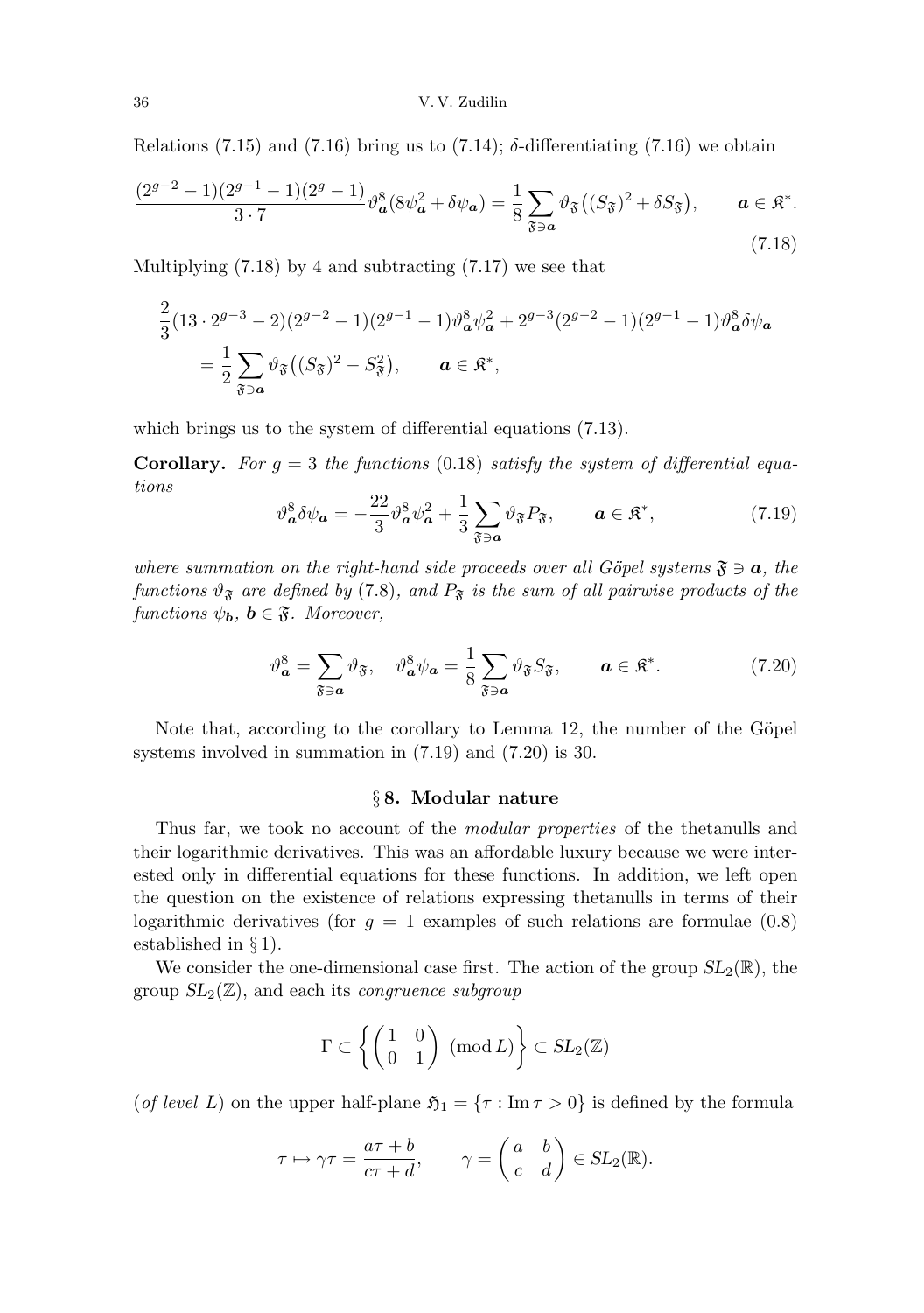A holomorphic function  $F(\tau)$  on  $\mathfrak{H}_1$  is called a *(holomorphic)* modular form of weight w with respect to  $\Gamma$  if

$$
F(\gamma \tau) = (c\tau + d)^w F(\tau) \qquad \text{for all } \gamma = \begin{pmatrix} a & b \\ c & d \end{pmatrix} \in \Gamma \tag{8.1}
$$

and for each  $\gamma \in SL_2(\mathbb{Z})$  the function  $(c\tau + d)^{-w}F(\gamma\tau)$  can be expanded in a Fourier series

$$
\sum_{n=0}^{\infty} f_n e^{2\pi i n \tau/L}.
$$

The set of modular forms of weight  $w$  with respect to a fixed congruence subgroup  $\Gamma$  is a vector space, which we denote by  $Mod_w(\Gamma)$ . Calculating the logarithmic derivative of both parts of (8.1) for an arbitrary form  $F \in Mod_w(\Gamma)$  we obtain

$$
\frac{dF/d\tau}{F}\left(\frac{a\tau+b}{c\tau+d}\right) = wc(c\tau+d) + (c\tau+d)^2 \frac{dF/d\tau}{F}\left(\frac{a\tau+b}{c\tau+d}\right), \qquad \gamma = \begin{pmatrix} a & b \\ c & d \end{pmatrix} \in \Gamma.
$$
\n(8.2)

It is easy to deduce from (8.2) that the differential operator

$$
\mathcal{D}: F \mapsto \delta\left(\frac{\delta F}{F}\right) - \frac{1}{w}\left(\frac{\delta F}{F}\right)^2, \qquad \delta = \frac{1}{\pi i}\frac{d}{d\tau},\tag{8.3}
$$

maps the space  $Mod_w(\Gamma)$  into  $Mod_4(\Gamma)$ , that is, the function  $\mathcal{D}F$  is a modular form of weight 4 with respect to  $\Gamma$ .

For a pair of forms  $F_1, F_2 \in Mod_w(\Gamma)$  it follows by equalities (8.2) that the function

$$
\frac{\delta F_1}{F_1} - \frac{\delta F_2}{F_2} \tag{8.4}
$$

is a modular form of weight 2 with respect to  $\Gamma$ . This fact and the functional equation for the thetanulls

$$
\vartheta_j\left(\frac{a\tau+b}{c\tau+d}\right) = \xi(c\tau+d)^{1/2}\vartheta_j(\tau), \qquad j = 2,3,4, \quad \xi^8 = 1,
$$
  

$$
\gamma = \begin{pmatrix} a & b \\ c & d \end{pmatrix} \in \Gamma_{1,2} = \left\{ \begin{pmatrix} a & b \\ c & d \end{pmatrix} : a,b,c,d \in \mathbb{Z}, \ ad-bc = 1, \ ab \in 2\mathbb{Z}, \ cd \in 2\mathbb{Z} \right\}
$$

(the appropriate choice of  $\xi = \xi(\gamma)$  and a branch of the root function is described in Theorem 7.1 in [3]; Chapter I) enable one to give another proof of identities (0.8).

For  $g > 1$  on the Siegel upper half-space  $\mathfrak{H}_g \subset Sym_g(\mathbb{C})$  we have the action of the symplectic group

$$
Sp_{2g}(\mathbb{R}) = \left\{ \gamma = \begin{pmatrix} A & B \\ C & D \end{pmatrix} : {}^{t}\gamma \begin{pmatrix} 0 & E \\ -E & 0 \end{pmatrix} \gamma = \begin{pmatrix} 0 & E \\ -E & 0 \end{pmatrix} \right\},
$$
(8.5)

where  $A, B, C, D$  are real square matrices of order g and E is the identity matrix. This action is described by the formula

$$
\mathcal{T} \mapsto \gamma \mathcal{T} = (A\mathcal{T} + B)(C\mathcal{T} + D)^{-1}, \qquad \gamma = \begin{pmatrix} A & B \\ C & D \end{pmatrix} \in Sp_{2g}(\mathbb{R}).
$$

The definition of the *Siegel modular group*  $Sp_{2g}(\mathbb{Z})$  is the same as (8.5), except that the entries of the matrices  $A, B, C, D$  must now be integers.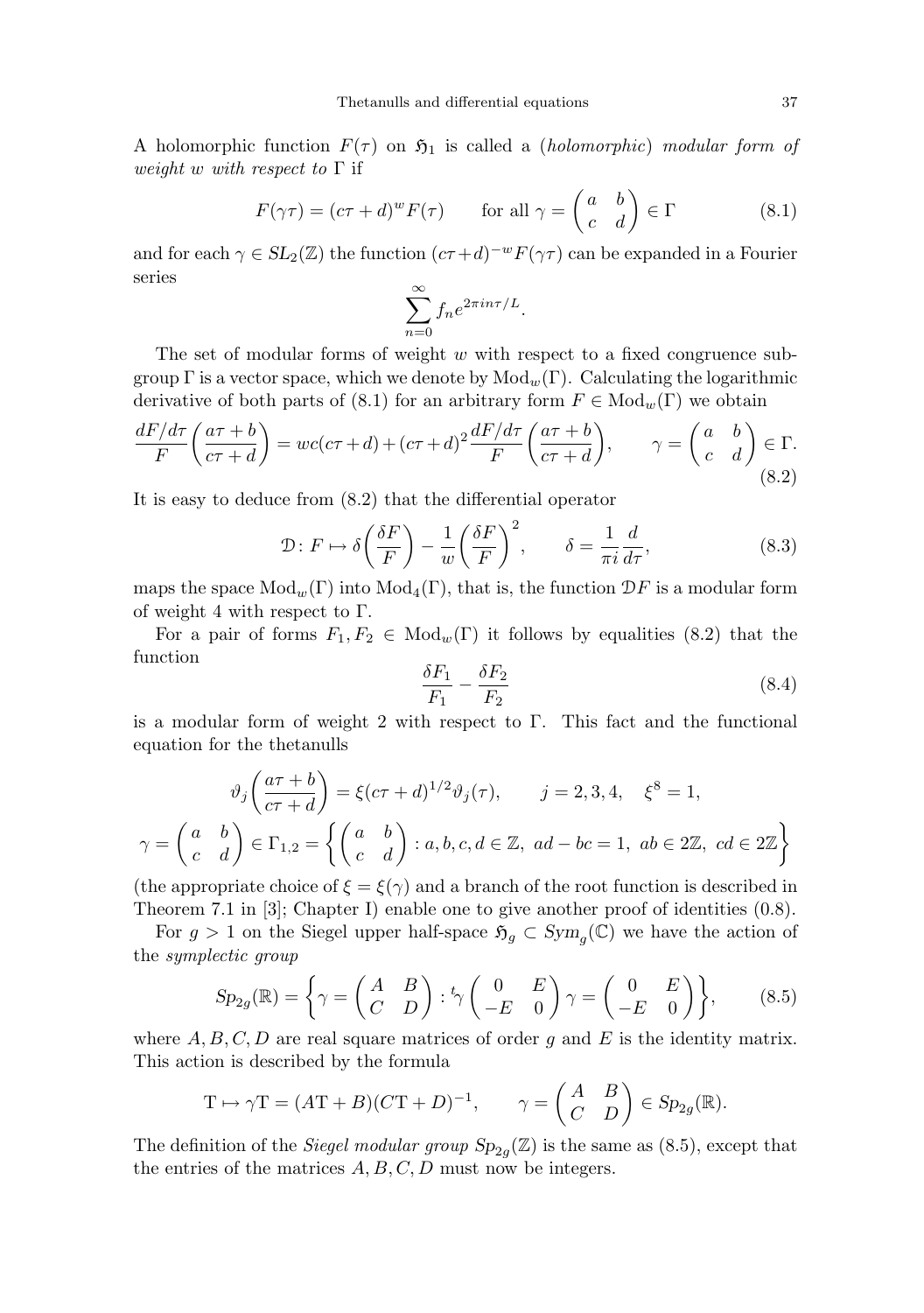#### 38 V. V. Zudilin

**Lemma 16** (see [25]; unproved formula (4.2)). Let  $F(T)$ ,  $F: \mathfrak{H}_g \to \mathbb{R}$ , be a meromorphic function and let  $\Delta$  be the matrix differential operator defined by formula (0.19) (that is,  $\Delta F$  is a symmetric square matrix of order g with entries that are the corresponding partial  $\delta_{jk}$ -derivatives of the function F). Then

$$
(\Delta F)(\gamma T) = (C T + D) \cdot \Delta F(\gamma T) \cdot {}^{t}(C T + D)
$$
\n
$$
\text{for all } \gamma = \begin{pmatrix} A & B \\ C & D \end{pmatrix} \in \text{Sp}_{2g}(\mathbb{Z}).\tag{8.6}
$$

*Proof.* Let  $\tau_{jk}$  and  $\tau'_{jk}$ ,  $j, k = 1, \ldots, g$ , be the entries of the matrices  $T \in \mathfrak{H}_g$  and  $T' = \gamma T \in \mathfrak{H}_g$ , where  $\gamma \in Sp_{2g}(\mathbb{Z})$ ; we denote the corresponding  $\delta$ -differentiations by  $\delta_{jk}$  and  $\delta'_{jk}$ ,  $j, k = 1, \ldots, g$ . In view of the symmetry of the matrices T and T', only the entries with indices  $j, k$  such that  $1 \leqslant j \leqslant k \leqslant g$ , are independent. By the rules of differentiation of composite functions we obtain

$$
\delta_{jk}F(\mathbf{T}') = \left(\sum_{l,m=1}^{g} \frac{\partial \tau'_{lm}}{\partial \tau_{jk}} \delta'_{lm} F\right)(\mathbf{T}'), \qquad j,k = 1,\dots,g. \tag{8.7}
$$

For we have

$$
\delta_{jj}F(\mathbf{T}') = \frac{1}{\pi i} \frac{\partial F(\mathbf{T}')}{\partial \tau_{jj}} = \frac{1}{\pi i} \left( \sum_{1 \leq l \leq m \leq g} \frac{\partial \tau'_{lm}}{\partial \tau_{jj}} \frac{\partial F}{\partial \tau'_{lm}} \right) (\mathbf{T}')
$$
  
\n
$$
= \left( \sum_{l,m=1}^{g} \frac{\partial \tau'_{lm}}{\partial \tau_{jj}} \delta'_{lm} F \right) (\mathbf{T}'), \qquad j = 1, ..., g,
$$
  
\n
$$
\delta_{jk}F(\mathbf{T}') = \frac{1}{2\pi i} \frac{\partial F(\mathbf{T}')}{\partial \tau_{jk}} = \frac{1}{2\pi i} \left( \sum_{1 \leq l \leq m \leq g} \frac{\partial \tau'_{lm}}{\partial \tau_{jk}} \frac{\partial F}{\partial \tau'_{lm}} \right) (\mathbf{T}')
$$
  
\n
$$
= \left( \sum_{l,m=1}^{g} \frac{\partial \tau'_{lm}}{\partial \tau_{jk}} \delta'_{lm} F \right) (\mathbf{T}'), \qquad j, k = 1, ..., g.
$$

It suffices to verify equality (8.6) for the generators

$$
\gamma_1 = \begin{pmatrix} E & B \\ 0 & E \end{pmatrix}, \quad \gamma_2 = \begin{pmatrix} {}^t A & 0 \\ 0 & A^{-1} \end{pmatrix}, \quad \gamma_3 = \begin{pmatrix} 0 & E \\ -E & 0 \end{pmatrix}, \tag{8.8}
$$

of the group  $Sp_{2g}(\mathbb{Z})$ , where the matrix  $A \in GL_g(\mathbb{Z})$  and the symmetric integer matrix B can be arbitrary (see [3]; Chapter II, Appendix to  $\S 5$ , Proposition A.5). Performing direct calculating with matrices it is easy to show that if (8.6) holds for  $\gamma, \gamma' \in Sp_{2g}(\mathbb{Z})$ , then this relation holds also for the product  $\gamma\gamma'$ .

For  $T' = \gamma_1 T = T + B$  we have  $\tau'_{jk} = \tau_{jk} + b_{jk}, j, k = 1, \ldots, g$ , therefore

$$
\delta_{jk}F(\mathbf{T}') = (\delta_{jk}F)(\mathbf{T}'), \qquad j, k = 1, \ldots, g.
$$

Hence

$$
\Delta F(\gamma_1 \mathbf{T}) = (\Delta F)(\gamma_1 \mathbf{T}). \tag{8.9}
$$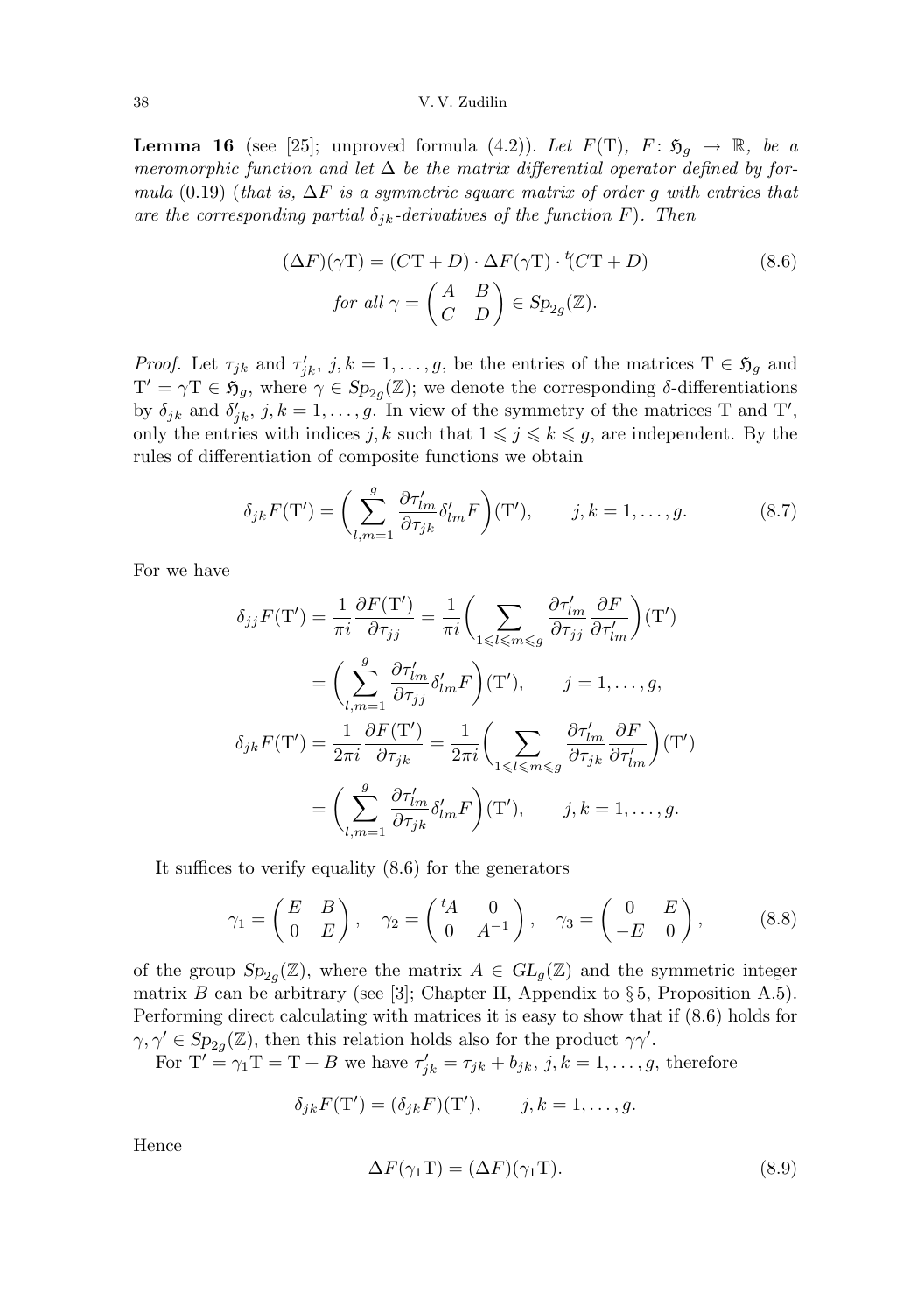If  $T' = \gamma_2 T = {}^{t}ATA$ , where  $A = (a_{jl})_{j,l=1,...,g}$ , then

$$
\tau'_{lm} = \sum_{j,k=1}^g a_{jl} a_{km} \tau_{jk}, \qquad l, m = 1, \dots, g,
$$

and therefore

$$
\frac{\partial \tau'_{lm}}{\partial \tau_{jk}} = a_{jl} a_{km}, \qquad j, k = 1, \dots, g, \quad l, m = 1, \dots, g.
$$

By formula (8.7),

$$
\delta_{jk}F(\mathbf{T}') = \left(\sum_{l,m=1}^g a_{jl}a_{km}\delta'_{lm}F\right)(\mathbf{T}'), \qquad j,k = 1,\ldots,g,
$$

so that

$$
\Delta F(\gamma_2 T) = A \cdot (\Delta F)(\gamma_2 T) \cdot {}^t A. \tag{8.10}
$$

For the last generator  $\gamma_3$  we have  $T' = \gamma_3 T = -T^{-1}$ ; in other words,  $T'T = -E$ . Hence

$$
0 = \frac{\partial}{\partial \tau_{jk}} (\mathbf{T}^{\prime} \mathbf{T}) = \frac{\partial}{\partial \tau_{jk}} \mathbf{T}^{\prime} \cdot \mathbf{T} + \mathbf{T}^{\prime} \cdot \frac{\partial}{\partial \tau_{jk}} \mathbf{T}, \qquad j, k = 1, \dots, g
$$

(we have the matrix zero on the left-hand side), and

$$
\frac{\partial}{\partial \tau_{jk}} \mathbf{T}' = -\mathbf{T}' \cdot \frac{\partial}{\partial \tau_{jk}} \mathbf{T} \cdot \mathbf{T}^{-1} = \mathbf{T}' \cdot \frac{\partial}{\partial \tau_{jk}} \mathbf{T} \cdot \mathbf{T}', \qquad j, k = 1, \dots, g,
$$

therefore

$$
\frac{\partial \tau'_{lm}}{\partial \tau_{jk}} = \tau'_{lj} \tau'_{km}, \qquad j, k = 1, \dots, g, \quad l, m = 1, \dots, g.
$$

Substituting this in relations (8.7) we obtain

$$
\delta_{jk}F(\mathbf{T}') = \left(\sum_{l,m=1}^g \tau'_{lj}\tau'_{km}\delta'_{lm}F\right)(\mathbf{T}'), \qquad j,k = 1,\ldots,g,
$$

so that

$$
\Delta F(\gamma_3 T) = T' \cdot (\Delta F)(\gamma_3 T) \cdot T' = T^{-1} \cdot (\Delta F)(\gamma_3 T) \cdot T^{-1}.
$$
 (8.11)

Combining equalities (8.9)–(8.11), for the generators (8.8) of the group  $Sp_{2g}(\mathbb{Z})$ we obtain the equality

$$
\Delta F(\gamma \mathbf{T}) = (C\mathbf{T} + D)^{-1} \cdot (\Delta F)(\gamma \mathbf{T}) \cdot {}^{t}(C\mathbf{T} + D)^{-1}
$$
\n(8.12)

(the matrix T is symmetric). Equality  $(8.6)$  follows from  $(8.12)$ . Hence  $(8.6)$  holds for all  $\gamma \in Sp_{2g}(\mathbb{Z})$ , which completes the proof.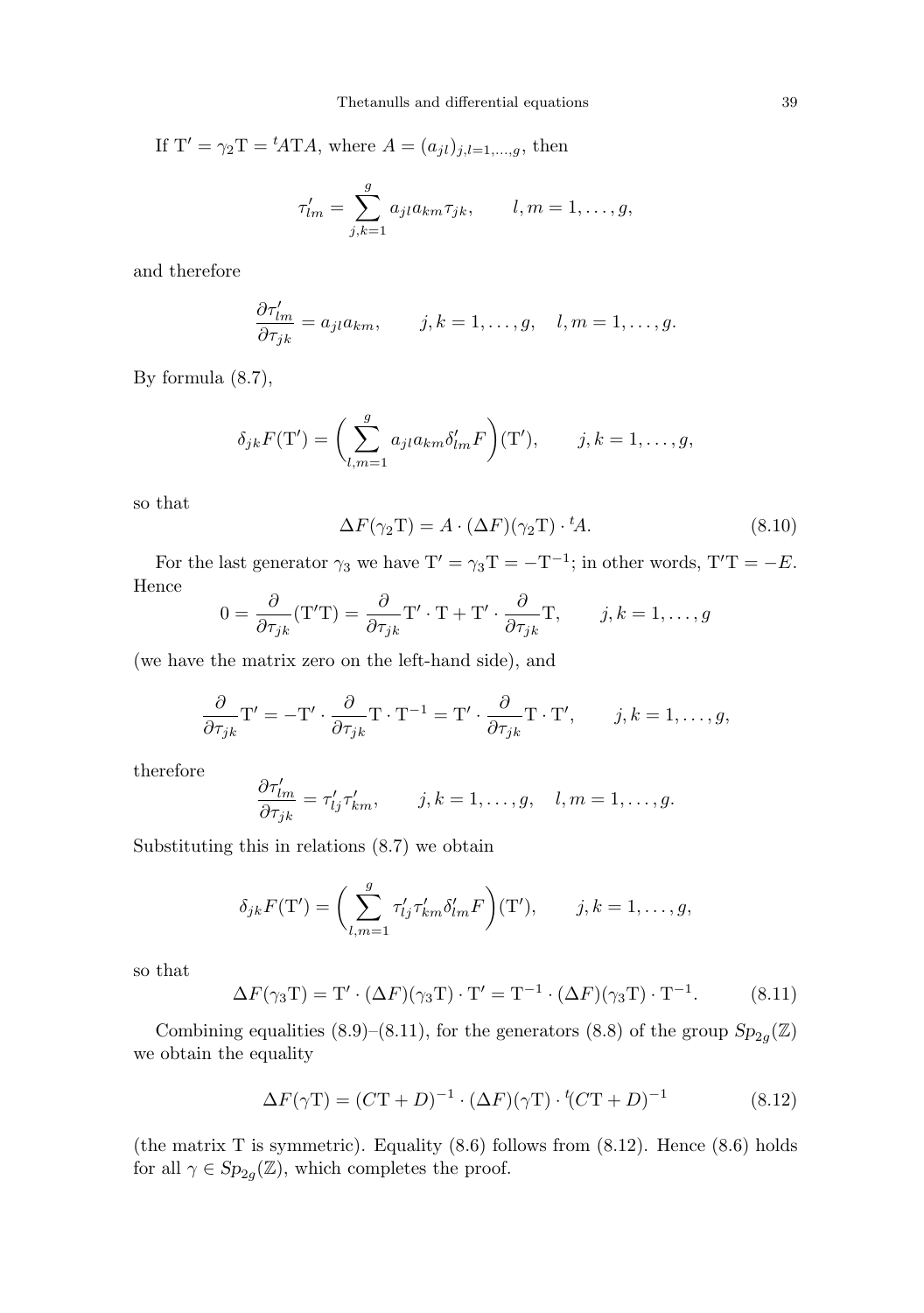A holomorphic (meromorphic) function  $F(T)$  on  $\mathfrak{H}_g$  is called a *holomorphic* (respectively, meromorphic) modular form of weight w with respect to a congruence subgroup

$$
\Gamma \subset \left\{ \begin{pmatrix} E & 0 \\ 0 & E \end{pmatrix} \pmod{L} \right\} \subset Sp_{2g}(\mathbb{Z})
$$

if

$$
F(\gamma \mathbf{T}) = \det^w (C\mathbf{T} + D) \cdot F(\mathbf{T}) \qquad \text{for all} \ \ \gamma = \begin{pmatrix} A & B \\ C & D \end{pmatrix} \in \Gamma. \tag{8.13}
$$

The additional conditions constraining the growth of  $F(T)$  at the 'vertices' hold automatically for  $g > 1$ : this is the so-called *Koecher principle* (see [2]; Chapter V, Lemma 19).

In the perfect accordance with the one-dimensional case, the set of modular forms of weight w with respect to a fixed congruence subgroup  $\Gamma$  is a vector space, which we denote by  $Mod_w(\Gamma) = Mod_w^{(g)}(\Gamma)$ .

**Lemma 17.** Let  $F: \mathfrak{H}_q \to \mathbb{R}$  be a congruence form of weight w with respect to a congruence subgroup  $\Gamma$  of  $Sp_{2g}(\mathbb{Z})$ . Then the (matrix-valued) function

$$
\Psi = \frac{\Delta F}{F} : \mathfrak{H}_g \to \text{Sym}_g(\mathbb{C}) \tag{8.14}
$$

satisfies the functional equation

$$
\Psi(\gamma \mathbf{T}) = \pi i w (C\mathbf{T} + D) \cdot {}^t C + (C\mathbf{T} + D) \cdot \Psi(\mathbf{T}) \cdot {}^t (C\mathbf{T} + D), \qquad \gamma \in \Gamma. \tag{8.15}
$$

Proof. We point out straight away the simple equality

$$
\frac{\Delta \det(C\mathbf{T} + D)}{\det(C\mathbf{T} + D)} = \pi i^t C \cdot {}^t (C\mathbf{T} + D)^{-1}
$$
\n(8.16)

holding for arbitrary matrices  $C, D$ . Its verification is immediate (cf. [25]; formula  $(4.3)$ .

Taking the logarithm of both sides of (8.13) and applying the differential operator  $\Delta$ , in view of (8.16), we obtain

$$
\frac{\Delta F(\gamma \mathbf{T})}{F(\gamma \mathbf{T})} = \pi i w^t C \cdot {}^t (C\mathbf{T} + D)^{-1} + \frac{\Delta F(\mathbf{T})}{F(\mathbf{T})}, \qquad \gamma \in \Gamma,
$$

and therefore

$$
(C\mathbf{T} + D) \cdot \frac{\Delta F(\gamma \mathbf{T})}{F(\gamma \mathbf{T})} \cdot {}^{t}(C\mathbf{T} + D)
$$
  
=  $\pi i w (C\mathbf{T} + D) \cdot {}^{t}C + (C\mathbf{T} + D) \cdot \frac{\Delta F(\mathbf{T})}{F(\mathbf{T})} \cdot {}^{t}(C\mathbf{T} + D), \quad \gamma \in \Gamma.$  (8.17)

By Lemma 16,

$$
(C\mathbf{T} + D) \cdot \frac{\Delta F(\gamma \mathbf{T})}{F(\gamma \mathbf{T})} \cdot {}^{t}(C\mathbf{T} + D) = \left(\frac{\Delta F}{F}\right)(\gamma \mathbf{T}), \qquad \gamma \in Sp_{2g}(\mathbb{Z}). \tag{8.18}
$$

Comparing  $(8.17)$  and  $(8.18)$ , we obtain  $(8.15)$ .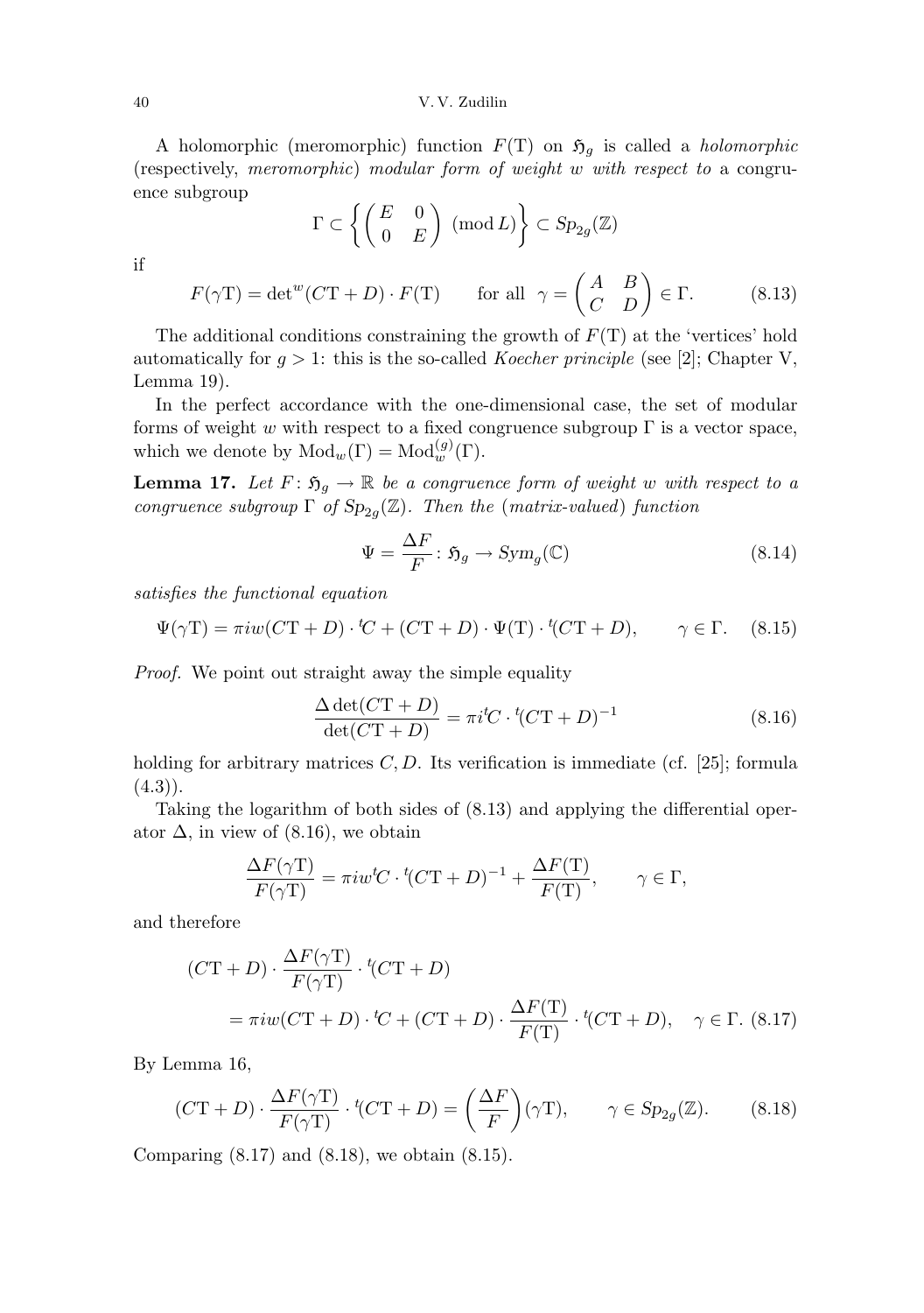**Corollary 1.** Let  $F_1$  and  $F_2$  be arbitrary modular forms of weight w with respect to a congruence subgroup  $\Gamma$  of  $Sp_{2g}(\mathbb{Z})$ . Then the function

$$
\det\left(\frac{\Delta F_1}{F_1} - \frac{\Delta F_2}{F_2}\right)(T) \tag{8.19}
$$

is a meromorphic modular form of weight 2 with respect to the same subgroup  $\Gamma$ .

*Proof.* Applying Lemma 17 to the functions  $F_1$  and  $F_2$ , subtracting one of the resulting equalities from the other, and calculating the determinants we obtain

$$
\det\left(\frac{\Delta F_1}{F_1} - \frac{\Delta F_2}{F_2}\right)(\gamma T) = \det^2(CT + D) \cdot \det\left(\frac{\Delta F_1}{F_1} - \frac{\Delta F_2}{F_2}\right)(T), \qquad \gamma \in \Gamma.
$$

This relation means precisely that the function (8.19) is a modular form of weight 2 with respect to the congruence subgroup Γ.

Remark. By contrast to the case  $q = 1$ , the entries of the matrix-valued function (8.14) are not holomorphic functions on  $\mathfrak{H}_q$  therefore we must emphasize that the function (8.19) is a meromorphic modular form. In the case of holomorphic modular forms  $F_1$  and  $F_2$  their  $\Delta$ -derivatives have holomorphic entries, therefore we can refine the last result as follows.

**Corollary 2.** Let  $F_1$  and  $F_2$  be arbitrary holomorphic modular forms of weight w with respect to the congruence subgroup  $\Gamma \subset \text{Sp}_{2g}(\mathbb{Z})$ . Then the function

$$
(F_1 F_2)^g \cdot \det \left( \frac{\Delta F_1}{F_1} - \frac{\Delta F_2}{F_2} \right) (T)
$$
 (8.20)

is a holomorphic modular form of weight  $2wg + 2$  with respect to the same sub $qroup \Gamma.$ 

Proof. This can be established by the calculation of the weight of the holomorphic modular form (8.20), because the fact that it is a modular form is a consequence of Corollary 1.

Corollaries to Lemma 17 generalize in a certain sense the differential operation (8.4) to the case of arbitrary dimension. Note that the differential operator (8.3) also has multidimensional generalizations (see [26]).

As in the one-dimensional case, for  $g > 1$  there exists a functional equation holding for all thetanulls:

$$
\vartheta_a((AT+B)(CT+D)^{-1}) = \xi \cdot \det^{1/2}(CT+D) \cdot \vartheta_a(T), \qquad a \in \mathfrak{K}^*, \quad \xi^8 = 1,
$$
\n(8.21)\n
$$
\begin{pmatrix} A & B \\ C & D \end{pmatrix} \in \Gamma_{1,2} = \Gamma_{1,2}^{(g)}
$$

(see [3]; Chapter II, §5). The congruence subgroup  $\Gamma_{1,2}$  of  $Sp_{2g}(\mathbb{Z})$  (of level 2) is generated by the elements (8.8), where the matrix  $A \in GL_q(\mathbb{Z})$  and the symmetric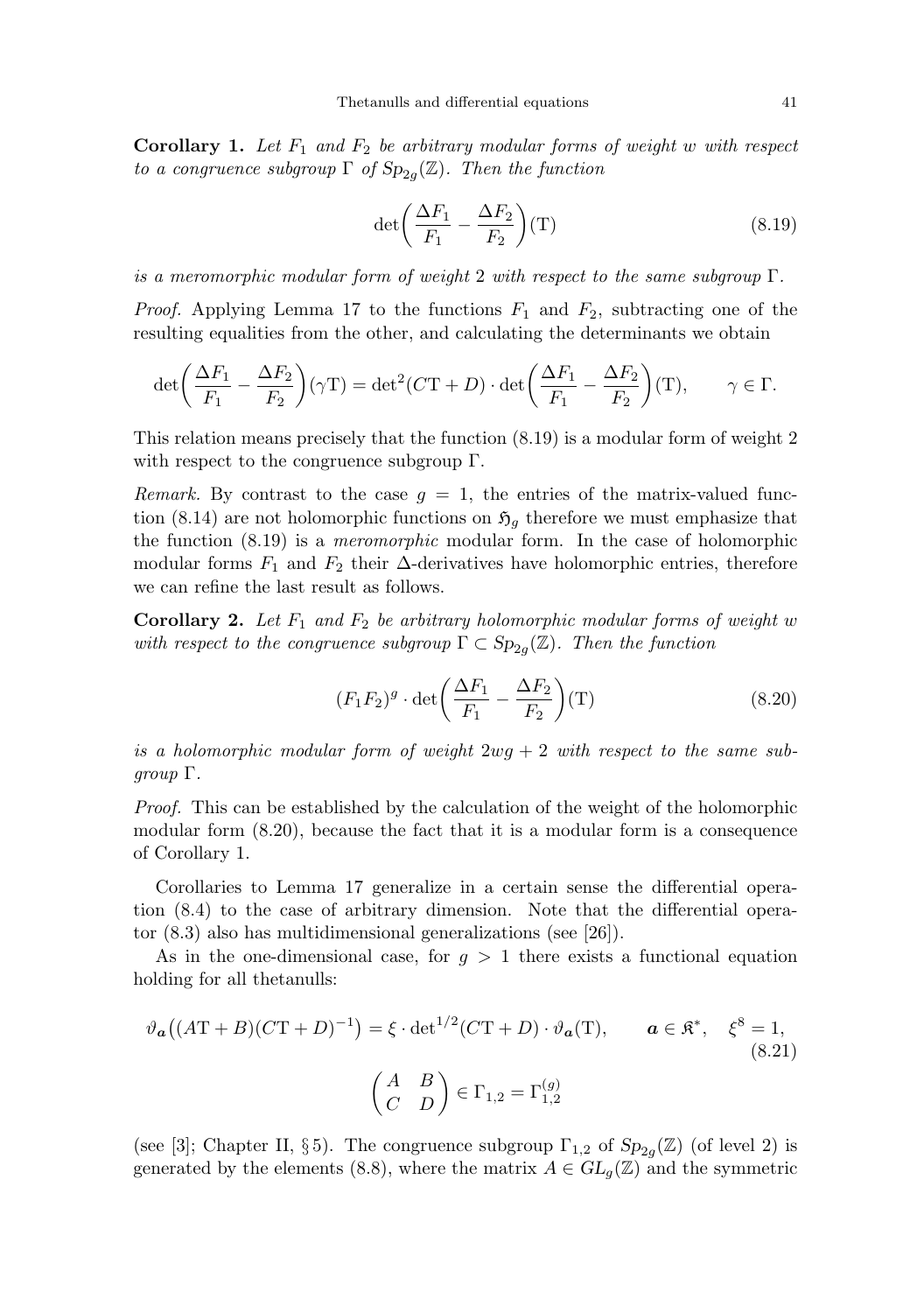integer matrix  $B$  with even main diagonal are arbitrary (see [3]; Chapter II, Appendix to  $\S 5$ , Proposition A.4). The definition  $(8.13)$  of modular forms can be extended by letting in unity roots as coefficients in the right-hand side of (8.13). Without concentrating on this we observe that the presence of a constant coefficient  $\xi$  does not influence logarithmic  $\Delta$ -differentiation of (8.21), therefore Lemma 17 brings us to the following result.

**Lemma 18.** For each even characteristic **a** the matrix-valued function

$$
\Psi_{\mathbf{a}} = \frac{\Delta \vartheta_{\mathbf{a}}}{\vartheta_{\mathbf{a}}} \colon \mathfrak{H}_g \to \text{Sym}_g(\mathbb{C})
$$

with entries that are logarithmic derivatives of thetanulls (see  $(0.16)$ ) satisfies the functional equation

$$
\Psi_{\mathbf{a}}(\gamma \mathbf{T}) = \frac{\pi i}{2} (C\mathbf{T} + D) \cdot {}^t C + (C\mathbf{T} + D) \cdot \Psi_{\mathbf{a}}(\mathbf{T}) \cdot {}^t (C\mathbf{T} + D), \qquad \gamma \in \Gamma_{1,2}.
$$

**Corollary 1.** For all even characteristics  $a, b \in \mathcal{R}$  the function

$$
(\vartheta_{\boldsymbol{a}}\vartheta_{\boldsymbol{b}})^{g}\cdot\det(\Psi_{\boldsymbol{a}}-\Psi_{\boldsymbol{b}})(T)
$$

is a holomorphic modular form of weight  $g + 2$  with respect to  $\Gamma_{1,2}$ .

Of course, Corollary 1 is just one consequence of Lemma 18. We now present a more general result in the spirit of  $\S 7$ .

**Corollary 2.** Let  $\mathfrak{G}$  be an additive system of characteristics in  $\mathfrak{K}$  of dimension  $l \leq g$ that is partitioned into disjoint additive subsystems  $\mathfrak{F} + c$  and  $\mathfrak{F}$  of dimension l – 1:  $\mathfrak{G} = (\mathfrak{F} + c) \cup \mathfrak{F}$ , where  $c \in \mathfrak{K}$  is a characteristic distinct from zero in the additive group corresponding to  $\mathfrak{G}$ . Then the function

$$
\left(\prod_{a\in\mathfrak{F}}\vartheta_{a+c}\vartheta_a\right)^g \cdot \det\left(\sum_{a\in\mathfrak{F}}(\Psi_{a+c}-\Psi_a)\right) \tag{8.22}
$$

is a holomorphic modular form of weight  $2^{l-1}g + 2$  with respect to  $\Gamma_{1,2}$ .

For  $g = 2$  and  $g = 3$  these results can be put into a quantitative form. For an arbitrary subset  $\mathfrak{G}$  of  $\mathfrak{K}^*$  let

$$
\vartheta_{\mathfrak{G}} = \prod_{a \in \mathfrak{G}} \vartheta_a, \qquad \Psi_{\mathfrak{G}} = \sum_{a \in \mathfrak{G}} \Psi_a.
$$

$$
\chi_g = \begin{cases} \vartheta_{\mathfrak{K}^*}^4 & \text{for } g = 1, \\ \vartheta_{\mathfrak{K}^*}^2 & \text{for } g = 2, \\ \vartheta_{\mathfrak{K}^*}^2 & \text{for } g = 3 \end{cases}
$$
(8.23)

We set

(the minimal *parabolic* modular forms with respect to  $Sp_{2g}(\mathbb{Z})$  in dimensions 1, 2, and 3, respectively; see [15]).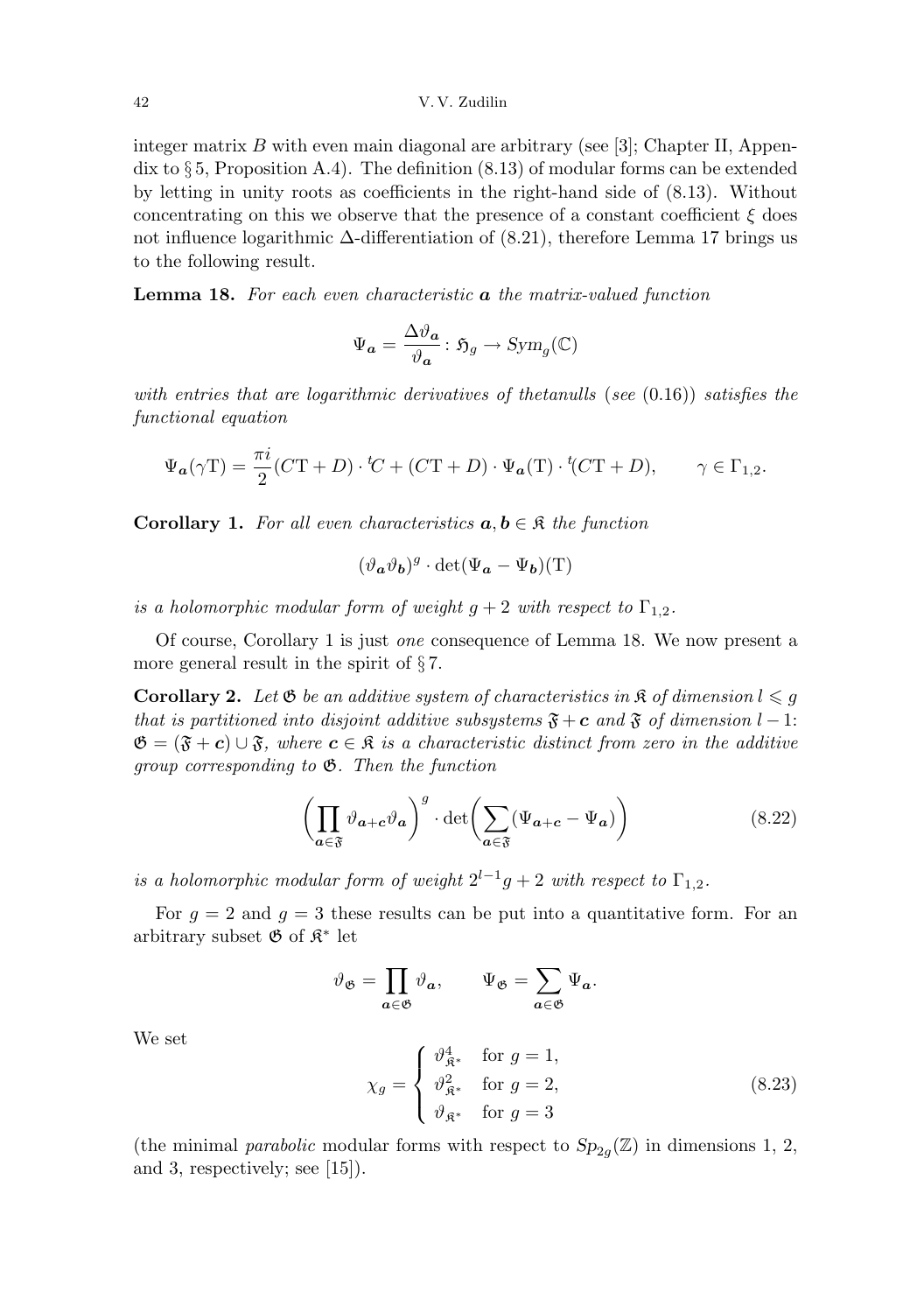**Lemma 19.** For  $g \leq 3$  let  $\mathfrak{G}$  be a Göpel system of characteristics in  $\mathfrak{K}$  partitioned into disjoint additive subsystems  $\mathfrak{F} + c$  and  $\mathfrak{F}$  of dimension  $g - 1$ . Then

$$
\det(\Psi_{\mathfrak{F}+\mathbf{c}} - \Psi_{\mathfrak{F}}) = \pm \frac{1}{2^{2g}} \frac{\chi_g}{(\vartheta_{\mathfrak{F}+\mathbf{c}} \vartheta_{\mathfrak{F}})^4}.
$$
\n(8.24)

*Proof.* For  $g = 1$  relations (8.24) become formulae (0.8) (although the latter contain no  $\pm$ -ambiguities). By the main result of § 5 in [2] the holomorphic forms (8.22) can be expressed as polynomials of the squares of the tanulls for  $g = 2$  and of the tanulls for  $g = 3$ . Hence the proof reduces to the calculation of the first coefficients of the Fourier expansions for the holomorphic functions (8.22), for monomials of degree 6 of the squares of thetanulls for  $g = 2$ , and for monomials of degree 28 of thetanulls for  $g = 3$ . The details of these calculations are beyond the scope of this work.

**Theorem 6.** For  $g \leq 3$  the thetanulls are algebraic over the field generated by their  $\delta$ -logarithmic derivatives (0.16).

*Proof.* For  $q = 1$  formulae (0.8) show that the fourth degrees of thetanulls are (up to constant coefficients) differences of δ-logarithmic derivatives (0.5).

Formulae (8.24) are independent (up to a sign) of the partitioning  $\mathfrak{G} = (\mathfrak{F} + c) \cup \mathfrak{F}$ of a Göpel system into two disjoint additive systems. For that reason we fix one such partitioning for each Göpel system by setting

$$
\lambda_{\mathfrak{G}} = \det(\Psi_{\mathfrak{F}+\mathbf{c}} - \Psi_{\mathfrak{F}}),\tag{8.25}
$$

and write relations (8.24) as follows:

$$
\pm 2^{2g} \lambda_{\mathfrak{G}} = \chi_g \vartheta_{\mathfrak{G}}^{-4}.
$$
 (8.26)

Multiplying equalities (8.26) for all Göpel systems in  $\mathfrak{K}$ , of which the number is 15 for  $q = 2$  and 135 for  $q = 3$  by Lemma 12, we obtain

$$
\pm 2^{60} \prod_{\mathfrak{G}} \lambda_{\mathfrak{G}} = \chi_2^{15} \prod_{\mathfrak{G}} \vartheta_{\mathfrak{G}}^{-4} = \chi_2^{15} \prod_{a \in \mathfrak{K}^*} \vartheta_a^{-24} = \chi_2^3 \quad \text{for } g = 2,
$$
  

$$
\pm 2^{6 \cdot 135} \prod_{\mathfrak{G}} \lambda_{\mathfrak{G}} = \chi_3^{135} \prod_{\mathfrak{G}} \vartheta_{\mathfrak{G}}^{-4} = \chi_3^{135} \prod_{a \in \mathfrak{K}^*} \vartheta_a^{-120} = \chi_3^{15} \quad \text{for } g = 3.
$$
 (8.27)

We used here the definition (8.23) of the quantities  $\chi_2$  and  $\chi_3$  and the following consequence of Lemma 12: each even characteristic participates in 6 Göpel systems for  $g = 2$  and in 30 systems for  $g = 3$ .

Fixing an even characteristic  $\boldsymbol{a}$  we now multiply equalities (8.26) for all Göpel systems  $\mathfrak{G}$  containing  $a$ :

$$
\pm 2^{24} \prod_{\mathfrak{G}\ni\mathfrak{a}} \lambda_{\mathfrak{G}} = \chi_2^6 \prod_{\mathfrak{G}\ni\mathfrak{a}} \vartheta_{\mathfrak{G}}^{-4} = \chi_2^6 \cdot \vartheta_{\mathfrak{a}}^{-16} \prod_{\mathfrak{b}\in\mathfrak{K}^*} \vartheta_{\mathfrak{b}}^{-8} = \chi_2^2 \cdot \vartheta_{\mathfrak{a}}^{-16} \qquad \text{for } g = 2,
$$
\n(8.28)

$$
\pm 2^{6\cdot 30} \prod_{\mathfrak{G}\ni\mathfrak{a}} \lambda_{\mathfrak{G}} = \chi_3^{30} \prod_{\mathfrak{G}\ni\mathfrak{a}} \vartheta_{\mathfrak{G}}^{-4} = \chi_3^{30} \cdot \vartheta_{\mathfrak{a}}^{-96} \prod_{\mathfrak{b}\in\mathfrak{K}^*} \vartheta_{\mathfrak{b}}^{-24} = \chi_3^6 \cdot \vartheta_{\mathfrak{a}}^{-96} \qquad \text{for } g = 3.
$$
\n(8.29)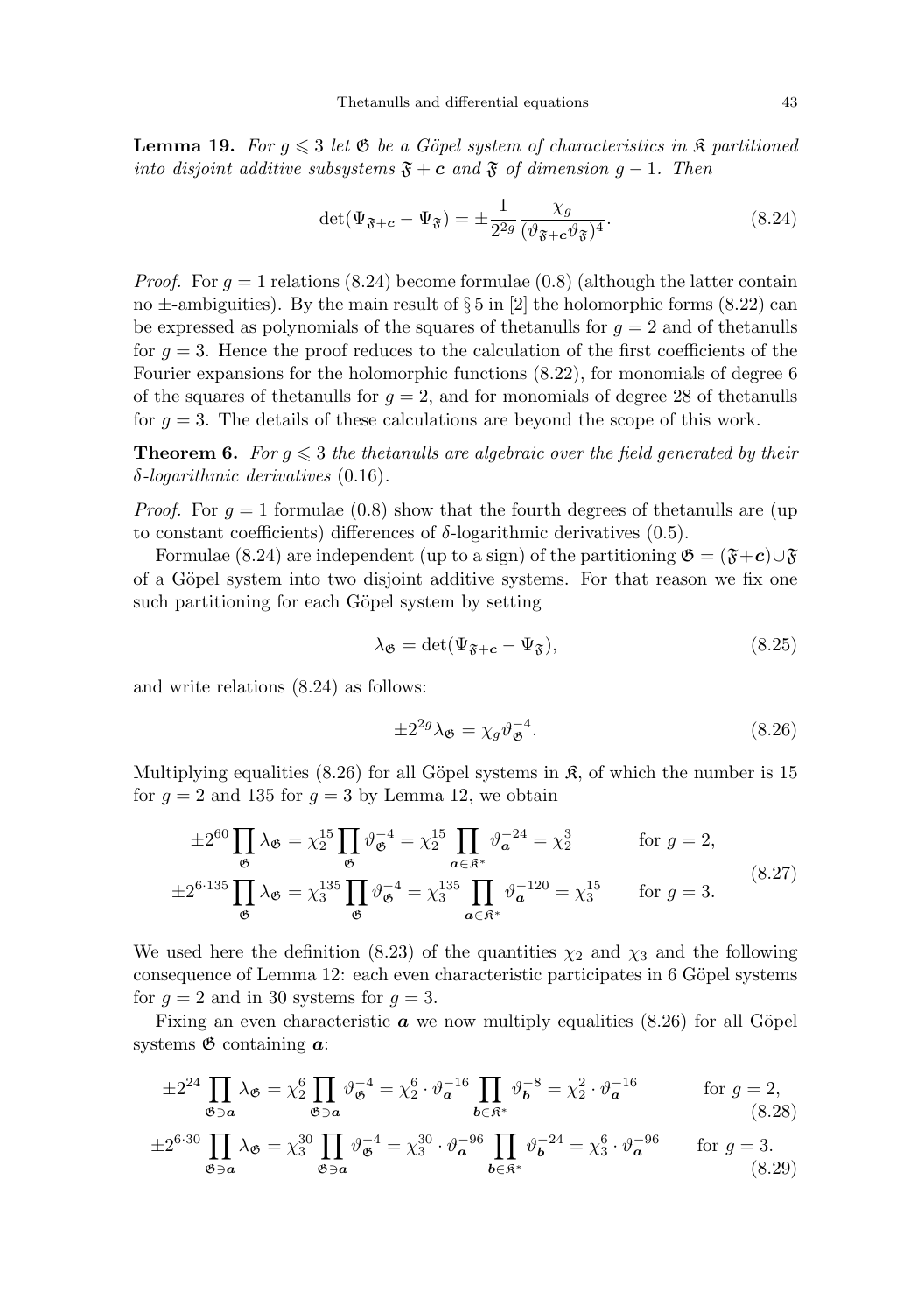#### 44 V. V. Zudilin

Raising equalities (8.28) to the third and equalities (8.29) to the fifth degree and substituting (8.27) we obtain

$$
\vartheta_{\mathbf{a}}^{48} = \pm \chi_2^6 \cdot 2^{72} \prod_{\mathfrak{G} \ni \mathfrak{a}} \lambda_{\mathfrak{G}}^{-3} = \pm 2^{120} \prod_{\mathfrak{G}} \lambda_{\mathfrak{G}}^2 \cdot 2^{72} \prod_{\mathfrak{G} \ni \mathfrak{a}} \lambda_{\mathfrak{G}}^{-3}
$$
  
\n
$$
= \pm 2^{192} \prod_{\mathfrak{G} \ni \mathfrak{a}} \lambda_{\mathfrak{G}}^2 \cdot \prod_{\mathfrak{G} \ni \mathfrak{a}} \lambda_{\mathfrak{G}}^{-1} \quad \text{for } g = 2,
$$
  
\n
$$
\vartheta_{\mathbf{a}}^{480} = \pm \chi_2^{30} \cdot 2^{900} \prod_{\mathfrak{G} \ni \mathfrak{a}} \lambda_{\mathfrak{G}}^{-5} = \pm 2^{12 \cdot 135} \prod_{\mathfrak{G}} \lambda_{\mathfrak{G}}^2 \cdot 2^{900} \prod_{\mathfrak{G} \ni \mathfrak{a}} \lambda_{\mathfrak{G}}^{-5}
$$
  
\n
$$
= \pm 2^{2520} \prod_{\mathfrak{G} \ni \mathfrak{a}} \lambda_{\mathfrak{G}}^2 \cdot \prod_{\mathfrak{G} \ni \mathfrak{a}} \lambda_{\mathfrak{G}}^{-3} \quad \text{for } g = 3.
$$
  
\n(8.30)

Relations (8.30) show that for  $g = 2$  and  $g = 3$  the thetanulls are algebraic over the field generated by the functions (8.24), which are polynomials of the logarithmic derivatives (0.16) of thetanulls. The proof is complete.

One may regard both (8.24) and (8.30) as generalizations of formulae (0.8) to  $g = 2$  and  $g = 3$ . We point out other formulae of this kind, the proof of which is 'the same' as the proof of Lemma 19 and is left out for this reason.

**Lemma 20.** (a) Let  $g = 2$ . Then for all even characteristics **a** and **b** there holds the relation

$$
\det(\Psi_{\boldsymbol{a}} - \Psi_{\boldsymbol{b}}) = \pm \frac{1}{2^4} \chi_2 \cdot \prod_{\mathfrak{G} \supset \{\boldsymbol{a}, \boldsymbol{b}\}} \vartheta_{\mathfrak{G}}^{-2},
$$

where the product  $\prod_{\mathfrak{G}\supset\{\boldsymbol{a},\boldsymbol{b}\}}$  is taken over all (=both) Göpel system containing  $\boldsymbol{a}$ and b.

(b) Let  $g = 3$  and let  $a_1, a_2, a_3, a_4$  be even characteristics making up an additive system  $\mathfrak A$  (of dimension 2). Then

$$
\det(\Psi_{\mathbf{a}_1} + \Psi_{\mathbf{a}_2} - \Psi_{\mathbf{a}_3} - \Psi_{\mathbf{a}_4}) = \pm \frac{1}{2^6} \chi_3 \cdot \prod_{\mathfrak{G} \supset \mathfrak{A}} \vartheta_{\mathfrak{G}}^{-2},
$$

where the product  $\prod_{\mathfrak{G}\supset \mathfrak{A}}$  is taken over all (=both) Göpel systems containing the system A.

#### Bibliography

- [1] A. Krazer, Lehrbuch der Thetafunktionen, Leipzig 1903; Reprint, Chelsea Publ., New York 1970.
- [2] J. Igusa, Theta functions, Grundlehren Math. Wiss., vol. 194, Springer-Verlag, Berlin 1972.
- [3] D. Mumford, *Tata lectures on theta, I*, Progress in Math., vol. 28, Birkhäuser, Boston 1983; II, Progress in Math., vol. 48, Birkhäuser, Boston 1984.
- [4] C. G. J. Jacobi, Fundamenta nova theoriae functionum ellipticarum, Sumtibus Fratrum Borntraeger, Regiomonti 1829; Gesammelte Werke, vol. 1, Akademie der Wissenschaften, Berlin 1881, pp. 49–239; Reprint, Chelsea Publ., New York 1969.
- [5] C. G. J. Jacobi, "Theorie der elliptischen Functionen aus den Eigenschaften der Thetareihen abgeleitet", Gesammelte Werke, vol. 1, Akademie der Wissenschaften, Berlin 1881, pp. 497–538; Reprint, Chelsea Publ., New York 1969.